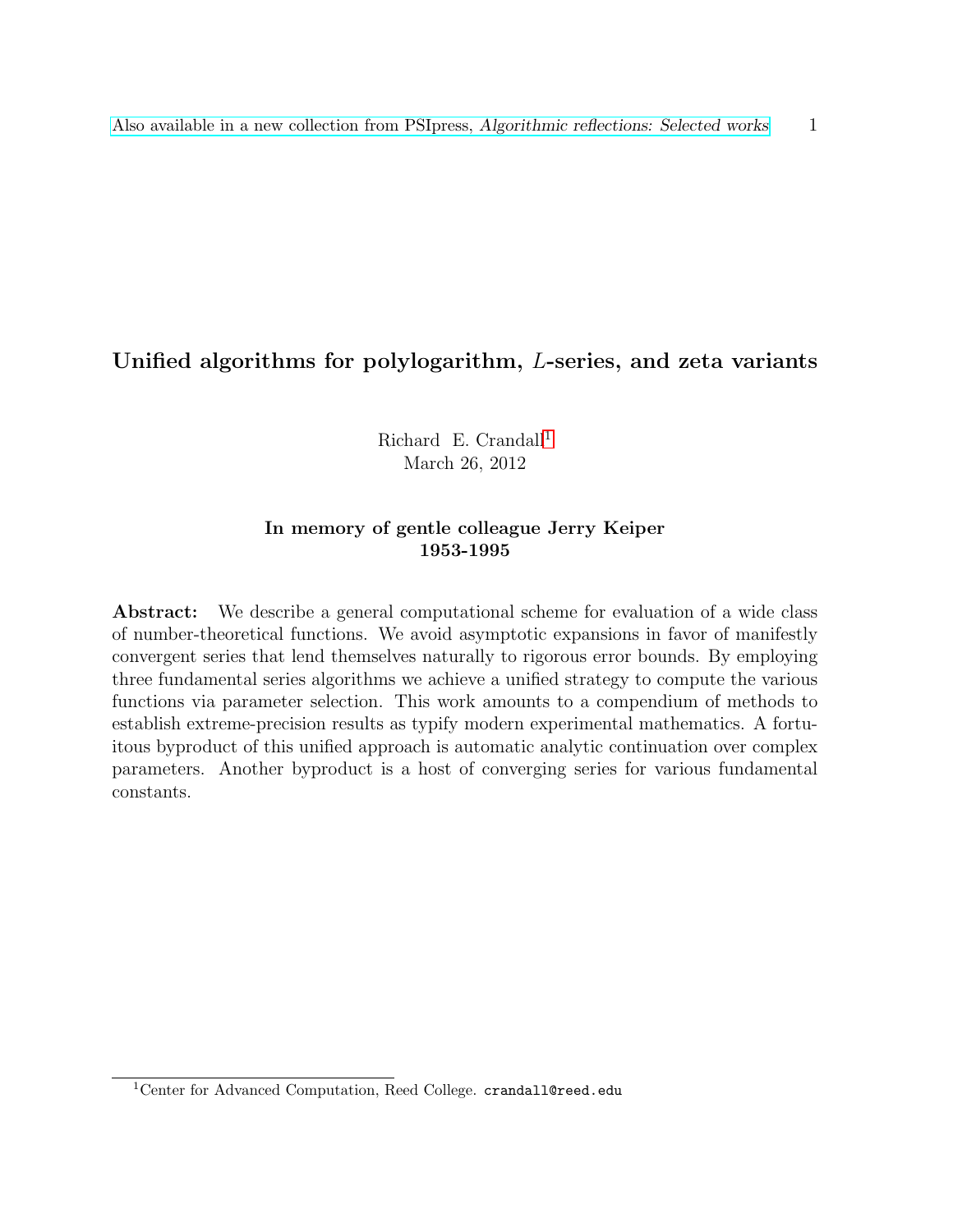| Also available in a new collection from PSIpress, Algorithmic reflections: Selected works |  |  |
|-------------------------------------------------------------------------------------------|--|--|
|-------------------------------------------------------------------------------------------|--|--|

# Contents

| $\mathbf{1}$ |     | Motivation                                                                                   | $\overline{4}$ |
|--------------|-----|----------------------------------------------------------------------------------------------|----------------|
|              | 1.1 |                                                                                              | $\overline{5}$ |
| $\bf{2}$     |     | Representations of the Lerch transcendent                                                    | $\overline{5}$ |
|              | 2.1 |                                                                                              | $\overline{7}$ |
|              | 2.2 |                                                                                              | 10             |
|              | 2.3 |                                                                                              | 10             |
|              | 2.4 | Riemann-splitting representation for Lerch variant $\overline{\Phi} \dots \dots \dots \dots$ | 11             |
| 3            |     | Riemann zeta function                                                                        | 14             |
|              | 3.1 |                                                                                              | 14             |
|              | 3.2 |                                                                                              | 15             |
|              | 3.3 |                                                                                              | 16             |
|              | 3.4 |                                                                                              | 16             |
|              | 3.5 |                                                                                              | 17             |
|              | 3.6 | Stark–Keiper and other "summation form" strategies                                           | 19             |
| 4            |     | Hurwitz zeta function                                                                        | 20             |
|              | 4.1 |                                                                                              | 21             |
| $\bf{5}$     |     | Polylogarithms                                                                               | 21             |
|              | 5.1 |                                                                                              | 22             |
|              | 5.2 |                                                                                              | 23             |
|              | 5.3 | Lerch-Hurwitz (periodic) zeta function $\ldots \ldots \ldots \ldots \ldots \ldots \ldots$    | 24             |
| 6            |     | Digamma and polygamma functions                                                              | 24             |
| 7            |     | Key fundamental constants                                                                    | 25             |
|              | 7.1 |                                                                                              | 25             |
|              | 7.2 | The works of M. W. Coffey $\ldots \ldots \ldots \ldots \ldots \ldots \ldots \ldots \ldots$   | 26             |
|              | 7.3 |                                                                                              | 26             |
|              | 7.4 |                                                                                              | 27             |
|              | 7.5 | The MRB constant $\ldots \ldots \ldots \ldots \ldots \ldots \ldots \ldots \ldots \ldots$     | 28             |
|              | 7.6 |                                                                                              | 29             |
| 8            |     | MTW zeta values and polylogarithm derivatives                                                | 30             |
|              | 8.1 |                                                                                              | 30             |
|              | 8.2 |                                                                                              | 32             |
|              | 8.3 |                                                                                              | 33             |
|              | 8.4 |                                                                                              | 34             |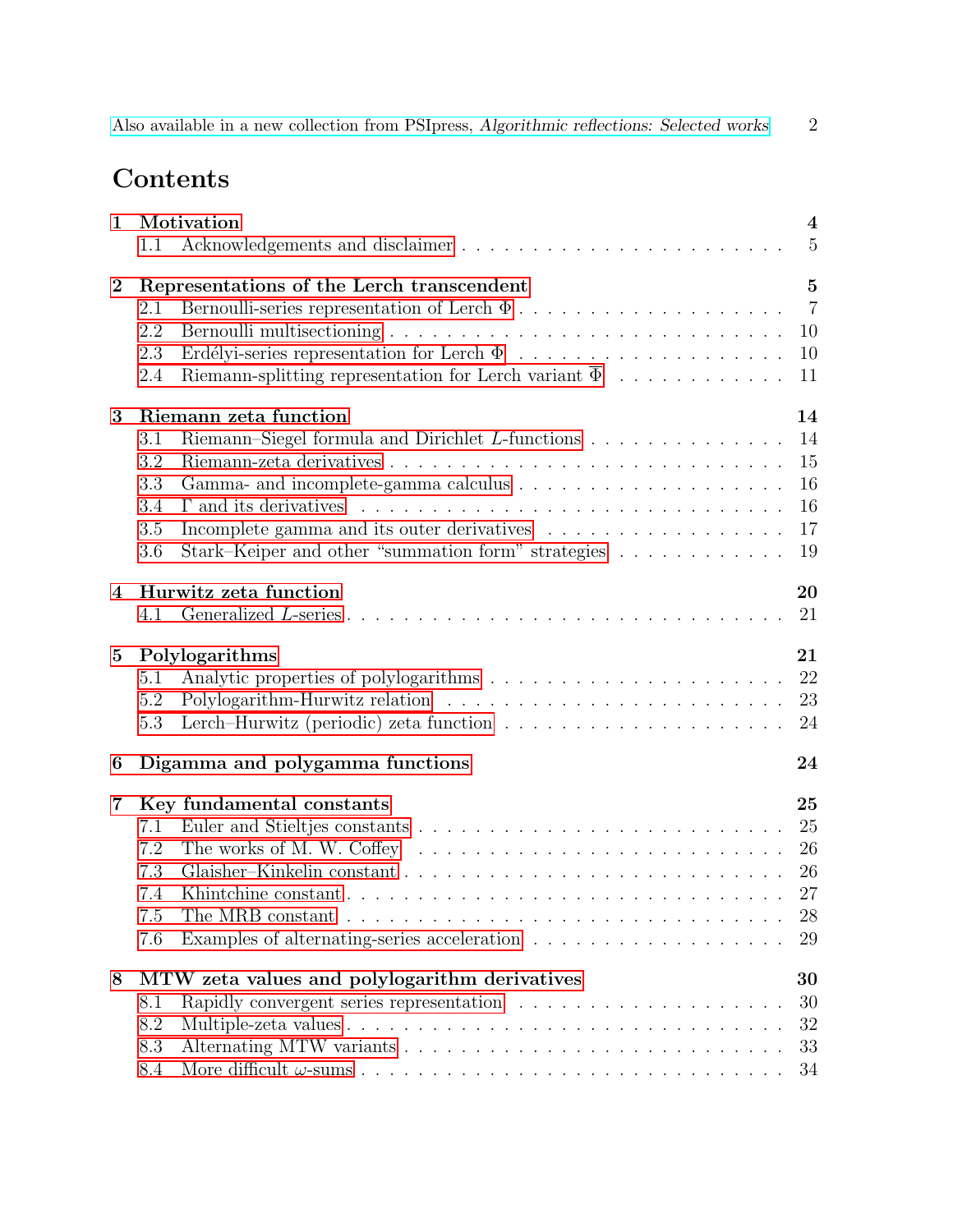| 9   | Analytic expansion of $Lis$ for near-integer s                                             | 35 |
|-----|--------------------------------------------------------------------------------------------|----|
| 9.1 |                                                                                            |    |
| 9.2 | Combining series with extreme-precision quadrature $\ldots \ldots \ldots \ldots \ldots$ 37 |    |
| 9.3 | Alternative formulae for polylogarithm analysis 38                                         |    |
| 9.4 |                                                                                            |    |
|     | 10 Epstein zeta functions and lattice sums                                                 | 40 |
|     |                                                                                            |    |
|     | 10.2 Exact theoretical evaluations as sharp algorithm tests 43                             |    |
|     |                                                                                            |    |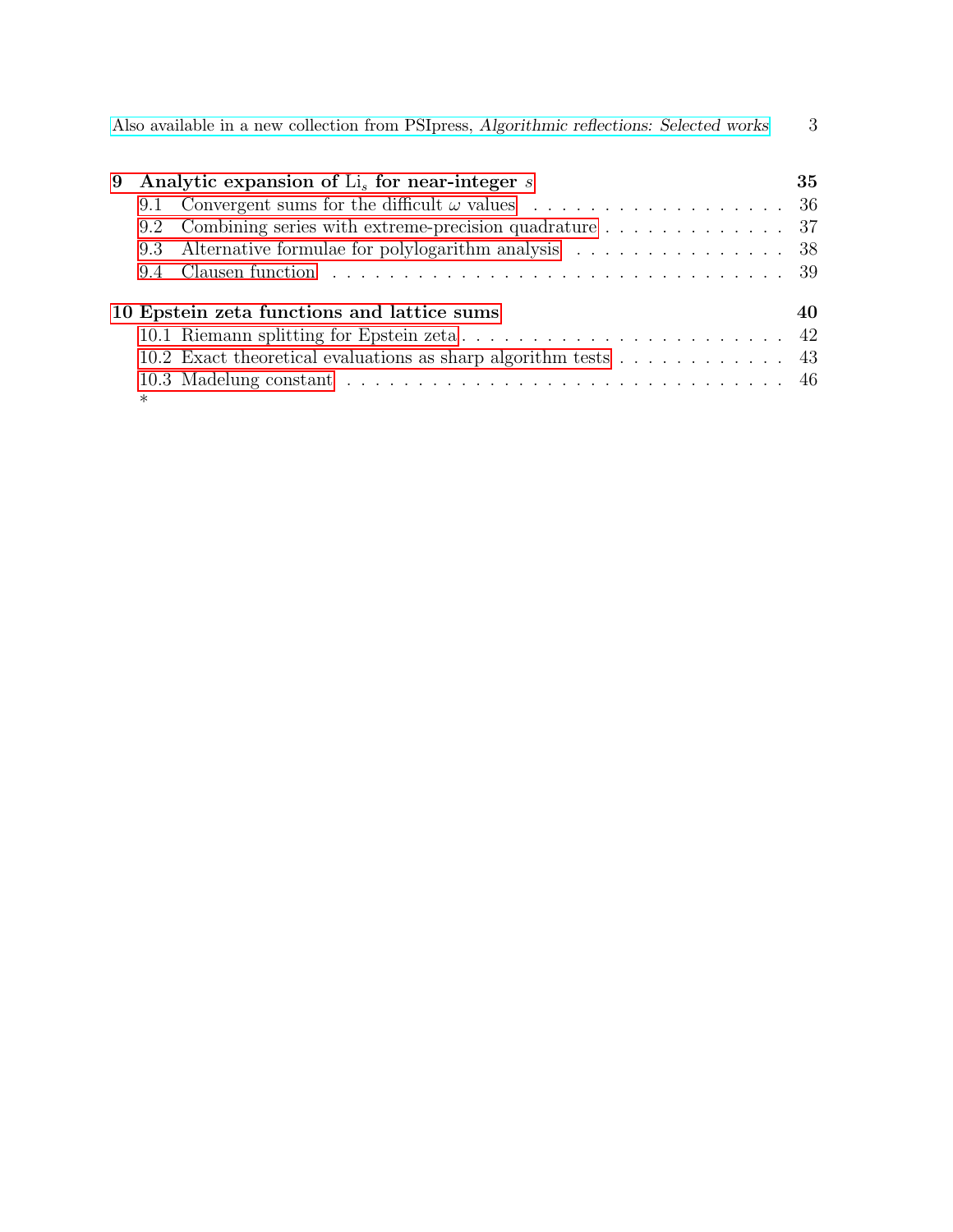# <span id="page-3-0"></span>1 Motivation

This work began two decades ago, when the present author collaborated with J. Keiper then of Wolfram Research—on optimal ways to calculate polylogarithmic entities, especially in view of wide parameter-range and analytic-continuation requirements as serious computational-software users would, and should expect.[2](#page-3-1)

By "Unified" in this work's title, we refer to the notion that a few strong algorithms can cover a great many different kinds of function evaluations. Which algorithm to choose then depends upon such issues as memory, desired speed, and simplicity of coding. We shall be able thus to provide a unified picture of how to calculate these entities together with their relevant analytic continuations:

- Lerch transcendent  $\Phi(z, s, a) := \sum_{n=0}^{\infty}$ z n  $\frac{z^n}{(n+a)^s}$ .
- Riemann zeta function  $\zeta(s) := \sum_{n=1}^{\infty}$ 1  $\frac{1}{n^s}$ .
- Hurwitz zeta function  $\zeta(s, a) := \sum_{n=0}^{\infty}$ 1  $\frac{1}{(n+a)^s}$ .
- Periodic zeta function  $E(s, x) := \sum_{n=1}^{\infty}$  $e^{2\pi inx}$  $\frac{n_{ins}}{n^s}$ .
- Polylogarithm function  $\text{Li}_s(z) := \sum_{n=1}^{\infty}$ z n  $\frac{z^n}{n^s}$ .
- Polygamma functions  $\psi_n(z) := \frac{d^{n+1}}{dz^{n+1}} \log \Gamma(z)$ .
- Clausen function  $\text{Cl}_s(\theta) := \sum_{n=1}^{\infty}$  $\sin(n\theta)$  $\frac{n(n\theta)}{n^s}$ .
- MTW zeta functions  $\mathcal{W}(s_1, \ldots, s_n) := \sum_{m_j \geq 1}$ 1  $\frac{1}{m_1^{s_1}} \cdots \frac{1}{m_{k-1}^{s_k}}$  $m_{k-1}^{s_{k-1}}$ 1  $\frac{1}{(m_1+\cdots+m_k)^{s_k}}.$
- Multiple-zeta values  $\zeta(s_1, \ldots, s_n) := \sum_{k_1 > k_2 > \cdots > k_n}$ 1  $\frac{1}{k_1^{s_1}} \cdots \frac{1}{k_n^{s_n}}$  $\frac{1}{k_n^{s_n}}.$
- Epstein zeta functions (for matrix A)  $Z_A(s; c, d) := \sum_{n \in \mathbb{Z}^D} \frac{e^{2\pi i c \cdot An}}{|A_n d|^s}$  $rac{e^{2\pi i c\cdot An}}{|An-d|^s}$ .
- <span id="page-3-1"></span>• Various fundamental constants, such as Euler  $\gamma$ .

<sup>2</sup>Over these years I have been asked often by various researchers about such computational schemes, and thought it time now to write down the basics. Various ideas herein were carefully tested and implemented by Keiper, resulting in widely used Mathematica functions. (Any mistakes in exposition herein are not Jerry's.) Keiper was always fascinated by the Riemann zeta function, working on clever sidelines—such as the recursion scheme in Section [3.6—](#page-18-0)up until his untimely death. A superbly thoughtful obituary by S. Wolfram in Jerry's honor can be found at http://www.stephenwolfram.com/publications/other-pubs/95-keiper.html.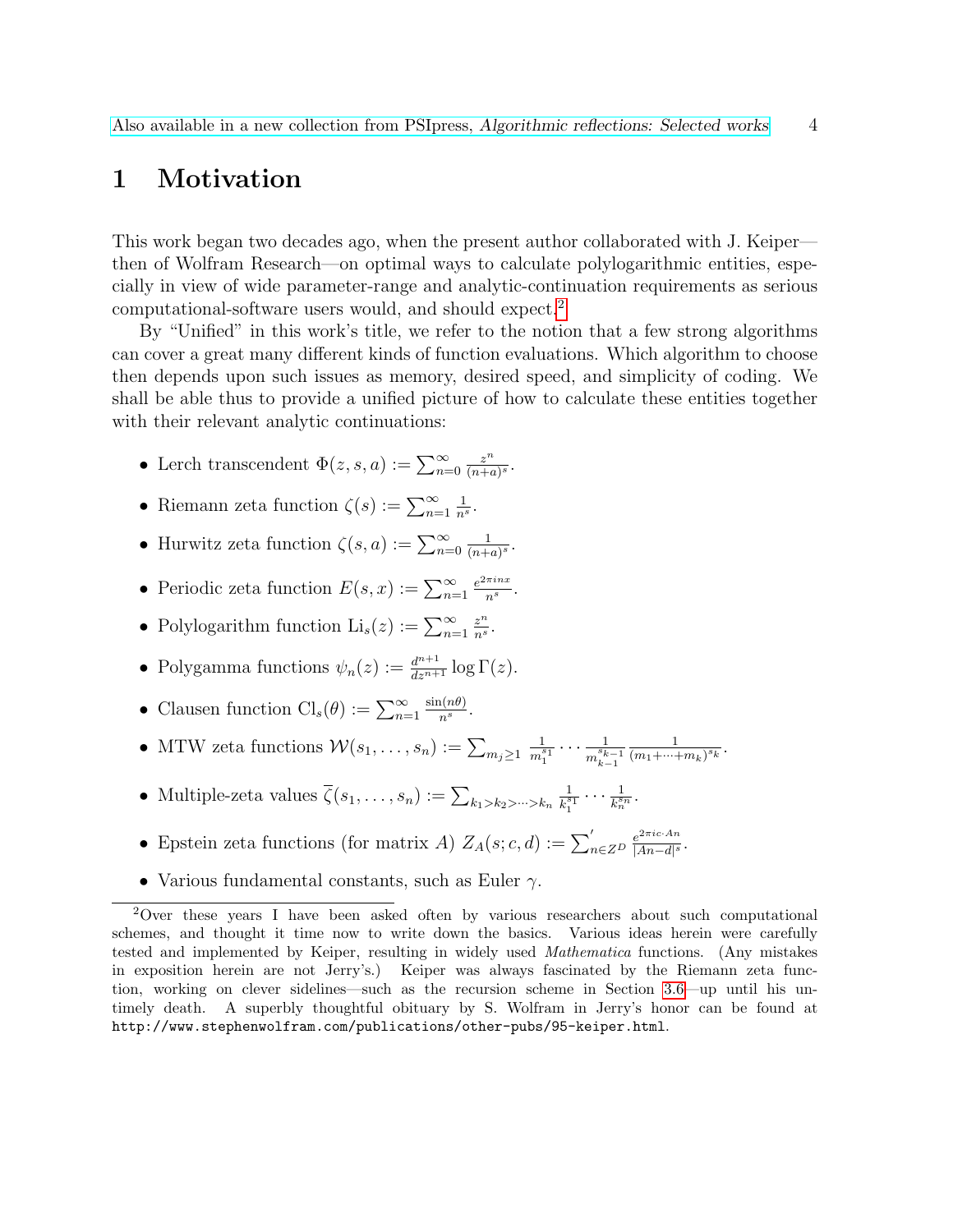Often in computer systems, some or all of the above are calculated via Euler–Maclaurin expansions, which are of asymptotic character. As an alternative, we describe here how to use only convergent series. Just one reason for invoking series is that, typically, rigorous error bounds are accessible. We ultimately present three core algorithms for computation of the Lerch transcendent  $\Phi$ —most everything else stems from that mighty function (the moniker "transcendent" is appropriate in the present context).

### <span id="page-4-0"></span>1.1 Acknowledgements and disclaimer

Over a long-term research project one hopes to enjoy substantial collegial support. The present author is happily indebted to pioneers in computation of functions: D. Bailey, D. Borwein, J. Borwein, P. Borwein, M. W. Coffey, P. Flajolet, A. Odlyzko, D. Platt, S. Plouffe, M. Rubinstein, J. Shallit, L. Vepstas. The pioneering work by R. Brent [\[16,](#page-49-0) [17\]](#page-49-1) on fast evaluation is gratefully acknowledged. I. J. Zucker, expert in lattice sums, has over the years provided fascinating computational challenges. S. Wolfram has always provided encouragement for special-function investigation; he has suggested over the decades various of the lucrative pathways this work has followed. Virtually all of this research has involved intensive use of Mathematica; accordingly, the author thanks colleagues T. Gray, M. Trott, E. Weisstein, and Wolfram Research in general for all of the courtesy and aid over the years.

A disclaimer is in order here: Many of the ideas are already in the literature. To keep this paper at reasonable size, I endeavored to reference the key sources and discussions, so this work is not bibliographically perfect. Just my statement of a result should not be construed as implying it is an original thought. Importantly, my longtime colleague J. Buhler has conveyed many original thoughts now incorporated into this work.

# <span id="page-4-1"></span>2 Representations of the Lerch transcendent

It turns out that all of special functions listed above can be cast in terms of just one of them—the Lerch transcendent whose classical definition is (later we shall employ a modified transcendent we call  $\Phi$ )

<span id="page-4-2"></span>
$$
\Phi(z, s, a) := \sum_{n=0}^{\infty} \frac{z^n}{(n+a)^s},
$$
\n(1)

where under the constraints

<span id="page-4-3"></span>
$$
|z| \le 1, \quad a \notin \{0, -1, -2, \dots\}, \quad \Re(s) > 1 \tag{2}
$$

 $\Phi$  is absolutely convergent as a direct sum. Analytic continuation will eventually serve to relax constraints, but for the moment we shall stick to the absolute-convergence scenario.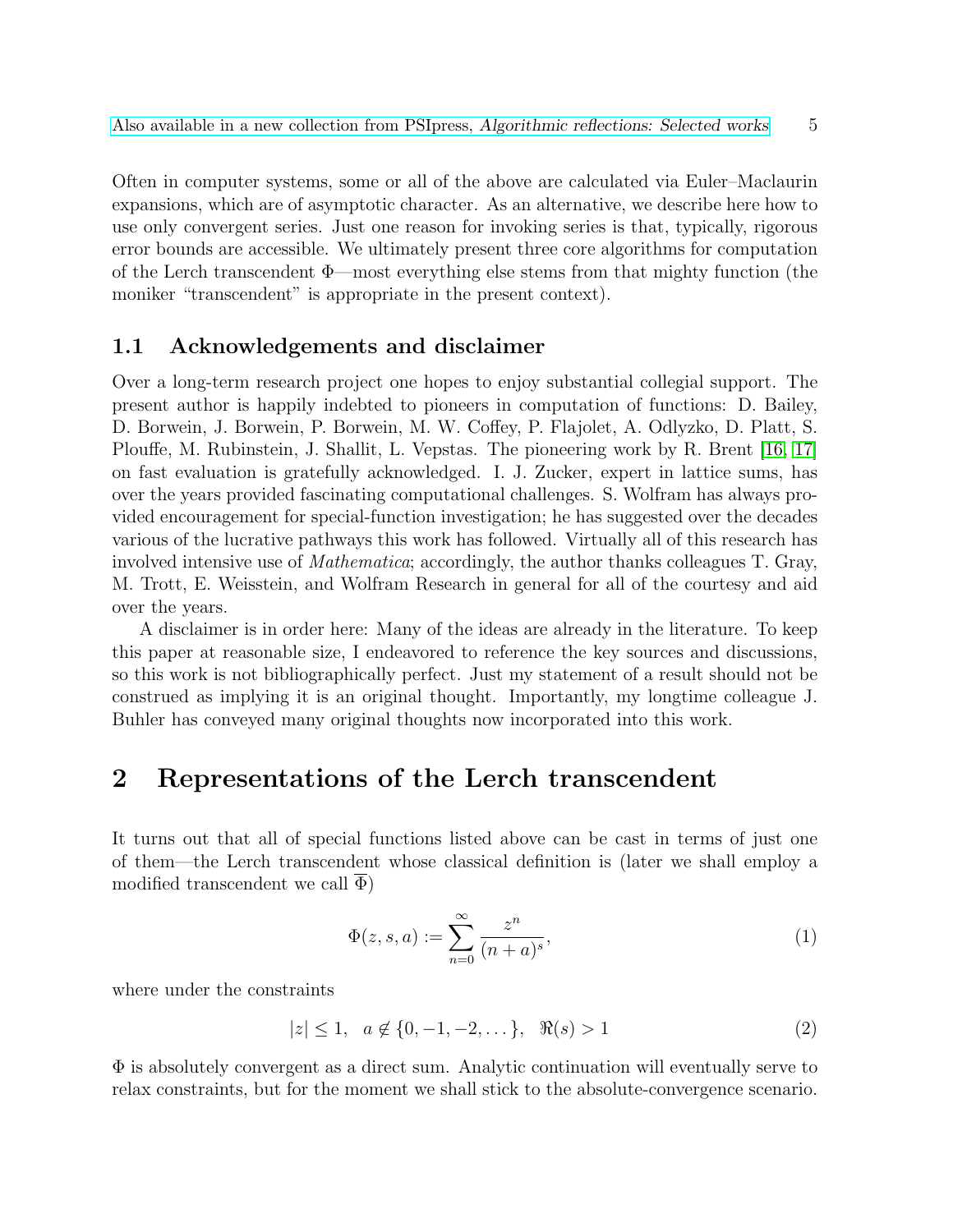The simplest instance of Lerch evaluation is the elementary sum

<span id="page-5-1"></span>
$$
\Phi(z,0,a) = \frac{1}{1-z},\tag{3}
$$

which when coupled with the formal relation

<span id="page-5-2"></span>
$$
\Phi(z, s-1, a) = \left(a + z \frac{\partial}{\partial z}\right) \Phi(z, s, a) \tag{4}
$$

yields all Lerch values at negative integer s as rational functions of z. However, for  $z = 1$  the analytic continuation to nonpositive integer s simply gives a polynomial in the parameter a—that is, the operations of continuation and  $z \to 1$  do not necessarily commute (see the discussion after relation [\(9\)](#page-6-1)).

Another simple observation: The entire real line is a disjoint union of integer translates of the right-closed interval  $(0, 1]$ ,  $\Re(a)$  in [\(1\)](#page-4-2) can always be relegated to said interval, as follows. One observes the elementary translation property for fixed positive integer m:

<span id="page-5-3"></span>
$$
\Phi(z,s,a) = z^m \Phi(z,s,a+m) + \sum_{k=0}^{m-1} \frac{z^k}{(k+a)^s}.
$$
 (5)

Now a choice  $m := |\mathfrak{R}(a)| - 1|$  allows us to evaluate  $\Phi(z, s, \overline{a})$  for some  $\overline{a}$  having  $\Re(\overline{a}) \in$  $(0, 1].$ 

Various other simple but useful relations include the doubling formula

$$
\Phi(z,s,a) = \frac{1}{2^s} \Phi\left(z^2,s,\frac{a}{2}\right) + \frac{z}{2^s} \Phi\left(z^2,s,\frac{1+a}{2}\right),
$$

obtained by using even/odd indices in the sum [\(1\)](#page-4-2). This in turn implies

<span id="page-5-4"></span>
$$
\Phi(z,s,a) - \Phi(-z,s,a) = \frac{z}{2^{s-1}} \Phi\left(z^2,s,\frac{a+1}{2}\right),\tag{6}
$$

a form of doubling relation that is actually quite useful for certain computations (see Section [8\)](#page-29-0).

<span id="page-5-0"></span>Not so simple is the general functional relation discovered by Lerch [\[43\]](#page-51-0) [\[40\]](#page-50-0) [\[41\]](#page-51-1)

$$
\frac{(2\pi)^s z^a}{\Gamma(s)} \Phi(z, 1-s, a) = e^{\frac{i\pi s}{2}} \Phi\left(e^{-2ia\pi}, s, \frac{\log z}{2\pi i}\right) + e^{2i\pi a - \frac{i\pi s}{2}} \Phi\left(e^{2ia\pi}, s, 1-\frac{\log z}{2\pi i}\right),\tag{7}
$$

valid over a wide range of complex parameters. Reference [\[40\]](#page-50-0) has an interesting development of alternative functional relations involving combinations of Lerch-like functions.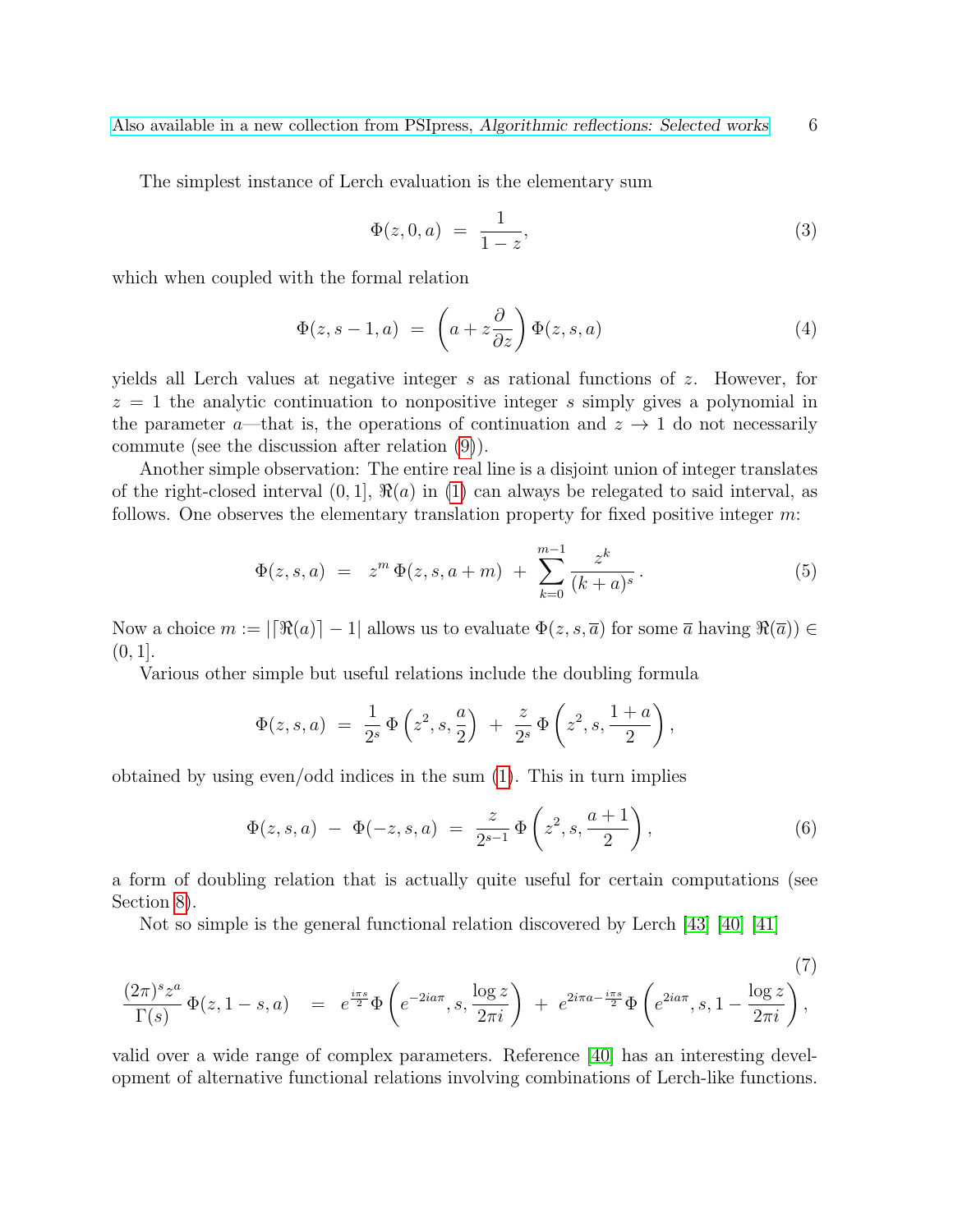For our present purposes, the primary advantage of this functional relation is in checking numerical schemes. Indeed, even though one may not know a closed form for say  $\Phi(1, 5, 1/3)$ , still the relation [\(7\)](#page-5-0) should read  $3.866 \cdots + 1025.9 \ldots i$  on both sides. In this way, a profound and beautiful theoretical result can be used in computations, to ensure self-consistency.

Conversely, one of our methods—the Riemann-splitting algorithm—implies by way of its very development the above functional relation.

#### <span id="page-6-0"></span>2.1 Bernoulli-series representation of Lerch Φ

Under the stated constraints [\(2\)](#page-4-3) one has a valid integral representation (with also  $\Re(a)$ ) 0):

<span id="page-6-2"></span>
$$
\Phi(z, s, a) = \frac{1}{\Gamma(s)} \int_0^\infty \frac{t^{s-1} e^{-at}}{1 - z e^{-t}} dt.
$$
\n(8)

Our scheme is based on the observation that this integral can be cast in various, manifestly convergent, dual-series forms; moreover, a delicate branching chain based on parameter regions chooses the ideal series form thereby providing essentially invariant convergence rate across the various functions in the introduction—again, assuming bounded parameters.

We cite two important, classical expansions, both absolutely convergent under the given criteria on t:

<span id="page-6-1"></span>
$$
\frac{e^{xt}}{e^t - 1} = \sum_{n \ge 0} B_n(x) \frac{t^{n-1}}{n!} \quad ; \quad |t| < 2\pi
$$
\n
$$
\frac{2e^{xt}}{e^t + 1} = \sum_{n \ge 0} E_n(x) \frac{t^n}{n!} \quad ; \quad |t| < \pi,
$$

where  $B_n, E_n$  are the Bernoulli, Euler polynomials, respectively. Incidentally the different criteria on  $|t|$  here can be thought of in the following way: The Bernoulli-number series is essentially an expansion of cosech $(t/2)$ , while the Euler-number series is for sech $(t/2)$ . In the complex plane, the former has poles at  $t = \pm 2m\pi$ , while the latter has poles at  $t = \pm m\pi$ , and these poles constrain the radii of convergence.

To obtain what we call a Bernoulli master representation, we split the integral in [\(8\)](#page-6-2) as  $\int_0^\infty \to \int_0^\lambda + \int_\lambda^\infty$ , where  $\lambda$  denotes a free parameter. Furthermore we invoke either Bernoulli- or Euler-polynomial expansions depending on the real part of the Lerch parameter z. This integral-splitting leads formally to such series as the following, where we assume  $\Re(z) \in (1/2, 1]$ , say:

$$
\Phi(z,s,a) = \frac{1}{\Gamma(s)} \sum_{n=0}^{\infty} \frac{\Gamma(s,\lambda(n+a)) z^n}{(n+a)^s} + \frac{z^{-a}}{\Gamma(s)} \sum_{m=0}^{\infty} \frac{B_m(1-a)}{m!} \int_0^{\lambda} t^{s-1} (t-\log z)^{m-1} dt.
$$
\n(9)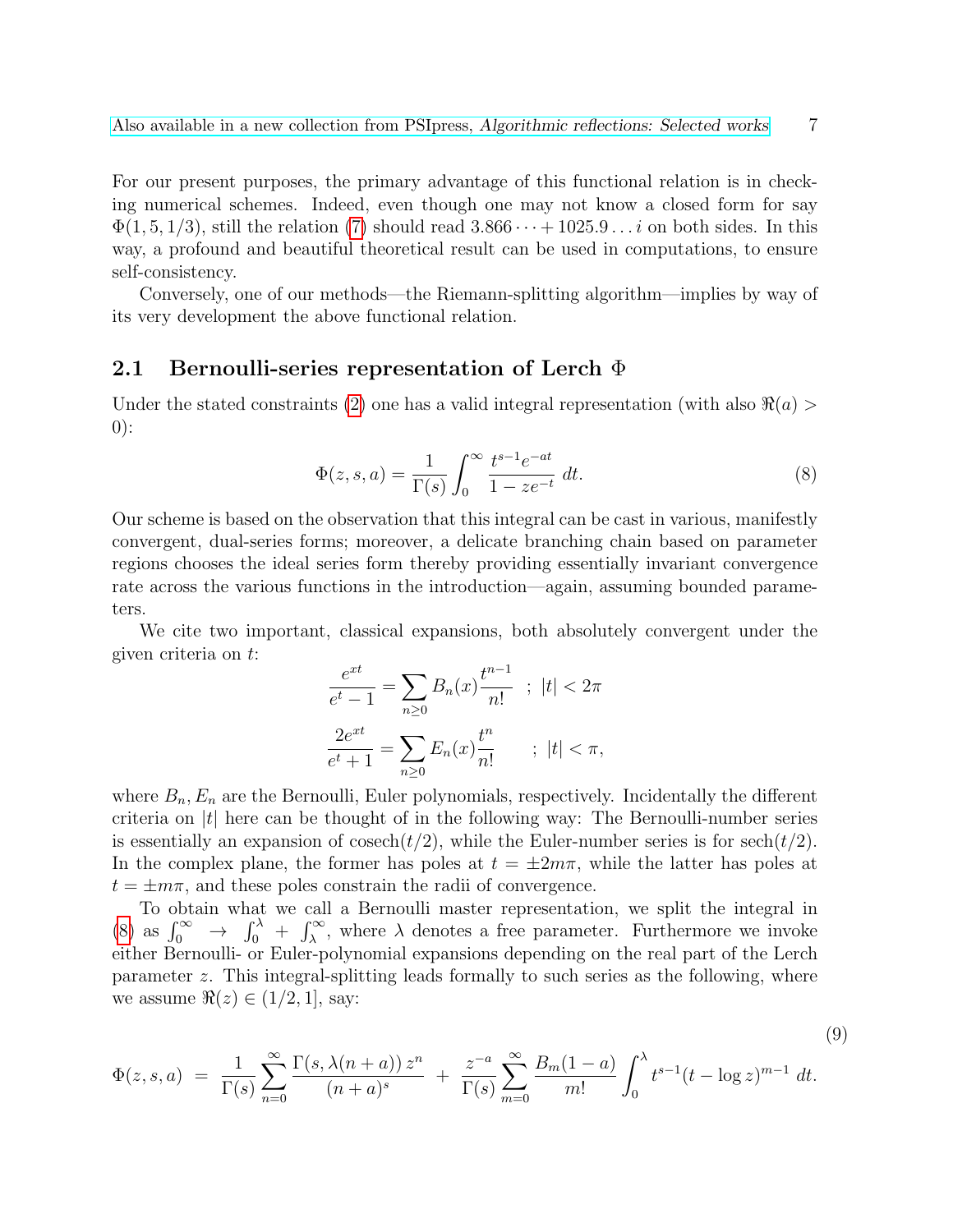A similar construction involving Euler polynomials is straightforward, and applies best to say  $\Re(z) \in [-1, -1/2)$ . In this way a complete computational algorithm can be created for z on the closed unit disk. We exhibit this procedure as Algorithm [1.](#page-8-0)

Note that in the case of negative  $\Re(z)$ , the  $C_m$  in Algorithm [1](#page-8-0) are all terminating hypergeometrics, so evaluations for such as z negative real are especially easy to implement.

Note also that when  $z = 1$  and  $s = -m = 0, -1, -2, \ldots$ , the first sum in [\(9\)](#page-6-1) vanishes and the second has a cancelled gamma-singularity, giving a closed-form analyticcontinuation result

$$
\Phi(1,-m,a) = -\frac{B_{m+1}(a)}{m+1},
$$

said value being a Hurwitz  $\zeta$  evaluation  $\zeta(-m, a)$ .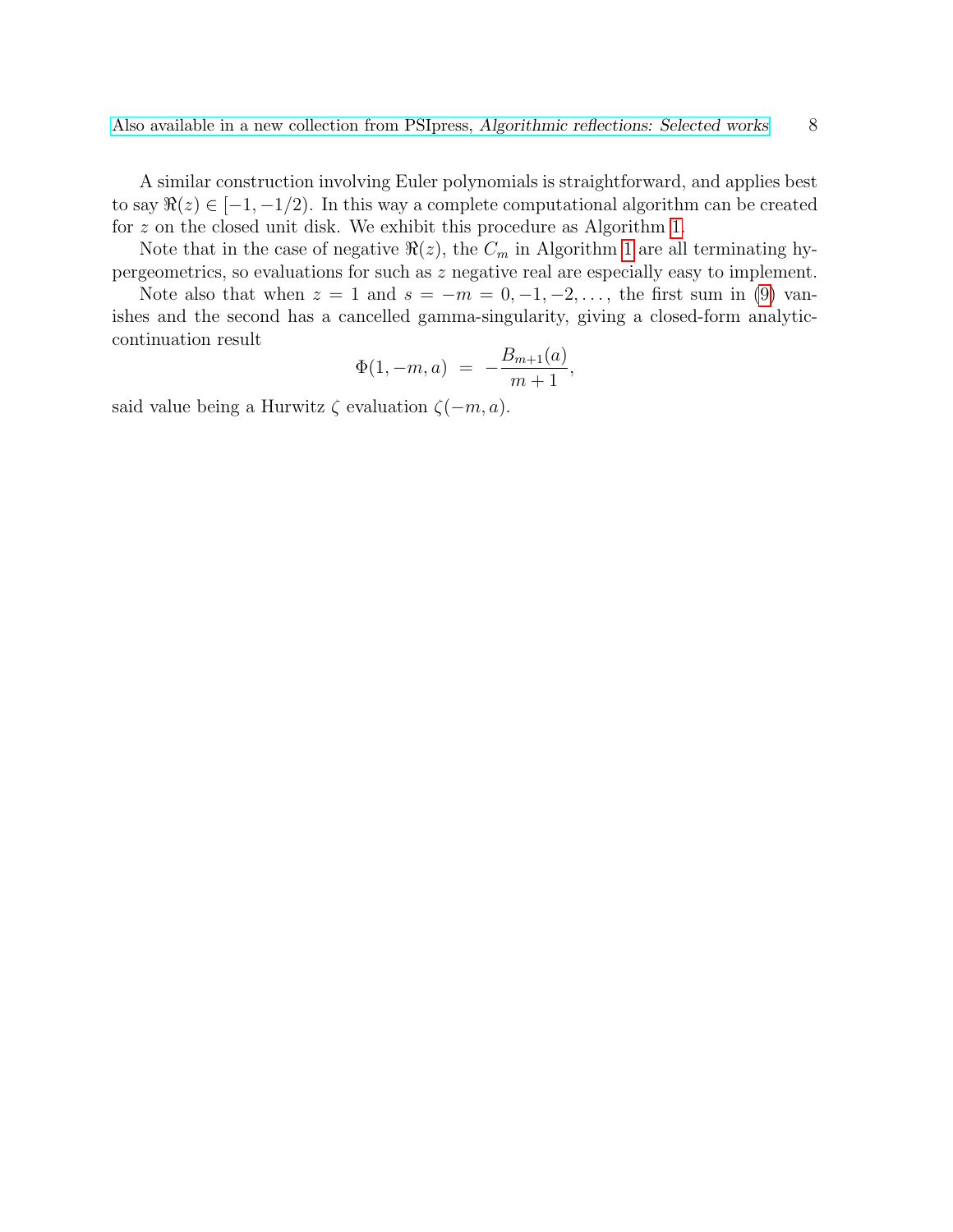### <span id="page-8-0"></span>Algorithm 1 Bernoulli-series algorithm for Lerch transcendent Φ.

This algorithm computes the classical Lerch transcendent  $\Phi(z, s, a)$  for z on the complex unit disk,  $|z| \leq 1$ , and real  $a \in (0, 1]$ .

1) If( $|z| \leq 1/2$ ) use parameter  $\lambda := 0$ , i.e. return the direct sum [\(1\)](#page-4-2) which will be linearly convergent.

2) If  $(s = -m \in (0, -1, -2, -3, ...)$ if( $z == 1$ ) return

$$
-\frac{B_{m+1}(a)}{m+1};
$$

else return the rational function of  $z$  determined by  $(3, 4)$  $(3, 4)$ ;

- 3) If( $\Re(z) \ge 0$ )  $p := -\log z$ ; else  $p := -\log(-z)$ ;
- 4)  $\lambda := 1 p;$
- 5) Define coefficients  $C_m$  as follows:

If( $\Re(z) \geq 0$ ) {  $if(z \neq 1 + 0i)$ 

$$
C_m := B_m(1-a)\frac{\lambda^s p^{m-1}}{s} {}_2F_1\left(-m+1, s; s+1; -\frac{\lambda}{p}\right);
$$

else

$$
C_m := B_m(1 - a) \frac{\lambda^{m-1+s}}{m-1+s};
$$

} else {  $if(z \neq -1 + 0i)$ 

$$
C_m := \frac{1}{2} E_m (1 - a) \frac{\lambda^s p^m}{s} {}_2F_1 \left( -m, s; s + 1; -\frac{\lambda}{p} \right);
$$

else

$$
C_m:=\frac{1}{2}E_m(1-a)\frac{\lambda^{m+s}}{m+s};
$$

} 5) return  $\Phi$  as

$$
\frac{1}{\Gamma(s)}\sum_{n=0}^{\infty}\frac{\Gamma(s,\lambda(n+a))z^n}{(n+a)^s} + \frac{e^{ap}}{\Gamma(s)}\sum_{m=0}^{\infty}C_m,
$$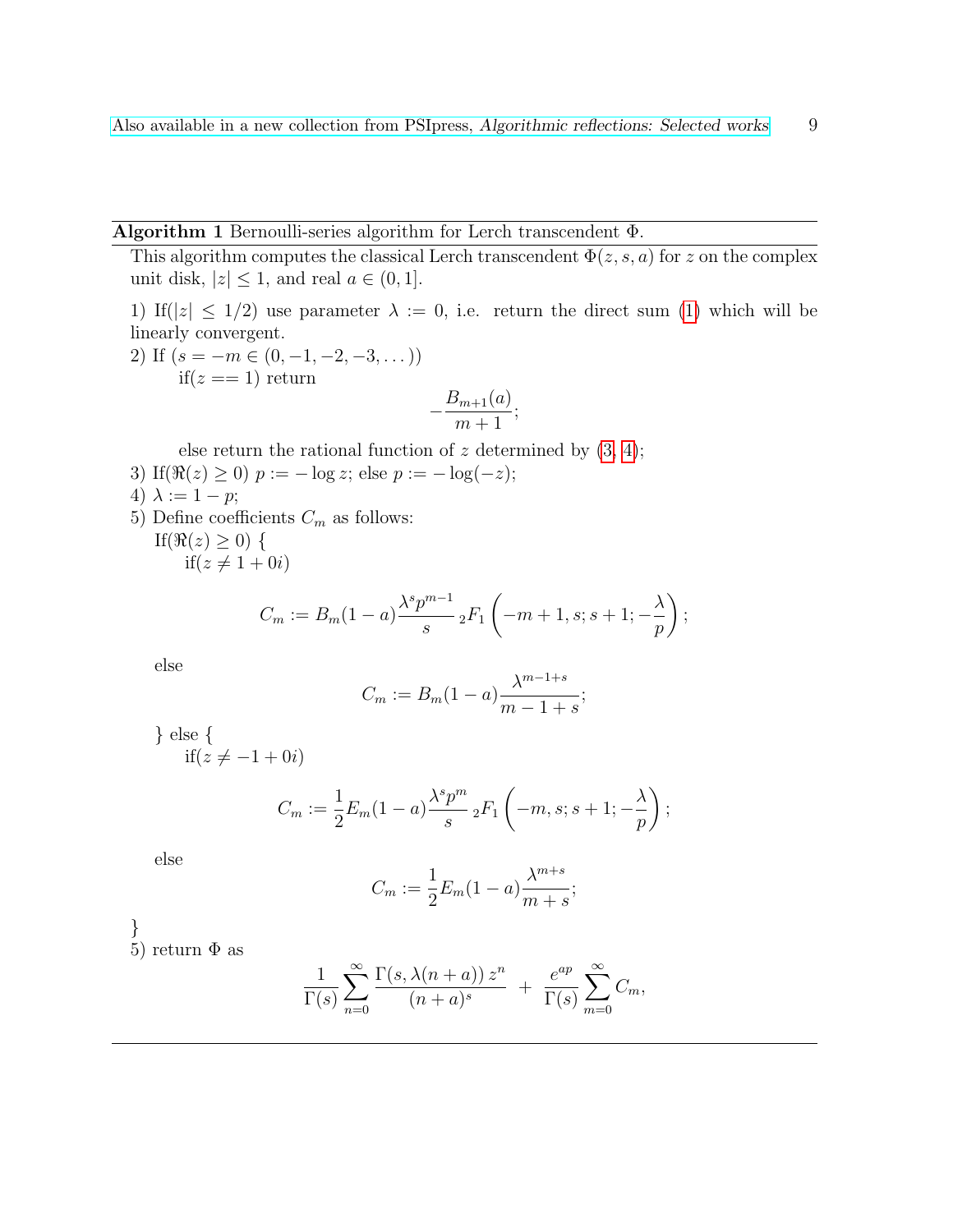#### <span id="page-9-0"></span>2.2 Bernoulli multisectioning

In Algorithm [1](#page-8-0) and various algorithms to follow, we require perhaps a great many Bernoulli numbers. Realizing that  $B_1 = -1/2$  but the rest of  $B_{odd}$  vanish, we can contemplate the power series

$$
\frac{x^2}{\cosh x - 1} = -2 + \sum_{n \ge 0} \frac{2n - 1}{(2n)!} B_{2n} x^{2n}
$$

as an expedient for extracting Bernoulli numbers—-or even more stably, the numbers  $B_{2n}/(2n)!$ —to required precision. One simply takes enough power-series terms of cosh and performs Newton inversion of that finite cosh series. Further "multisectioning"—a technique pioneered by J. Buhler for the Bernoulli numbers (see the original treatise [\[20\]](#page-49-2), which by now has been followed by several enhancement papers)—can reduce memory. In the more advanced setting, one calculates say all  $B_k$  with k mod 8 fixed, and does this separately for 4 values of  $k$ . The multisectioning technique is also discussed in the guise of "value recycling" in the calculation of large sets of  $\zeta(2n)$  values [\[12\]](#page-48-0), which values being required for many "rational zeta series."

Other special numbers appear in zeta-variant studies. For example the Nörlund numbers  $B_n^{(n)}$ , defined via generating function

<span id="page-9-2"></span>
$$
\frac{t}{(1+t)\log(1+t)} = \sum_{n\geq 0} \frac{B_n^{(n)}}{n!} t^n \tag{10}
$$

have entered naturally into studies on the Stieltjes constants [\[24,](#page-49-3) arXiv:1106.5146], a subject we discuss later in Section [7.1.](#page-24-1) Importantly, the Nörlund numbers also can be extracted via fast methods; one only need perform Newton inversion on the Taylor series for  $\log(1+t)$ .

#### <span id="page-9-1"></span>2.3 Erdélyi-series representation for Lerch  $\Phi$

When s is not a positive integer, and for parameter  $a \in (0,1]$ ,  $|\log z| < 2\pi$ , one has the linearly convergent Erdélyi expansion [\[6\]](#page-48-1)

$$
z^{a}\Phi(z,s,a) = \sum_{n\geq 0} \zeta(s-n,a) \frac{\log^{n} z}{n!} + \Gamma(1-s)(-\log z)^{s-1}, \tag{11}
$$

where appears the Hurwitz zeta function, itself an instance of Lerch, with direct sum (when convergent):

$$
\zeta(s,a) := \sum_{k \ge 0} \frac{1}{(k+a)^s} = \Phi(1,s,a).
$$

When s is a positive integer, adjustments must be made, being as the Erdélyi expansion's  $\Gamma$  singularity is neatly cancelled by one of the Hurwitz- $\zeta$  summands. An overall procedure for applying this Erdélyi form is as follows: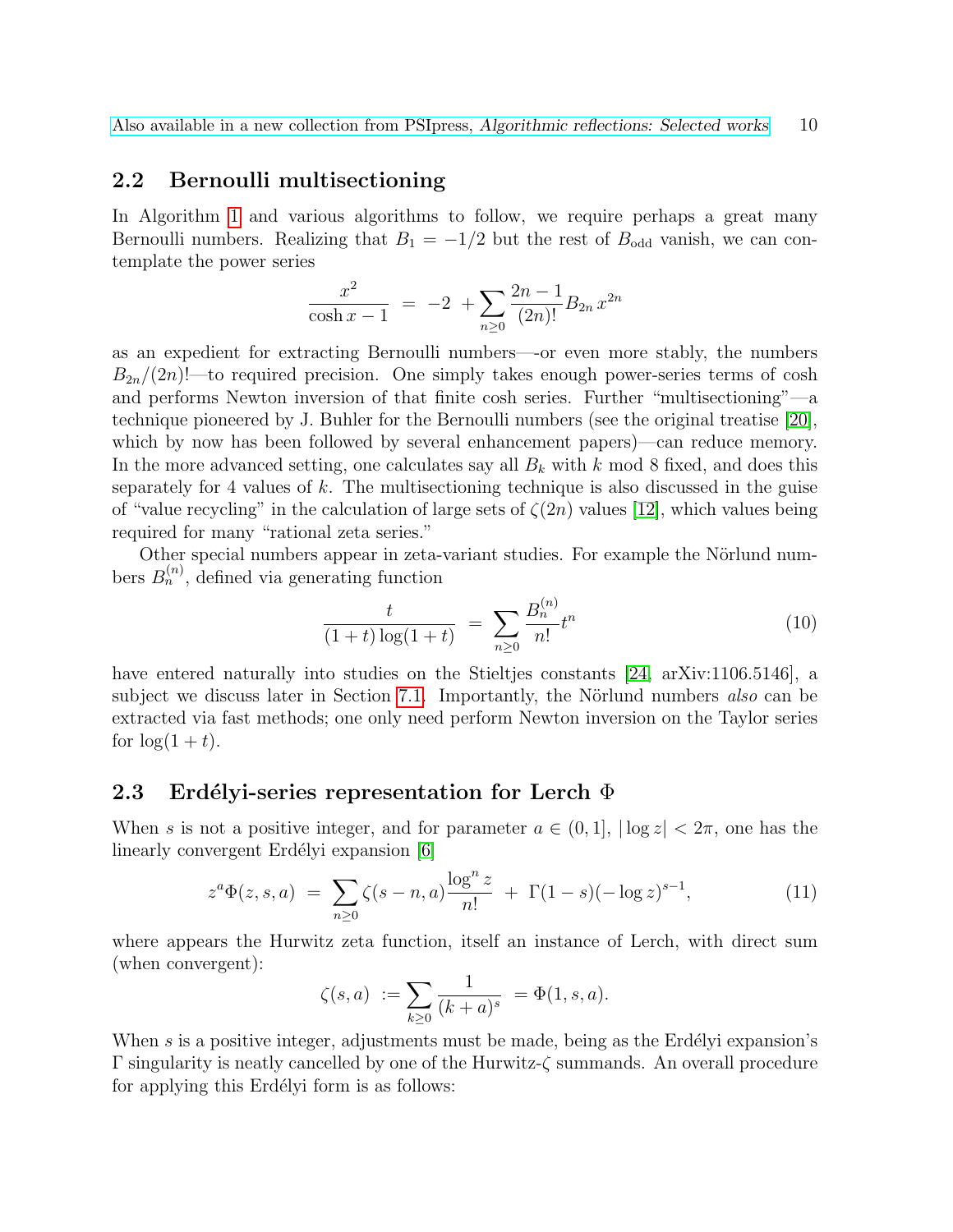<span id="page-10-2"></span>Algorithm 2 Erdélyi-series algorithm for Lerch transcendent  $\Phi$ 

This algorithm computes the classical Lerch transcendent  $\Phi(z, s, a)$  for any complex s, with  $a \in (0, 1]$ , and any complex z in the region  $|\log z| < 2\pi$  (which z-region certainly contains the annulus  $|z| \in (e^{-2\pi}, 1]$ .

1) If( $|z| \leq 1/2$ ) return the direct sum [\(1\)](#page-4-2) which will be linearly convergent.

2) If  $(s = -m \in (0, -1, -2, -3, ...)$ 

if( $z == 1$ ) return

$$
-\frac{B_{m+1}(a)}{m+1};
$$

else return the rational function of z determined by  $(3, 4)$  $(3, 4)$ ; 3) If(s is not a positive integer) return  $\Phi$  as

$$
z^{-a} \left( \sum_{n\geq 0} \zeta(s-n, a) \frac{\log^n z}{n!} + \Gamma(1-s) (-\log z)^{s-1} \right).
$$

4) Here, denote  $s = k + 1$  for integer  $k \geq 0$  and return  $\Phi$  as

$$
z^{-a}\left(\sum_{0\leq n\neq k}\zeta(k+1-n,a)\frac{\log^n z}{n!} + \frac{\log^k z}{k!}(\psi^{(0)}(1+k)-\psi^{(0)}(a)-\log(-\log z))\right),
$$

where  $\psi^{(0)}$  is the standard digamma function.

# <span id="page-10-0"></span>2.4 Riemann-splitting representation for Lerch variant  $\overline{\Phi}$

It turns out that one can forge a "master equation" for computation of the analytic continuation of a certain Lerch variant, call it Φ:

<span id="page-10-1"></span>
$$
\overline{\Phi}(z,s,a) := \sum_{n=0}^{\infty} \frac{z^n}{((n+a)^2)^{s/2}},
$$
\n(12)

where ' on the sum indicates any denominator singularity is avoided. For  $\Re(a) > 0$  this form  $\overline{\Phi}$  is equivalent to the classical definition [\(1\)](#page-4-2) for  $\Phi$ . Our purpose in employing the square-then-half-power paradigm here is to allow transformation of integral representations such as this generalization of Riemann's ζ-function decomposition:

$$
\sum_{n\in Z} \frac{z^n}{((n+a)^2)^{s/2}} = \frac{1}{\Gamma(s/2)} \int_0^\infty t^{s/2-1} \sum_{n\in Z} z^n e^{-(n+a)^2} dt.
$$
 (13)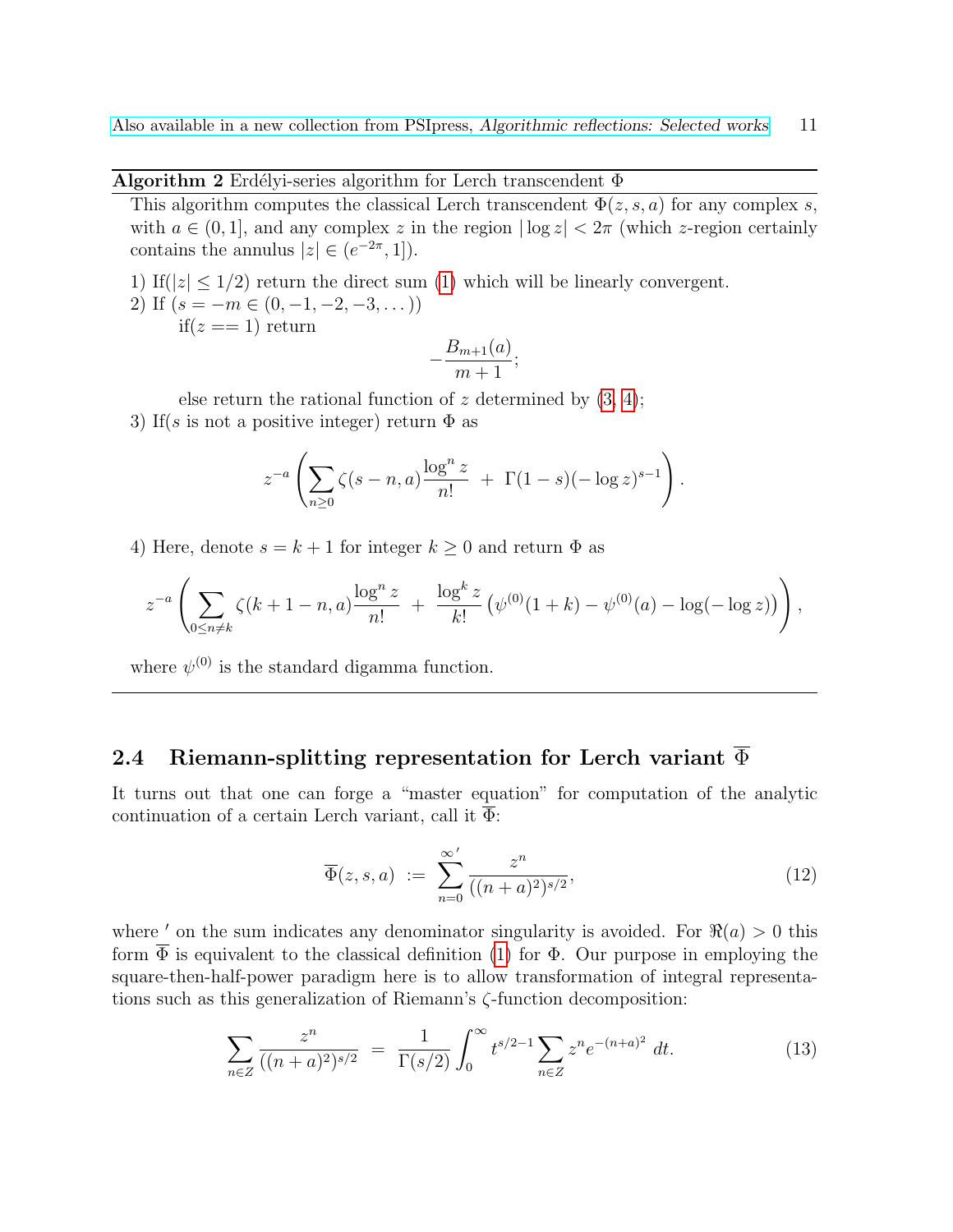The celebrated Riemann prescription is to split such an integral via  $\int_0^\infty \to \int_0^\lambda + \int_\lambda^\infty$ , then apply theta-function identities in the integrand's sum, eventually to yield a rapidly converging series with free parameter  $\lambda$ .

But how do we deal with the issue that  $\overline{\Phi}$  is asking for a sum over nonnegative integer n, not  $n \in \mathbb{Z}$ ? One way is to use the following "magical" expedient—a phenomenon discovered by the present author at the start of this work in the late 1980s.<sup>[3](#page-11-0)</sup> The idea is, a sum over integers on a specific half-line can be written

$$
\sum_{S(n+a)>0} f(n) = \frac{1}{2} \sum_{n \in \mathbb{Z}} f(n) + \frac{1}{2} \sum_{n \in \mathbb{Z}} f(n) S(n+a),
$$

where we define

$$
S(z) := sign(\Re(z))
$$

with  $sign(0) := 0$ . Now, the key is that, for the sake of Riemann-splitting, we can write simply (for nonzero complex  $\rho$ ):

$$
S(\rho) = \frac{\rho}{(\rho^2)^{1/2}},
$$

and this allows the evaluation of the  $\overline{\Phi}$  sum via *two* Riemann integrals.

Just as Riemann's original incomplete-gamma series for  $\zeta$  is one way to establish the functional equation, so, too, is the current method for  $\overline{\Phi}$ ; that is, we not only get a computational algorithm following, or we can prove such as [\(7\)](#page-5-0). We omit the tedious details, opting instead to display the incomplete-gamma series in the next algorithm.

<span id="page-11-0"></span><sup>&</sup>lt;sup>3</sup>It may well be that this expedient exists elsewhere in the literature; at any rate, this one simple trick opens up a whole world of computational analyticity.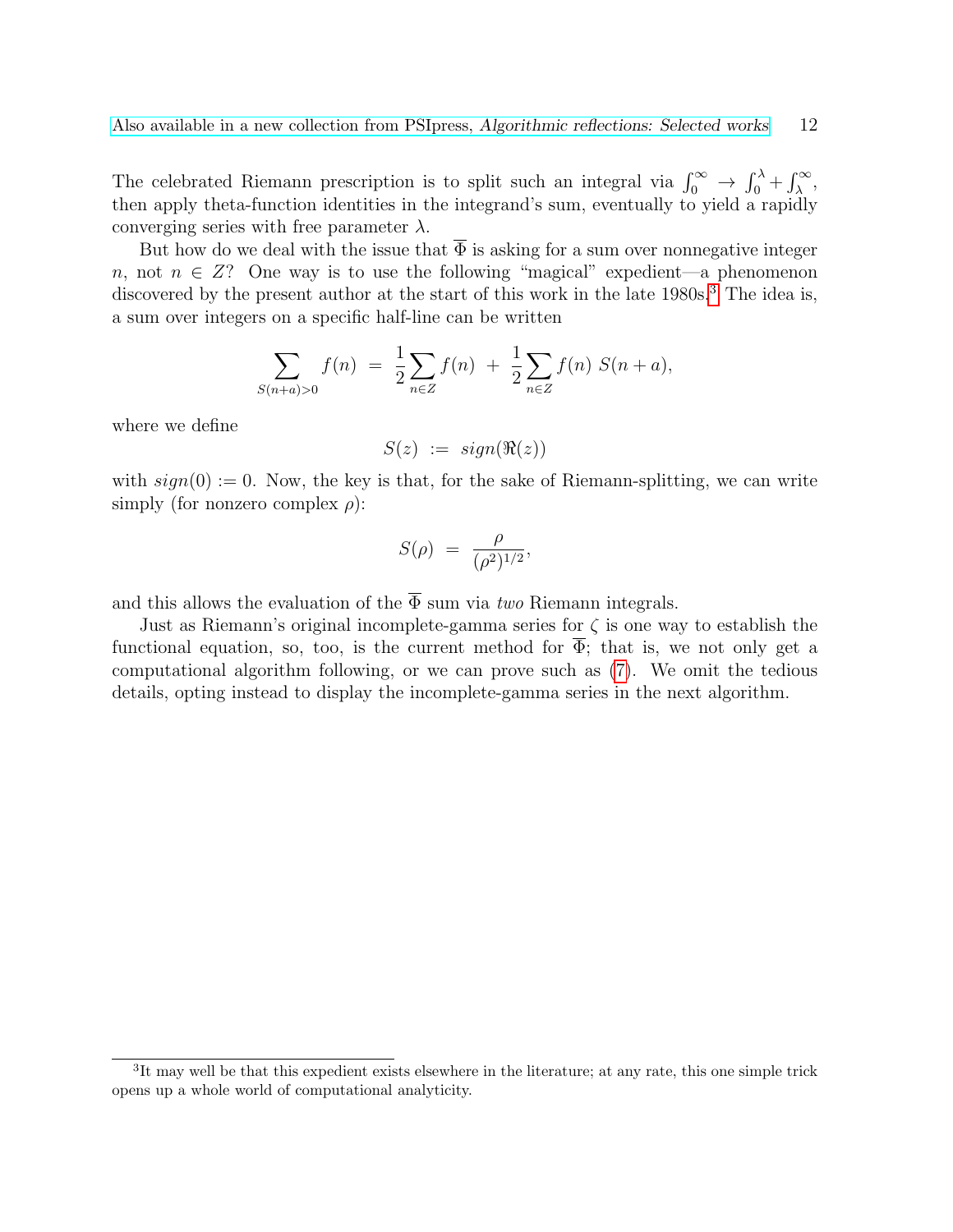<span id="page-12-0"></span>Algorithm 3 Riemann-splitting algorithm for  $\overline{\Phi}$  and its analytic continuation.

This algorithm computes  $\overline{\Phi}(z, s, a)$ —being for a wide class of parameters equivalent to the classical  $\Phi$ —for any complex s, any complex z, and a in the complex region  $\{\Re(z) \in [0,1)\} \cup \{z=1+0i\}$  (the translation relation [\(5\)](#page-5-3) can be used for other a).

1) If( $z = 0$ ) return  $1/a^s$ ; Optionally: If( $|z| \leq 1/2$ ) return the direct sum [\(12\)](#page-10-1) which will be linearly convergent.

2) If 
$$
(s = -m \in (0, -1, -2, -3, ...))
$$
  
if  $(z == 1)$  return

$$
-\frac{B_{m+1}(a)}{m+1};
$$

else return the rational function of z determined by  $(3, 4)$  $(3, 4)$ ;

3) Choose a parameter  $\lambda$ , say  $\lambda := \pi$  (but see the important discussion about the possibility of complex  $\lambda$  in Section [3\)](#page-13-0);

4) Return the analytic continuation of  $\overline{\Phi}$  as (note that for special cases of  $\overline{\Phi}$ , such as polylogarithms and zeta variants, the following incomplete-gamma decomposition can be significantly simplified):

$$
\overline{\Phi}(z,s,a) = -\frac{z^{-a}\lambda^{s/2}}{s\Gamma(s/2)} \delta_{a\in Z} + \frac{1}{s-1} \frac{\pi^{1/2}\lambda^{(s-1)/2}}{\Gamma(s/2)} \delta_{z=1} +
$$
\n
$$
\frac{1}{2} \sum_{n\in Z}^{\prime} \frac{z^n}{(A^2)^{s/2}} \left( \frac{\Gamma(s/2,\lambda A^2)}{\Gamma(s/2)} + \frac{\Gamma((s+1)/2,\lambda A^2)}{\Gamma((s+1)/2)} S(A) \right) +
$$
\n
$$
\frac{\pi^{s-1/2}}{2z^a} \sum_{u\in Z}^{\prime} \frac{e^{-2\pi i a u}}{(U^2)^{(1-s)/2}} \left( \frac{\Gamma\left((1-s)/2, \frac{\pi^2}{\lambda} U^2\right)}{\Gamma(s/2)} + i \frac{\Gamma\left(1-s/2, \frac{\pi^2}{\lambda} U^2\right)}{\Gamma((s+1)/2)} S(U) \right),
$$
\n(14)

where in the first summation,  $A := n + a$  and in the second summation  $U := u + \frac{\log z}{2\pi i}$ .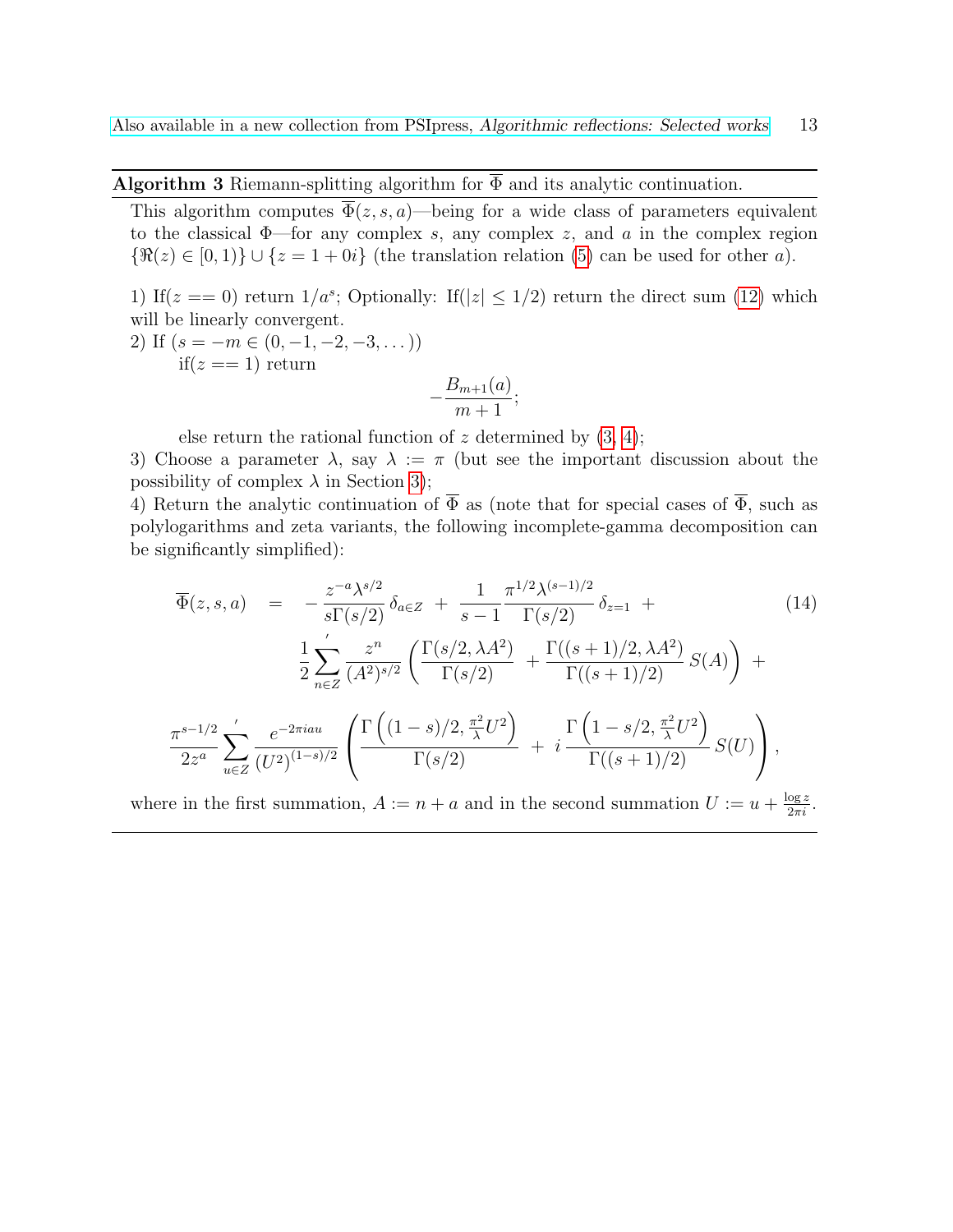# <span id="page-13-0"></span>3 Riemann zeta function

Being as the Riemann  $\zeta$ -function is defined for its literal-convergence region  $\Re(s) > 1$  as

$$
\zeta(s) \ := \ \sum_{n\geq 1} \frac{1}{n^s} \ = \ \Phi(1,s,1) \ = \ \overline{\Phi}(1,s,1),
$$

the whole procedure behind Algorithms [1,](#page-8-0) [3](#page-12-0) can be simplified. One may choose free parameter  $\lambda$ , and at the end of the algorithms one may return  $\zeta(s)$  according to a Bernoulli series (requiring  $|\lambda| < 2\pi$ )

<span id="page-13-3"></span>
$$
\zeta(s) = \frac{1}{\Gamma(s)} \sum_{n=1}^{\infty} \frac{\Gamma(s, \lambda n)}{n^s} + \frac{1}{\Gamma(s)} \sum_{m \ge 0} \frac{B_m}{m!} \frac{\lambda^{m+s-1}}{m+s-1},\tag{15}
$$

or in the case of Riemann splitting we have for general parameter  $\lambda$ 

<span id="page-13-2"></span>
$$
\zeta(s) = -\frac{\lambda^{s/2}}{s\Gamma(s/2)} + \frac{1}{s-1} \frac{\pi^{1/2} \lambda^{(s-1)/2}}{\Gamma(s/2)} +
$$
\n
$$
\frac{1}{\Gamma(s/2)} \sum_{n=1}^{\infty} \left( \frac{\Gamma(s/2, \lambda n^2)}{n^s} + \pi^{s-1/2} \frac{\Gamma((1-s)/2, n^2 \pi^2/\lambda)}{n^{1-s}} \right).
$$
\n(16)

We can conveniently set  $\lambda := \pi$  to obtain

<span id="page-13-4"></span>
$$
\Gamma(s/2)\zeta(s) = \frac{\pi^{s/2}}{s(s-1)} + \sum_{n=1}^{\infty} \left( \frac{\Gamma(s/2, \pi n^2)}{n^s} + \pi^{s-1/2} \frac{\Gamma((1-s)/2, \pi n^2)}{n^{1-s}} \right). \tag{17}
$$

This is essentially Riemann's classical prescription, and as we have intimated, leads to both the functional equation for  $\zeta$  and a rapidly-convergent computational algorithm.

### <span id="page-13-1"></span>3.1 Riemann–Siegel formula and Dirichlet L-functions

The representation [\(16\)](#page-13-2) is similar to the celebrated Riemann–Siegel expansion for  $\zeta(s)$ , in that the both incomplete-gamma summations have terms that decay significantly for large index n. We refer the reader to separate treatments of Riemann–Siegel expansions; practical exposition for the Riemann–Siegel construct is found in [\[26,](#page-50-1) [12\]](#page-48-0). There is also a modern treatment of Riemann–Siegel ideas by J. Reyna [\[48\]](#page-51-2), such that the techniques can now also be invoked off the critical line.

Incidentally, a major application of efficient high-precision  $\zeta$  evaluations is *analytic* counting of prime numbers [\[42,](#page-51-3) [26\]](#page-50-1). Evidently the prime count  $\pi(10^{23})$  has been resolved in this way, namely

$$
\pi (10^{23}) = 1925320391606803968923,
$$

a recent result of D. J. Platt [\[45\]](#page-51-4).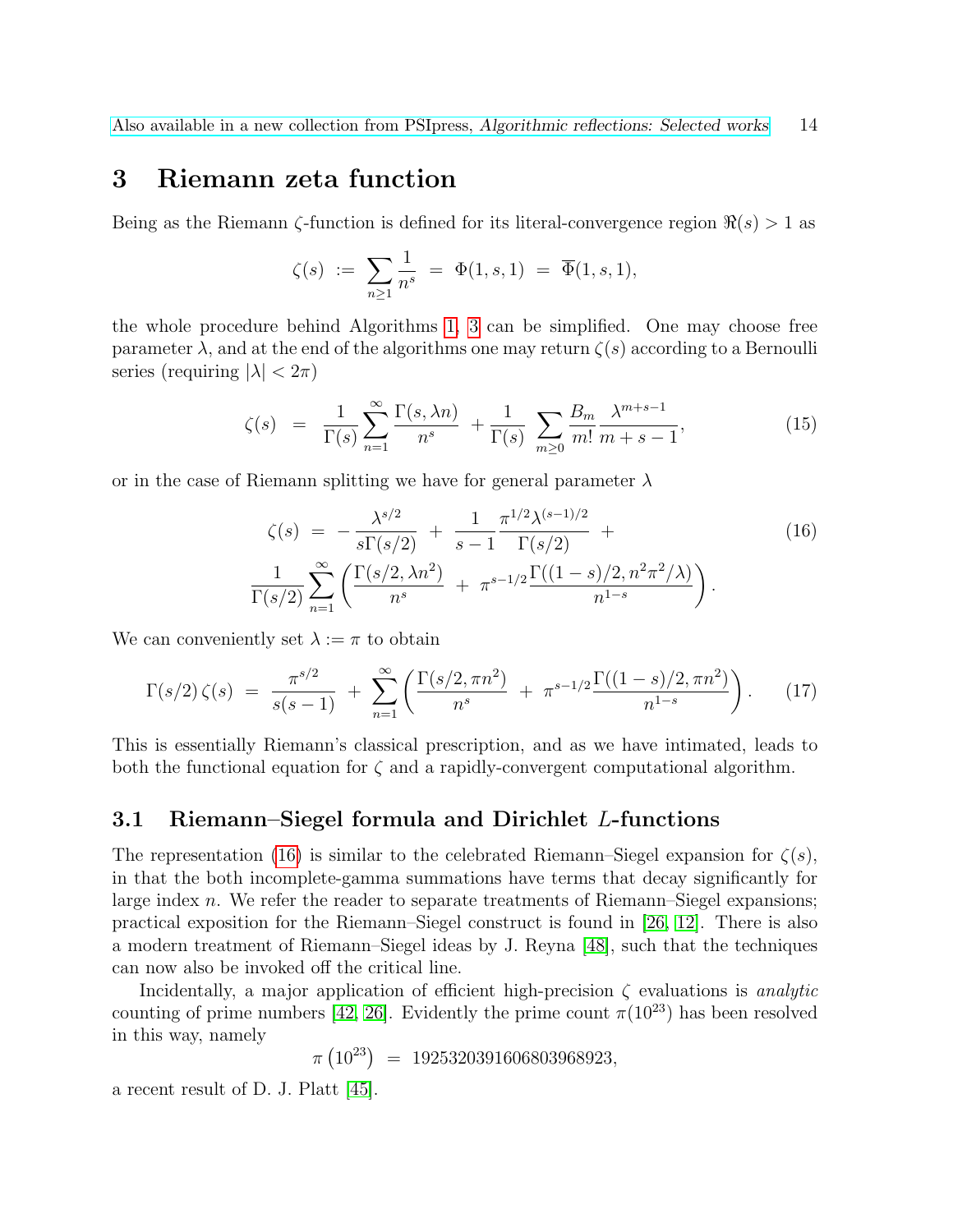The analogy of Riemann–Siegel formulae with [\(16\)](#page-13-2) can be rendered sharper if free parameter  $\lambda$  is allowed to have complex values—perhaps even s-dependent values. This promising idea is the focus of ongoing research [\[25\]](#page-49-4). In the Lerch connection specifically, see [\[2\]](#page-48-2) and references therein. An excellent work of M. Rubinstein [\[49,](#page-51-5) Sections 3.3, 3.4] analyzes Riemann-splitting formulae similar to [\(16\)](#page-13-2) above—along with the aforementioned complex freedom for free parameters; moreover, Rubinstein gives analogous formulae for Dirichlet *L*-function computations.

### <span id="page-14-0"></span>3.2 Riemann-zeta derivatives

In many of our computational formulae we require values of the Riemann zeta function or its derivatives—at nonpositive integers. First, we know as in Section [2.1](#page-6-0) that

$$
\zeta(-m) = (-1)^m \frac{B_{m+1}}{m+1}
$$

for  $m = 0, 1, 2, \ldots$ . From the functional equation

$$
\zeta(s) = 2(2\pi)^{s-1} \sin \frac{\pi s}{2} \Gamma(1-s) \zeta(1-s)
$$

we can extract derivatives

$$
\zeta^{(1)}(0) = -\frac{1}{2}\log 2\pi, \quad \zeta^{(2)}(0) = \gamma_1 + \frac{\gamma^2}{2} - \frac{\pi^2}{24} - \frac{1}{2}(\log 2 + \log \pi)^2,
$$

where  $\gamma_1$  is a Stieltjes constant, and so on. For even  $m = 2, 4, 6, \ldots$ 

$$
\zeta^{(1)}(-m) := \frac{d}{ds}\zeta(s)|_{s=-m} = \frac{(-1)^{m/2}m!}{2^{m+1}\pi^m}\zeta(m+1),
$$

for example

$$
\zeta^{(1)}(-4) = \frac{3}{4} \frac{\zeta(5)}{\pi^4}.
$$

For odd  $m = 1, 3, 5...$ , on the other hand,

$$
\zeta^{(1)}(-m) = \zeta(-m) \left( \gamma + \log 2\pi - H_m - \frac{\zeta^{(1)}(m+1)}{\zeta(m+1)} \right),
$$

for example

$$
\zeta^{(1)}(-5) = \frac{15}{4\pi^6} \zeta^{(1)}(6) + \frac{137}{15120} - \frac{\gamma}{252} - \frac{1}{252} \log 2\pi.
$$

Such machinations can be extended for higher derivatives, leading us to a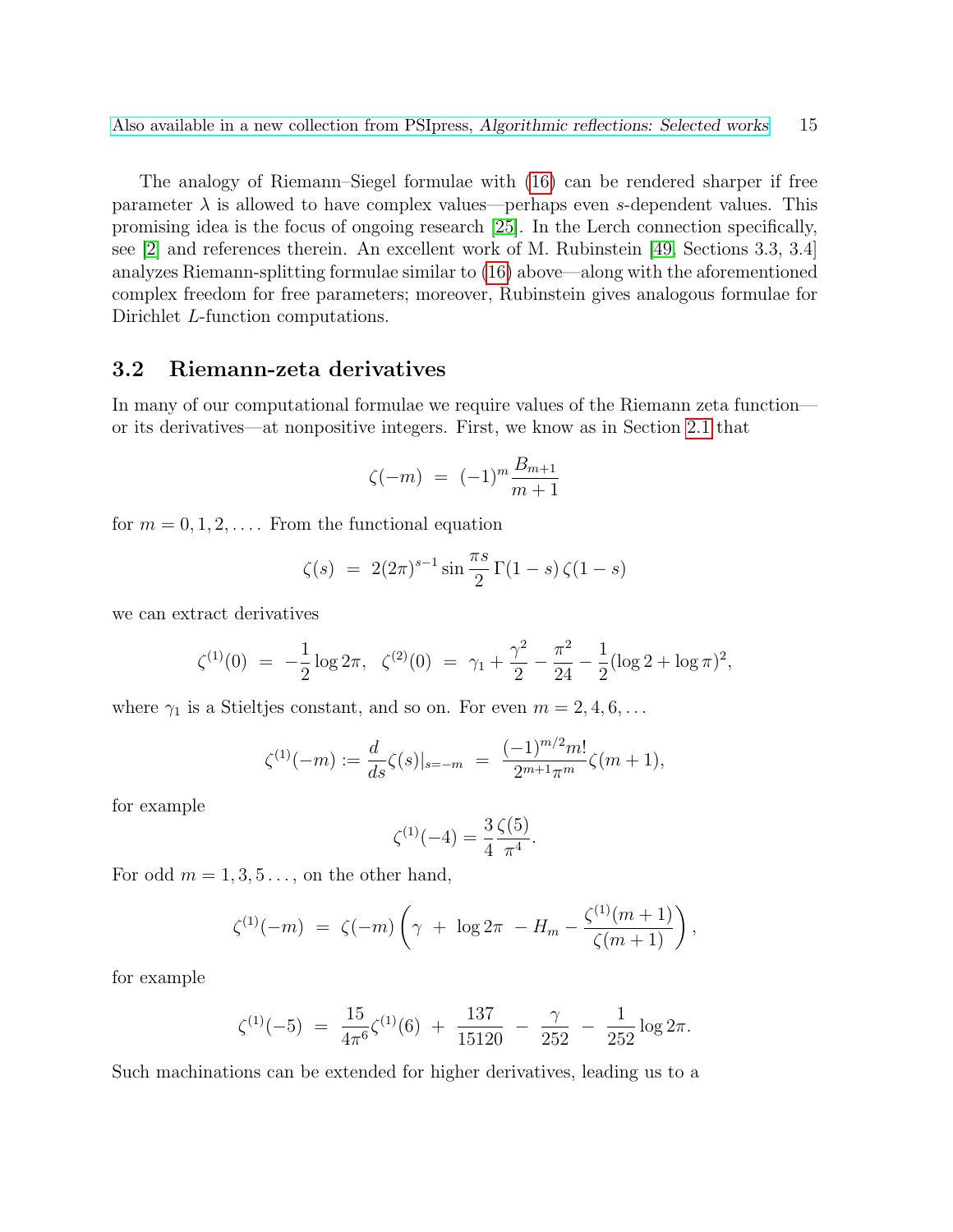$\mathcal{L}=\{1,2,3,4\}$  , we can consider the constraint of  $\mathcal{L}=\{1,2,3,4\}$ 

**Principle:** For an Erdélyi sum of the general form (for any integer  $s$ ):

$$
\sum_{m\geq 0}^{'}\zeta^{(d)}(s-m)\;T_m,
$$

where coefficient  $T_m$  has no  $\zeta$ -component, all computations can refer to a set of derivatives  $\{\zeta^{(d)}(s) : s = 2, 3, 4, \dots\}$ . That is, no  $\zeta$  values or derivatives are required for any integer  $argument < 2$ .

 $\overline{\phantom{a}}$  , and the contract of the contract of the contract of the contract of the contract of the contract of the contract of the contract of the contract of the contract of the contract of the contract of the contrac

This principle shows that in some instances one really can avoid numerical differentiation. But there is more to be said: Even if one is also unwilling to adopt derivatives  $\zeta^{(d)}(s=2,3,4,\dots)$  as "fundamental constants," there is a way to generate such derivatives with still another series strategy. Let us describe the scenario for first derivatives. Take [\(15\)](#page-13-3) with parameter  $\lambda := 1$ , multiply through by Γ(s), then differentiate to obtain, for  $\Re(s) > 1$ ,

$$
\zeta^{(1)}(s) = -\frac{\Gamma^{(1)}(s)}{\Gamma(s)}\zeta(s) + \frac{1}{\Gamma(s)}\sum_{n=1}^{\infty}\frac{\Gamma^{(1)}(s,n) - \Gamma(s,n)\log n}{n^s} - \frac{1}{\Gamma(s)}\sum_{m\geq 0}\frac{B_m}{m!}\frac{1}{(m+s-1)^2}.
$$

 $(10)$ 

It is relevant to point out here that there exist very simple and efficient schemes for evaluating  $\zeta$  derivatives to moderate precision (see Section [7.6\)](#page-28-0).

#### <span id="page-15-0"></span>3.3 Gamma- and incomplete-gamma calculus

### <span id="page-15-1"></span>3.4 Γ and its derivatives

One of the best ways to calculate  $\Gamma(s)$  itself is first to presume  $\Re(s) > 0$  and use the Spouge formula with free real parameter  $a > 0$ :

$$
\Gamma(1+z) = (z+a)^{z+1/2} e^{-z-a} \sqrt{2\pi} \left( c_0 + \sum_{k=1}^{\lceil a \rceil - 1} \frac{c_k(a)}{z+k} + E(z, a) \right),
$$

where  $c_0(a) := 1$  and the rest of the c coefficients are defined

$$
c_k(a) := \frac{1}{\sqrt{2\pi}} \frac{(-1)^{k-1}}{(k-1)!} (a-k)^{k-1/2} e^{-k+a}.
$$

Remarkably, the relative-error term enjoys a very convenient bound [\[46\]](#page-51-6)

$$
|E(z,a)| \; < \; \frac{1}{\sqrt{a}(2\pi)^{a+1/2}},
$$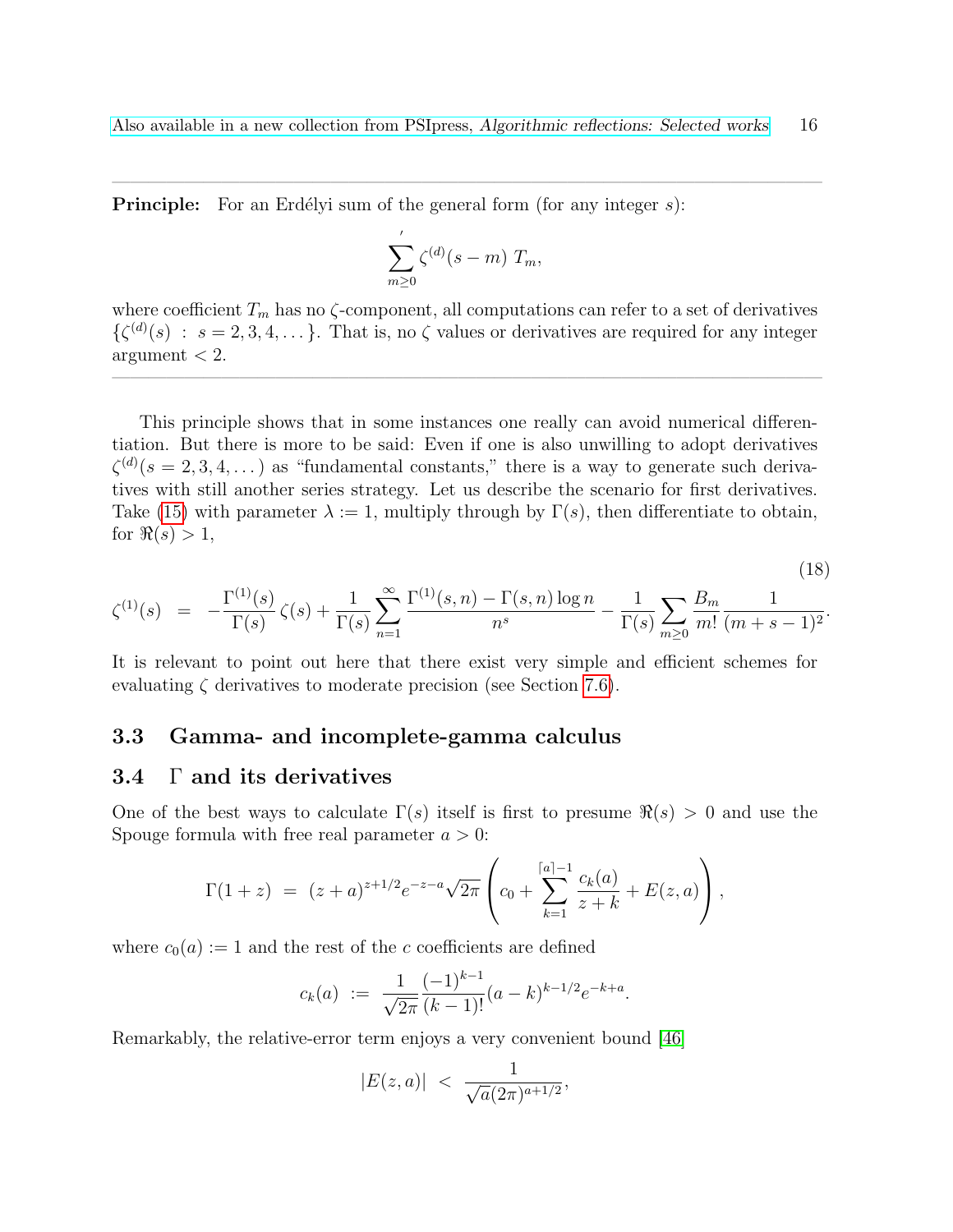so it is quite clear how to choose the free parameter a to achieve required precision. Some useful constants include the Taylor coefficients for Γ itself, from

$$
\Gamma(1+x) = \sum_{n\geq 0} \Gamma^{(n)}(1) \frac{x^n}{n!},
$$

which form is absolutely convergent for  $|x| < 1$ , the constants exemplified by:

$$
\Gamma^{(0)}(1) = \Gamma(1) = 1,
$$
  
\n
$$
\Gamma^{(1)}(1) = -\gamma,
$$
  
\n
$$
\Gamma^{(2)}(1) = \gamma^2 - \gamma + \frac{\pi^2}{6},
$$
  
\n
$$
\Gamma^{(3)}(1) = -2\gamma^3 + 9\gamma^2 - (\pi^2 + 6)\gamma + \frac{3}{2}\pi^2 - 4\zeta(3),
$$

and so on. Such recondite forms can be deduced from relations involving polygamma functions, to which functions we shall later speak. We shall need these gamma-expansion constants in our work on general polylogarithm derivatives.

For limited argument ranges, there are other series of interest. One has two representation formulae (see [\[5,](#page-48-3) [12\]](#page-48-0))

<span id="page-16-3"></span>
$$
\log \Gamma(z) = -\log z + (z - 1)(1 - \gamma) + \sum_{n>1} \frac{\zeta(n) - 1}{n} (1 - z)^n, \tag{19}
$$

<span id="page-16-1"></span>
$$
\log \Gamma(x) = -\frac{1}{2} \log \frac{\sin(\pi x)}{\pi} + \frac{1}{2} (1 - 2x) (\gamma + \log 2\pi) + \frac{1}{\pi} \sum_{n \ge 1} \frac{\log n}{n} \sin(2\pi nx), \tag{20}
$$

the first representation valid for  $|z-1| < 2$ , and the second for real  $x \in (0,1)$ . Interestingly, since the trigonometric sum in [\(20\)](#page-16-1) is essentially a Clausen outer-derivative form, we can thus cast log Γ, for suitable arguments, into a convergent series involving zeta derivatives. (See the remarks following representation [\(58\)](#page-39-1) for more on this notion.)

### <span id="page-16-0"></span>3.5 Incomplete gamma and its outer derivatives

The incomplete gamma function  $\Gamma(s, x)$  and its derivatives  $\Gamma^{(d)}(s, x) := (\partial/\partial s)^d \Gamma(s, x)$ play a major role in our computational schemes. Defining

<span id="page-16-2"></span>
$$
\Gamma(s,x) := \int_x^{\infty} t^{s-1} e^{-t} dt,
$$
\n(21)

there are standard recursion schemes connecting  $\Gamma(s, x)$  and  $\Gamma(s + 1, x)$ .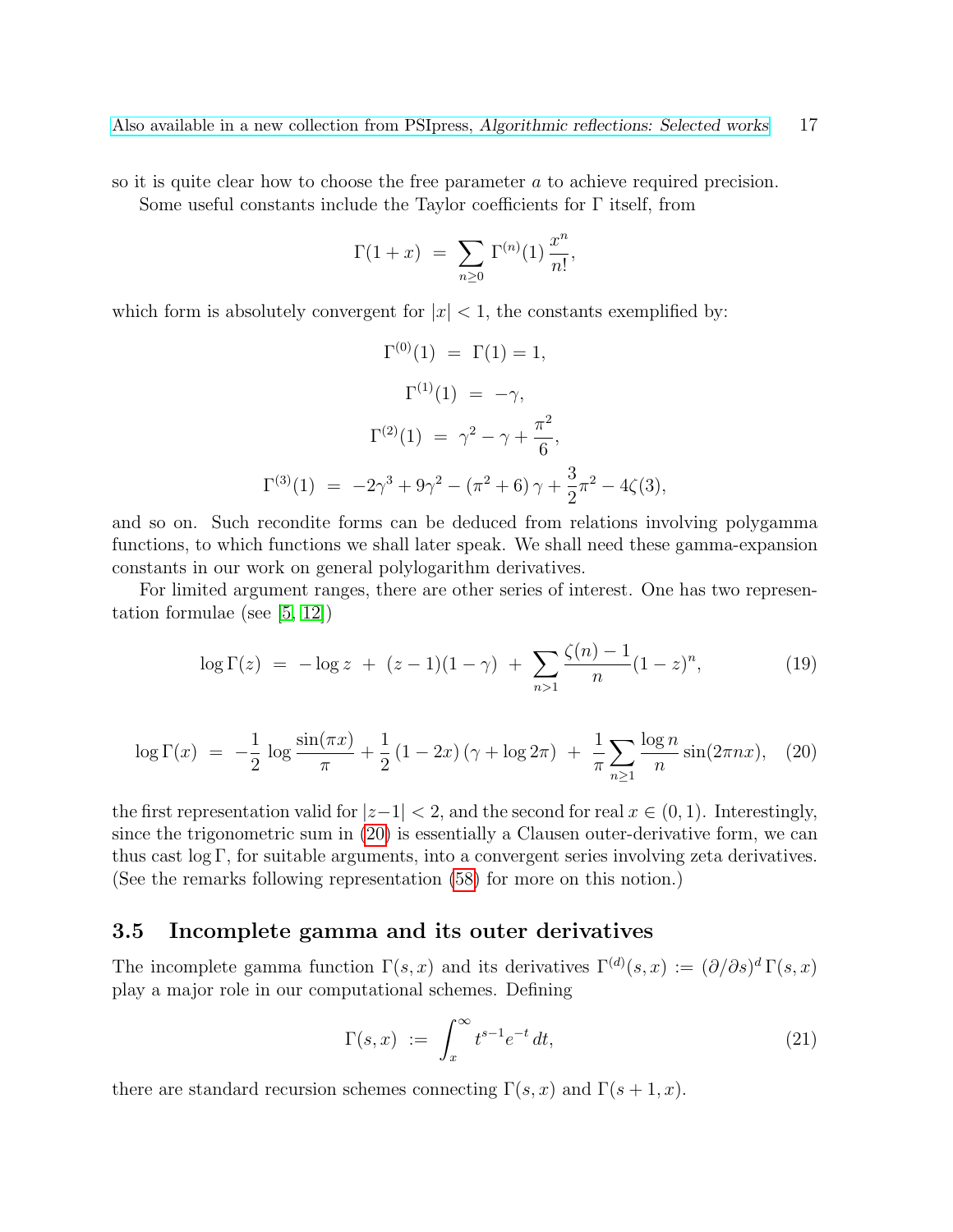One representation of incomplete gamma is the ascending series

$$
\Gamma(s,x) = \Gamma(s) \left( 1 - x^s e^{-x} \sum_{k \ge 0} \frac{x^k}{\Gamma(s+k+1)} \right),\tag{22}
$$

valid at least for  $\Re(s) > 0$ . Because we shall often need  $\Gamma(0, x)$  in our developments, a special series applies, in the "exponential-integral" form

<span id="page-17-1"></span>
$$
\Gamma(0, x) = -\gamma - \log x - \sum_{k \ge 1} (-1)^k \frac{x^k}{k! \, k}.
$$
 (23)

Then there is the general continued fraction

$$
\Gamma(s,x) = \frac{x^s e^{-x}}{1-s}
$$
\n
$$
1 + \frac{1}{1 + \frac{2-s}{1 + \frac{2-s}{1 + \frac{2}{x + \dots}}}} \tag{24}
$$

which now is valid for  $s = 0$ . The natural asymptotic expansion for general s is

$$
\Gamma(s,x) \sim x^{s-1} e^{-x} \left( 1 - \frac{1-s}{x} + \frac{(1-s)(2-s)}{x^2} - \cdots \right),
$$

with error bounds not too hard to establish. Given the ascending series, continued fraction, and asymptotic forms, one may evaluate  $\Gamma(s, x)$  to relative precision of D digits in  $O(D^{1+\epsilon})$  operations. However, recall that one of our goals is to avoid asymptotics. We argue next that a manifestly converging (Laguerre) series can be used even for large  $|x|$ .

A remarkable, globally convergent (not merely asymptotic) expansion does exist for  $\Gamma(s, x)$ , namely

<span id="page-17-0"></span>
$$
\Gamma(s,x) = x^s e^{-x} \sum_{n\geq 0} \frac{(1-s)_n}{(n+1)!} \frac{1}{L_n^{(-s)}(-x) L_{n+1}^{(-s)}(-x)},\tag{25}
$$

where  $L_n^{(-s)}$  here is an associated Laguerre polynomial. In fact, given that such forms as [\(25\)](#page-17-0) are symbolically differentiable, we always have means to calculate any derivatives  $\Gamma^{(d)}(s,x)$  using a convergent series involving only elementary summands.

We should observe that in various of our computational algorithms herein we need sets of values such as  $\{\Gamma(0, n) : n = 1, 2, 3, \ldots\}$ . It may be of value that the difference of two successive set members is

$$
\Gamma(0, n+1) - \Gamma(0, n) := \frac{e^{-n}}{n} \sum_{k \ge 0} \frac{(-1)^k}{n^k} \mu_k
$$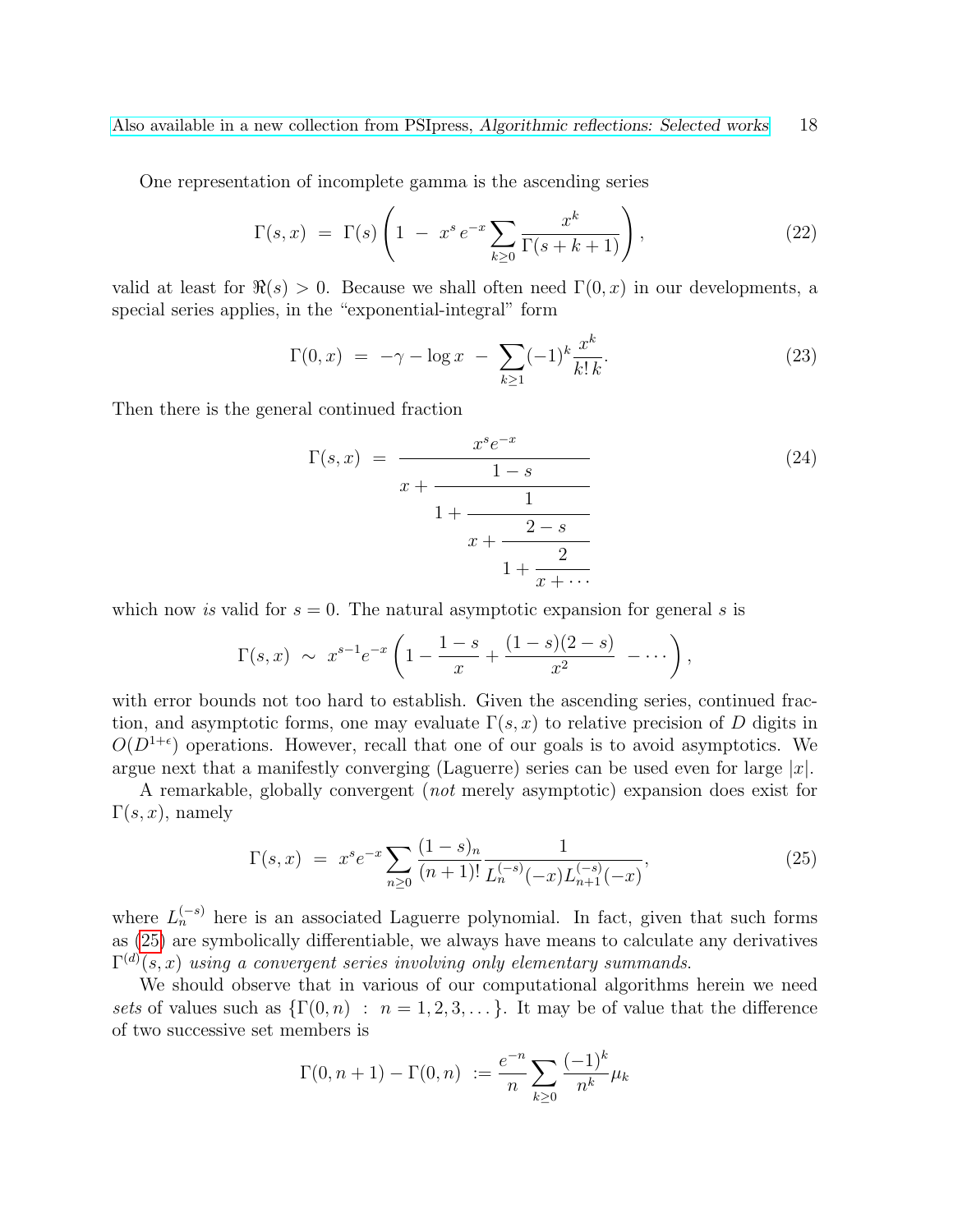where the  $\mu_k := \int_0^1 y^k e^{-y} dy$  are elementary constants. This suggests the possibility of evaluating the given set of  $\Gamma(0, n)$  values via recursion.

As for derivatives of incomplete gamma, here is a beautiful relation for calculating s-derivatives of the Laguerre entities  $L_n^{(s)}(x)$ , namely

$$
\frac{\partial}{\partial s}L_n^{(s)}(x) = \sum_{m=0}^{n-1} \frac{L_m^{(s)}(x)}{n-m}.
$$

The very existence of this identity establishes that every derivative of every order for any incomplete gamma at integer s can be given a converging series—one only has to symbolically differentiate [\(25\)](#page-17-0).

In a 2008 work [\[9\]](#page-48-4), effective (rigorous, with explicit big- $O$  constants) are established for Laguerre polynomials. In fact,

$$
L_n^{(-a)}(-z) \sim \frac{e^{-z/2}}{2\sqrt{\pi}} \frac{e^{2\sqrt{mz}}}{z^{1/4 - a/2} m^{1/4 + a/2}} \left(1 + O\left(\frac{1}{m^{1/2}}\right)\right),\tag{26}
$$

which is certainly enough to infer a complexity bound for computing [\(25\)](#page-17-0) to some prescribed number of digits.

We can in the present context think of the fundamental derivatives as the set

$$
\{\Gamma^{(d)}(0,x) \; : \; d=0,1,2,3\dots\}.
$$

This is because of another valuable recurrence, obtainable directly from the integral definition [\(21\)](#page-16-2) via integration by parts:

$$
\Gamma^{(d)}(s,x) = \int_x^{\infty} t^{s-1} \log^d t e^{-t} dt
$$
  
=  $x^{s-1} \log^d x e^{-x} + (s-1) \Gamma^{(d)}(s-1,x) + d \Gamma^{(d-1)}(s-1,x).$ 

So we are allowed reductions of any derivative  $\Gamma^{(d)}(s,x)$  for positive integer s into a combination of  $\Gamma^{(\delta)}(0, \cdot)$  terms with  $\delta < d$ . For example,

$$
\Gamma^{(1)}(1,x) \,\,=\,\, e^{-x} \log x \,\,+\,\, \Gamma(0,x)
$$

and

$$
\Gamma^{(4)}(2,x) = ((x+1)\log x + 4) \log^3 x e^{-x} + 4\Gamma^{(3)}(0,x) + 12\Gamma^{(2)}(0,x).
$$

# <span id="page-18-0"></span>3.6 Stark–Keiper and other "summation form" strategies

The Stark–Keiper formula reads, for positive integer  $N$  but arbitrary  $s$ ,

$$
\zeta(s,N) = \frac{1}{s-1} \sum_{k=1}^{\infty} \left( N + \frac{s-1}{k+1} \right) (-1)^k {s+k-1 \choose k} \zeta(s+k,N),
$$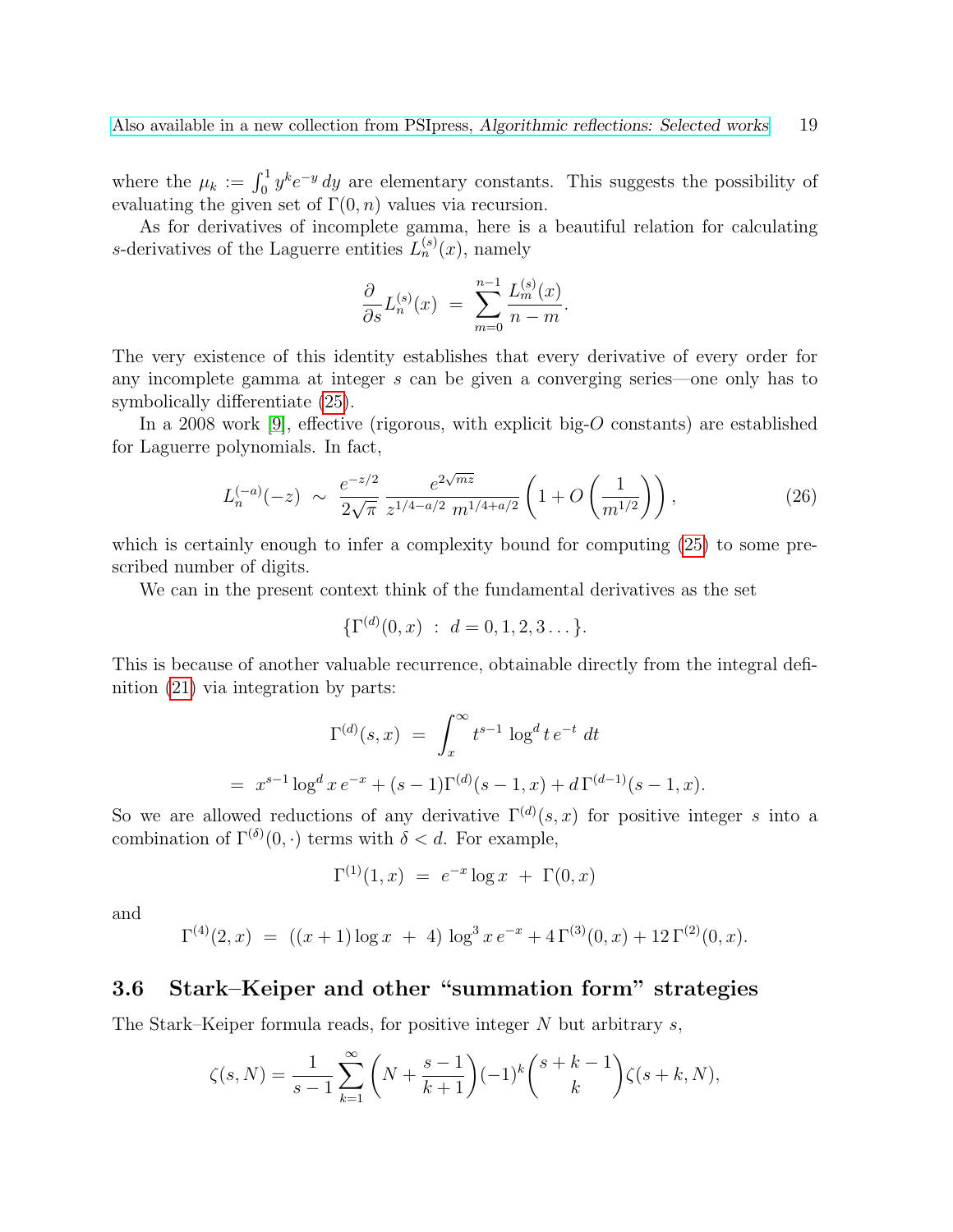where  $\zeta(s, a)$  is the Hurwitz zeta function discussed in the next section. Interestingly, Keiper was able to use this relation for recursive computation of various zeta values. A code example of such recursion is exhibited in [\[30,](#page-50-2) p. 55].

There is another "summation form" for Riemann ζ

$$
\zeta(s) = \lim_{N \to \infty} \frac{1}{2^{N-s+1} - 2^N} \sum_{k=0}^{2N-1} \frac{(-1)^k}{(k+1)^s} \left( \sum_{m=0}^{k-N} {N \choose m} - 2^N \right)
$$
(27)

for which it is possible to give a rigorous error bound as a function of the cutoff N and s itself [\[7\]](#page-48-5). This and the Stark–Keiper scheme previous should always be considered for  $\zeta$  calculations because the sums involved are extremely simple. (One drawback occurs when imaginary height t is very large, for  $s := \sigma + it$ , in which domain the prescriptions of the Riemann–Siegel class dominate.)

Continued fraction schemes for Riemann zeta and polylogarithms are found in [\[34\]](#page-50-3); and, we do not refer to the incomplete-gamma fractions—instead, those authors exhibit actual continued fractions for polylogarithmic entities (the fraction elements are quite complicated).

Later in the present treatment we discuss the Stieltjes expansion

<span id="page-19-2"></span>
$$
\zeta(s) = \frac{1}{s-1} + \sum_{n\geq 0} (-1)^n \gamma_n \frac{(s-1)^n}{n!},\tag{28}
$$

where the  $\gamma_N$ —essentially Taylor coefficients—start with  $\gamma_0 := \gamma$ , the celebrated Euler constant. A similar expansion that yields certain closed-form coefficients is discussed by Vepstas in [\[53\]](#page-51-7), namely

$$
\zeta(s) = \frac{1}{s-1} + \sum_{n\geq 0} (-1)^n b_n \frac{[s]_n}{n!},
$$

where here,  $[s]_n$  denotes the (falling) Pochhammer symbol,  $[s]_n := s(s-1)\cdots(s-n+1)$ .

# <span id="page-19-0"></span>4 Hurwitz zeta function

The Hurwitz  $\zeta$ -function is defined for its literal-convergence region  $\Re(s) > 1$  as

$$
\zeta(s,a) \ := \ \sum_{n\geq 0} \frac{1}{(n+a)^s} \ = \ \overline{\Phi}(1,s,a).
$$

It is interesting to look first at Algorithm [1](#page-8-0) and infer quickly that for  $a \neq 0, -1, -2, \ldots$ ,

<span id="page-19-1"></span>
$$
\zeta(s,a) = \frac{1}{\Gamma(s)} \sum_{n\geq 0} \frac{\Gamma(s, \lambda(n+a))}{(n+a)^s} + \frac{1}{\Gamma(s)} \sum_{m\geq 0} \frac{(-1)^m B_m(a)}{m!} \frac{\lambda^{m+s-1}}{m+s-1}, \qquad (29)
$$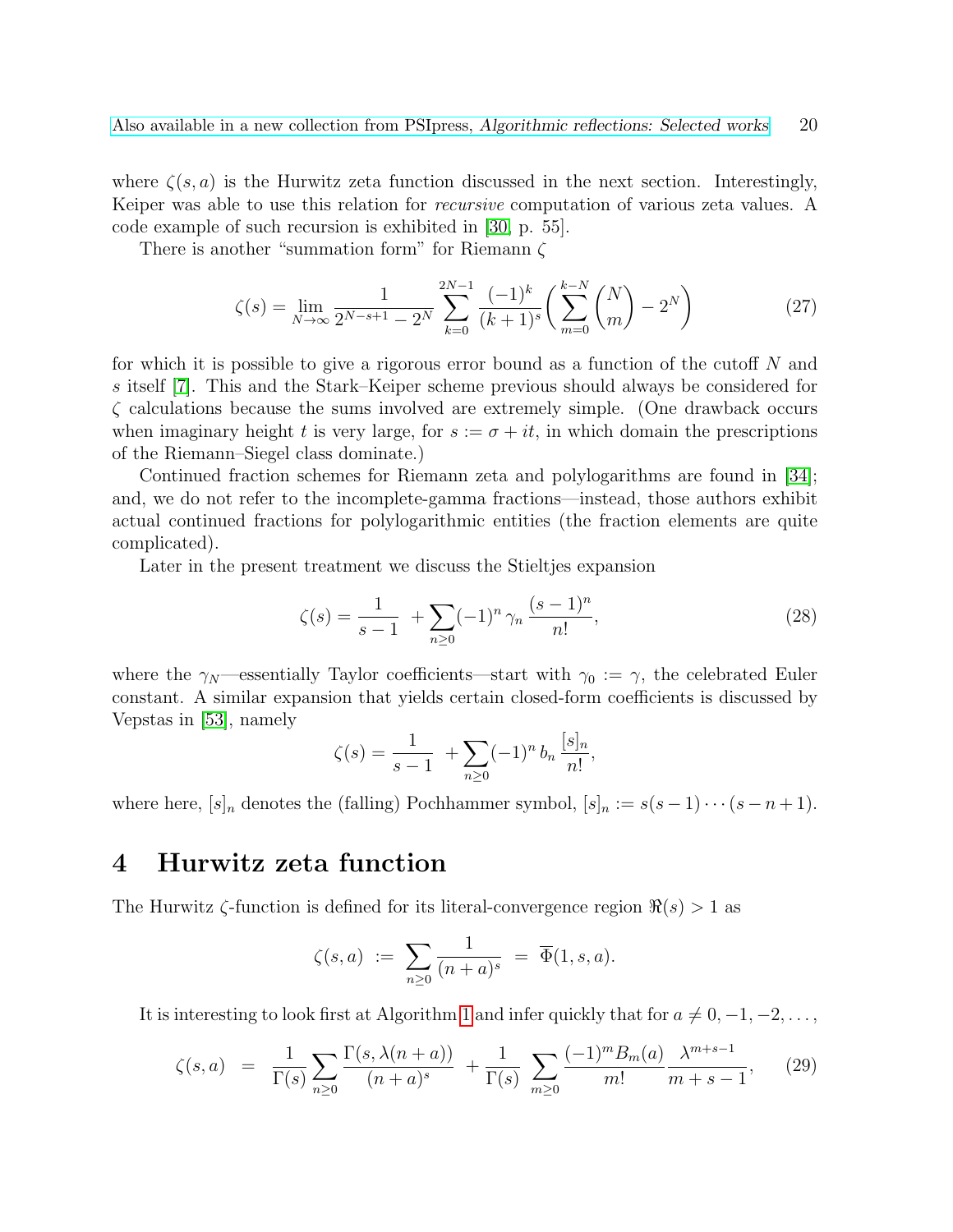with free parameter  $\lambda \in [0, 2\pi)$ . Note the interesting pole cancellation we have seen before: At nonpositive integers s the second sum's  $\Gamma$  prefactor has a pole neatly cancelled by the  $m = 1 - s$  summand. Thus we obtain again the exact evaluations  $\zeta(-m, a)$  $-B_{m+1}(a)/(m+1)$  for  $m \in (0, 1, 2, ...)$ .

Algorithm [3](#page-12-0) can be simplified for, say,  $\Re(a) \in (0, 1]$ , so including the instance  $\zeta(s, 1) :=$  $\zeta(s)$ , yielding

$$
\zeta(s,a) = -\frac{\pi^{s/2}}{s\Gamma(s/2)}\delta_{a=1} + \frac{1}{s-1}\frac{\pi^s}{\Gamma(s/2)} +
$$
\n
$$
\frac{1}{2}\sum_{n\in\mathbb{Z}}' \frac{1}{(A^2)^{s/2}} \left(\frac{\Gamma(s/2, \pi A^2)}{\Gamma(s/2)} + \frac{\Gamma((s+1)/2, \pi A^2)}{\Gamma((s+1)/2)} S(A)\right) +
$$
\n
$$
s^{-1/2}\sum_{u=1}^{\infty} \frac{1}{u^{1-s}} \left(\frac{\Gamma((1-s)/2, \pi u^2)}{\Gamma(s/2)} \cos(2\pi au) + \frac{\Gamma(1-s/2, \pi u^2)}{\Gamma((s+1)/2)} \sin(2\pi au)\right),
$$
\n(30)

where  $A := n + a$  as in Algorithm [3.](#page-12-0)

 $\pi$ <sup>'</sup>

### <span id="page-20-0"></span>4.1 Generalized L-series

A generalized L-series, which includes many Dirichlet series of theoretical interest, is

$$
L_s(\chi) := \sum_{n \geq 1} \frac{\chi(n)}{n^s},
$$

where  $\chi(n)$  is periodic with period P. (No particular number-theoretical import is required here for the character  $\chi$ —mere periodicity is enough.) We have in essence a finite number of sums, each over an arithmetic progression of  $n$  values, with the immediate Hurwitz-zeta decomposition following:

$$
L_s(\chi) = \frac{1}{P^s} \sum_{k=1}^P \chi(k) \zeta\left(s, \frac{k}{P}\right).
$$

# <span id="page-20-1"></span>5 Polylogarithms

The polylogarithm  $Li_s$  is defined—when convergent—as

<span id="page-20-2"></span>
$$
\text{Li}_s(z) := \sum_{n \ge 1} \frac{z^n}{n^s} = z \Phi(z, s, 1). \tag{31}
$$

It turns out that Algorithm [2](#page-10-2) can be quite useful in polylogarithm computations. We have, for s not a positive integer, and  $|\log z| < 2\pi$ , a convergent form

<span id="page-20-3"></span>
$$
\text{Li}_s(z) = \sum_{n \ge 0} \zeta(s-n) \frac{\log^n z}{n!} + \Gamma(1-s)(-\log z)^{s-1}.
$$
 (32)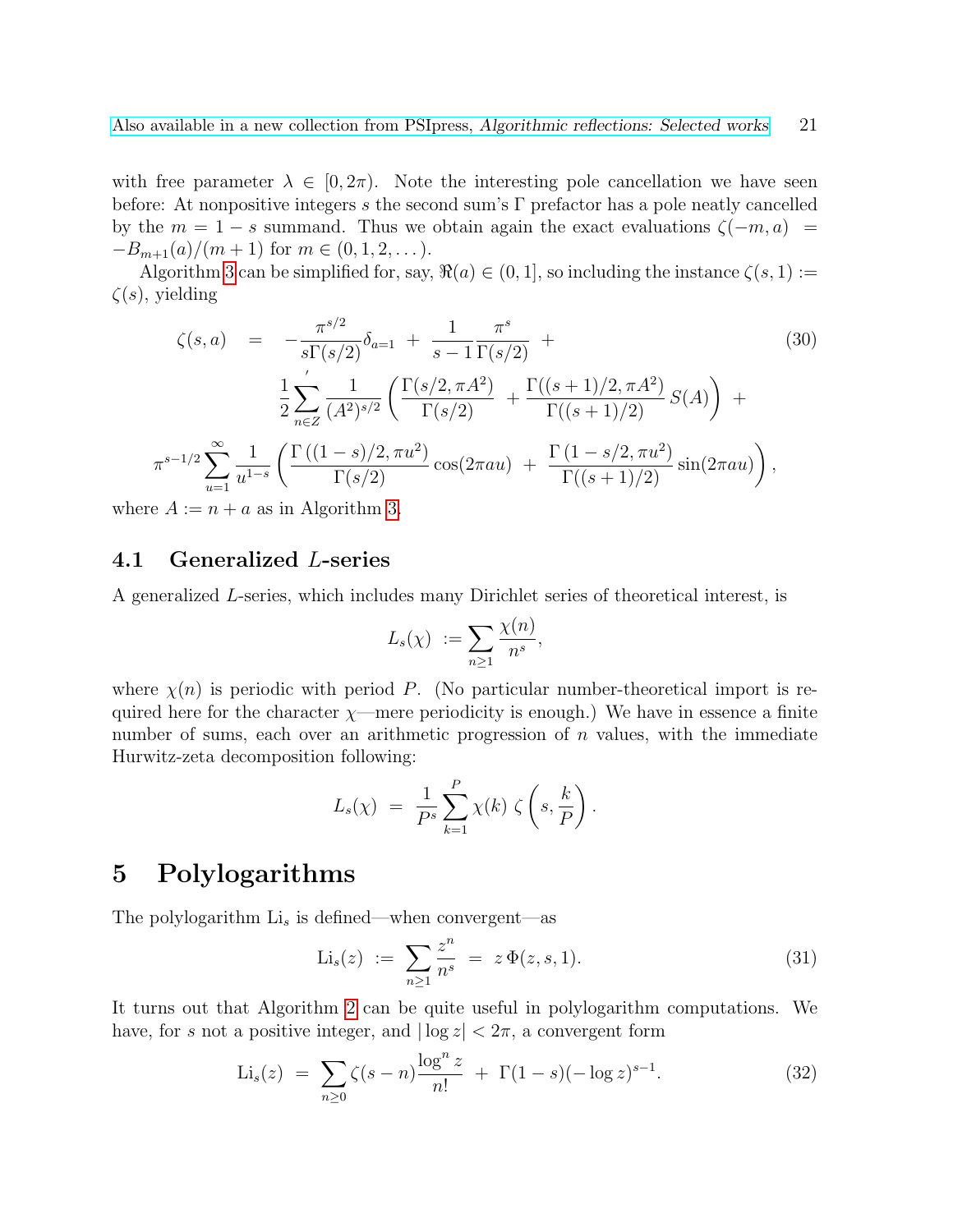However, when  $s = k + 1$  for nonnegative integer k, a limiting procedure shows

<span id="page-21-1"></span>
$$
\text{Li}_s(z) \ = \ \sum_{0 \le n \neq k} \zeta(k+1-n) \frac{\log^n z}{n!} \ + \ \frac{\log^k z}{k!} \left( H_k - \log(-\log z) \right), \tag{33}
$$

where  $H_k := \sum_{m=1}^k 1/m$  denotes the k-th harmonic number (with  $H_0 := 0$ ). Later we explain the limiting procedure that gives [\(33\)](#page-21-1); we shall also be able to compute, along such lines, polylogarithm derivatives in the s variable.

Algorithm [3](#page-12-0) can again be simplified using  $a := 1$ , to yield a general polylogarithm analytic continuation as

$$
\text{Li}_s(z) = -\frac{\lambda^{s/2}}{s\Gamma(s/2)} + \frac{1}{s-1} \frac{\pi^{1/2}\lambda^{(s-1)/2}}{\Gamma(s/2)} \delta_{z=1} +
$$
\n
$$
\sum_{n=1}^{\infty} \frac{z^n}{n^s} \left( \frac{\Gamma(s/2, \lambda n^2)}{\Gamma(s/2)} \cosh(n \log z) + \frac{\Gamma((s+1)/2, \lambda n^2)}{\Gamma((s+1)/2)} \sinh(n \log z) \right) +
$$
\n
$$
\frac{\pi^{s-1/2}}{2} \sum_{u \in Z}^{\prime} \frac{e^{-2\pi i au}}{(U^2)^{(1-s)/2}} \left( \frac{\Gamma\left((1-s)/2, \frac{\pi^2}{\lambda}U^2\right)}{\Gamma(s/2)} + i \frac{\Gamma\left(1-s/2, \frac{\pi^2}{\lambda}U^2\right)}{\Gamma((s+1)/2)} S(U) \right),
$$
\nhere  $U := u + \frac{\log z}{z}$  (1.1)

where  $U := u + \frac{\log z}{2\pi i}$ .

# <span id="page-21-0"></span>5.1 Analytic properties of polylogarithms

Outside the open unit z-circle, there are two difficulties: First, there is no absolute convergence, and second, cuts in the complex plane must be carefully considered. So for example, it is known that

$$
\text{Li}_2\left(\frac{1}{2}\right) = \frac{\pi^2}{12} - \frac{1}{2}\log^2 2,
$$

as may be verified numerically by direct summation of [\(31\)](#page-20-2), with a precision gain of about 1 bit per summand. However, it is also standard that the analytic continuation has

$$
\mathrm{Li}_2(2) = \frac{\pi^2}{4} - i\pi \log 2,
$$

even though the sum [\(31\)](#page-20-2) cannot be performed directly. Incidentally, all along the cut  $z \in [1,\infty)$  there is a discontinuity in the correct analytic continuation, exemplified (for  $\epsilon > 0$ ) by

$$
\text{Li}_2(2+i\epsilon) = \frac{\pi^2}{4} + i\pi \log 2,
$$

and in general

$$
\text{Disc Li}_s(z) = 2\pi i \frac{\log^{s-1} z}{\Gamma(s)},
$$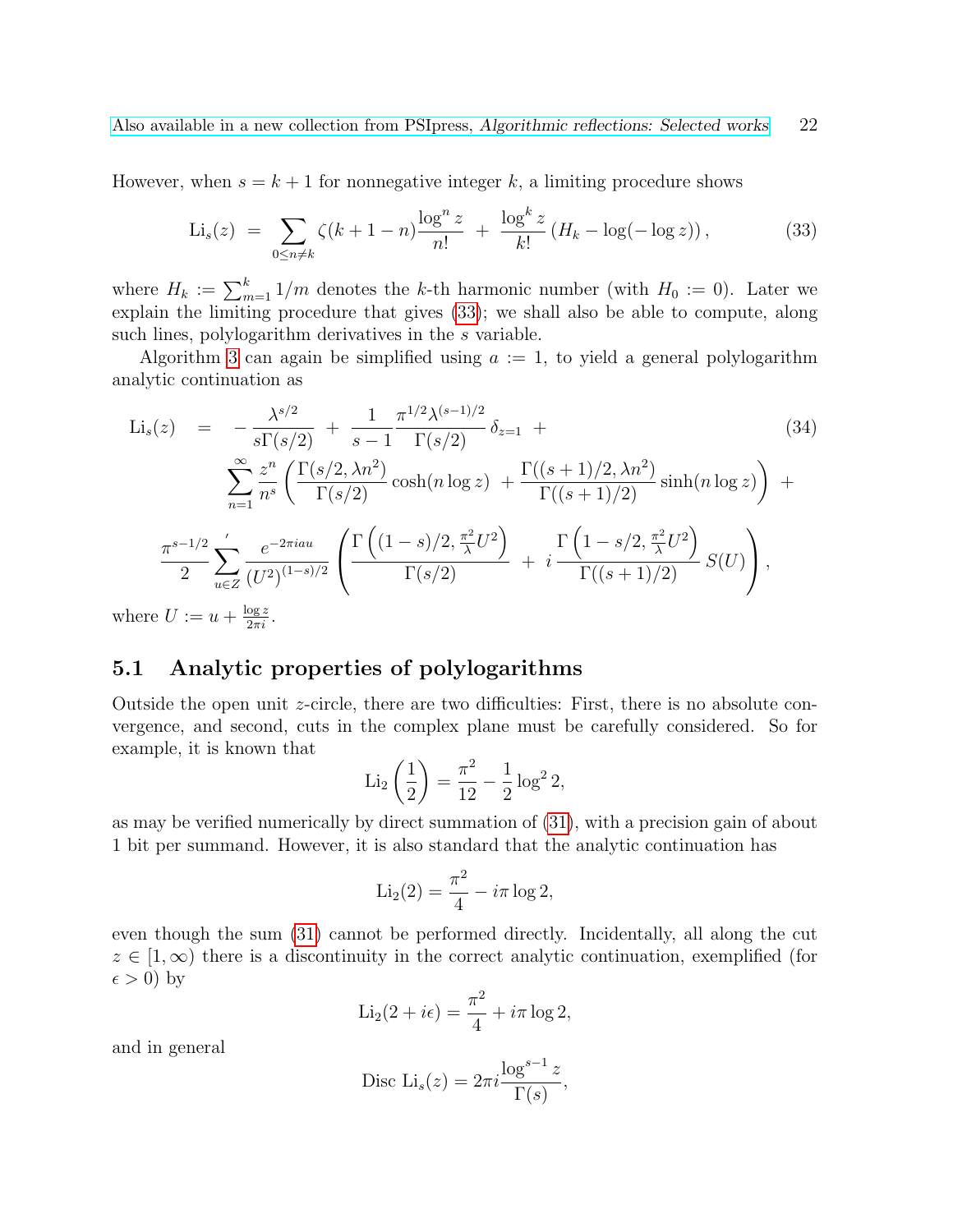with  $\Im(Li)$  always being split equally across the cut—thus we know exactly the imaginary part of any Li<sub>n</sub>(z) on the real ray  $z \in [1,\infty)$ ; said part is  $(i/2)$ Disc. This discontinuity relation is quite useful in checking of any software.

There are relations that allow analytic continuation, namely [\[35\]](#page-50-4) [\[44\]](#page-51-8):

$$
Li_s(z) + Li_s(-z) = 2^{1-s}Li_s(z^2),
$$

true for all complex  $s, z$ , and for n integer, and complex z,

$$
\text{Li}_n(z) + (-1)^n \text{Li}_n(1/z) = -\frac{(2\pi i)^n}{n!} B_n\left(\frac{\log z}{2\pi i}\right) - 2\pi i \Theta(z) \frac{\log^{n-1} z}{(n-1)!},\tag{35}
$$

where  $B_n$  is the standard Bernoulli polynomial and  $\Theta$  is a domain-dependent step function:  $\Theta(z) := 1$ , if  $\Im(z) < 0$  or  $z \in [1, \infty)$ , else  $\Theta = 0$ . That is, the final term in this latest relation is included when and only when  $z$  is in the lower open half-plane union the real cut  $[1,\infty)$ .

Another useful relation is, for any complex z but for  $n = 0, -1, -2, -3, \ldots$ ,

<span id="page-22-1"></span>
$$
\text{Li}_n(z) = (-n)!(-\log z)^{n-1} - \sum_{k=0}^{\infty} \frac{B_{k-n+1}}{k!(k-n+1)} \log^k z.
$$

#### <span id="page-22-0"></span>5.2 Polylogarithm-Hurwitz relation

One interesting option we do not explore in the present treatment is the functional relation between polylogarthims and the Hurwitz  $\zeta$ :

$$
\text{Li}_s(z) := \frac{\Gamma(1-s)}{(2\pi)^{1-s}} \left( i^{1-s} \zeta \left( 1-s, \frac{1}{2} + \frac{\log(-z)}{2\pi i} \right) + i^{s-1} \zeta \left( 1-s, \frac{1}{2} - \frac{\log(-z)}{2\pi i} \right) \right). \tag{36}
$$

One application of this functional relation is to render polylogarithms into a Bernoulliseries form. Indeed, the functional relation [\(36\)](#page-22-1) together with [\(29\)](#page-19-1) yields the following algorithm. Considering  $\text{Li}_s(e^{-x})$ , define  $\alpha := x/(2\pi i)$ . If  $\alpha$  is an integer, return  $\zeta(s)$ , else use, with free parameter  $\lambda \in [0, 2\pi)$ , and noting if necessary that  $\alpha$  can now be restricted such that  $\Re(\alpha) \in (0, 1)$ , the representation

<span id="page-22-2"></span>
$$
\text{Li}_s(e^{-x}) := i^{1-s} \sum_{n \ge 0} \frac{\Gamma(1-s, \lambda(n+1-\alpha))}{(n+1-\alpha)^{1-s}} + i^{s-1} \sum_{n \ge 0} \frac{\Gamma(1-s, \lambda(n+\alpha))}{(n+\alpha)^{1-s}} - (37)
$$

$$
\pi \sum_{m \ge 0} \frac{(-i)^m \lambda^{m-s}}{m!} \text{sinc}\left(\frac{\pi}{2}(m-s)\right) B_m(\alpha).
$$

Refinements on this series representation are straightforward; e.g., use real parts when  $x, s$ are real. Note that  $s$  can be a nonnegative integer, courtesy of the sinc function—in fact,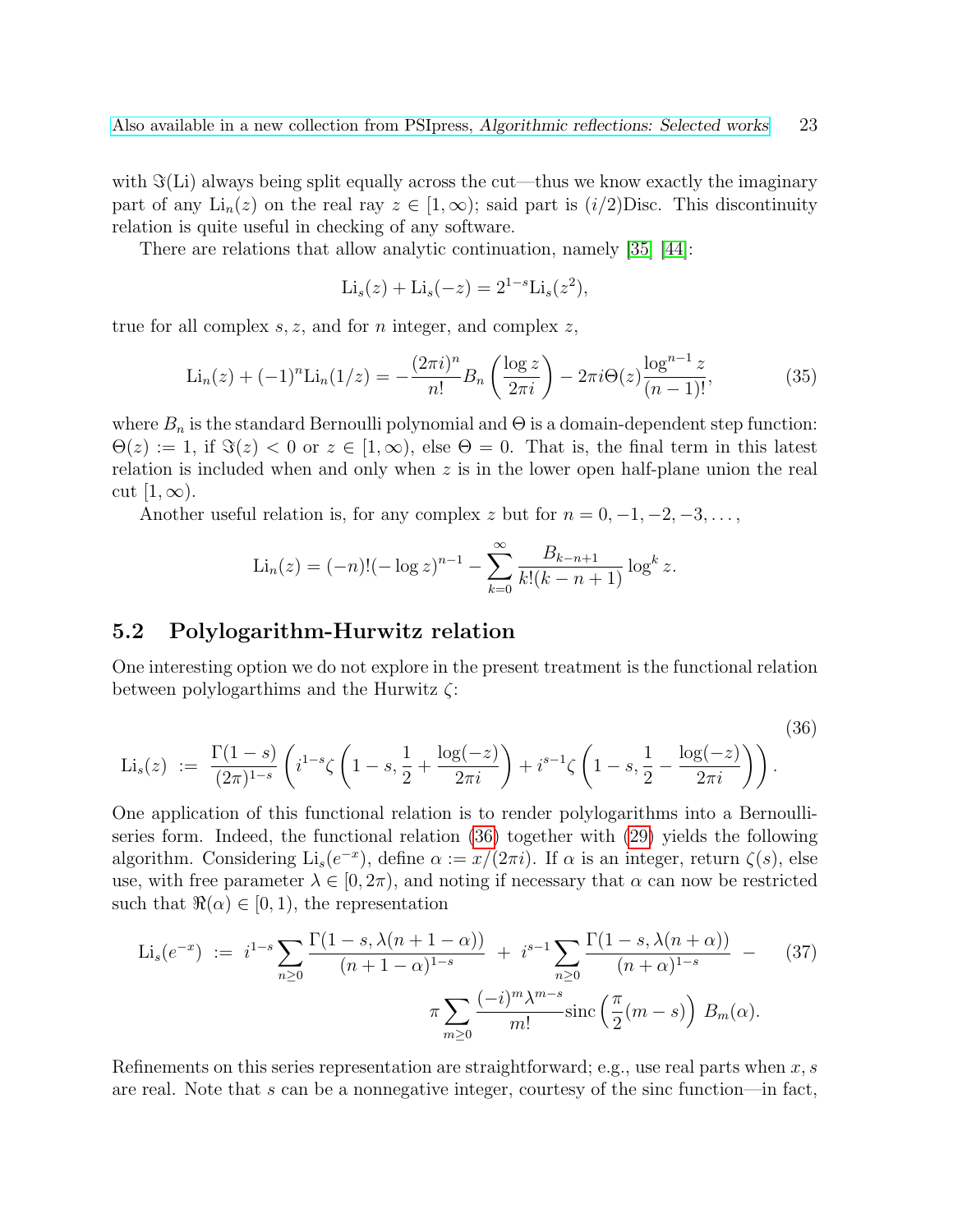for even integer s the last sum with the  $B<sub>m</sub>$  can be especially simple. Remarkably, one hereby obtains an algorithm for the general analytic continuation of  $Li_s(z)$  in the complex s-plane and for any complex  $z$ —a feature not present in some of our other computational algorithms (recall, as in Algorithm 2, there are restrictions on  $|\log z|$ ).

# <span id="page-23-0"></span>5.3 Lerch–Hurwitz (periodic) zeta function

The function (periodic in real  $x$ )

$$
E_s(x) := \sum_{n\geq 1} \frac{e^{2\pi i n x}}{n^s} = \Phi(e^{2\pi i x}, s, 1)
$$

can also be thought of as a polylogarithm evaluation  $Li_s(e^{2\pi ix})$ . So  $E_s$  is susceptible to various of our algorithms. In particular, a straightforward way to calculate this periodic zeta function is to calculate an entity  $Li_s(e^{-2\pi i\alpha})$  using [\(37\)](#page-22-2) as-is.

# <span id="page-23-1"></span>6 Digamma and polygamma functions

A convergent scheme for the polygamma functions arises from the Hurwitz-zeta representation [\(29\)](#page-19-1) and a definition of the digamma function

$$
\psi^{(0)}(z) \; := \; \frac{d}{dz} \log \Gamma(z) = -\gamma \; + \; \sum_{n \geq 0} \left( \frac{1}{n+1} - \frac{1}{n+z} \right),
$$

where we note the sum is a limiting form of the difference of two Hurwitz  $\zeta$  functions. One infers a converging series ( $\lambda \in (0, 2\pi)$  is the usual free parameter here)

$$
\psi^{(0)}(z) = -\gamma - 1 - \log(1 - e^{-\lambda}) + \sum_{k=1}^{\infty} \left( (-1)^k \frac{\lambda^k}{k!k} (B_k - B_k(z)) - \frac{e^{-\lambda(k+z-1)}}{k+z-1} \right),\tag{38}
$$

then observes that higher-order polygammas, namely

$$
\psi^{(n)}(z) \ := \frac{d^{n+1}}{dz^{n+1}} \log \Gamma(z)
$$

are simply Hurwitz-zeta evaluations:

$$
\psi^{(n)}(z) = (-1)^{n+1} n! \zeta(n+1, z)
$$

for positive integer  $n$ . Thus we have established convergent series for all polygammas (there are standard recurrence relations that allow us to restrict argument a in  $\psi^{(m)}(1+a)$ to be in  $(0, 1]$ .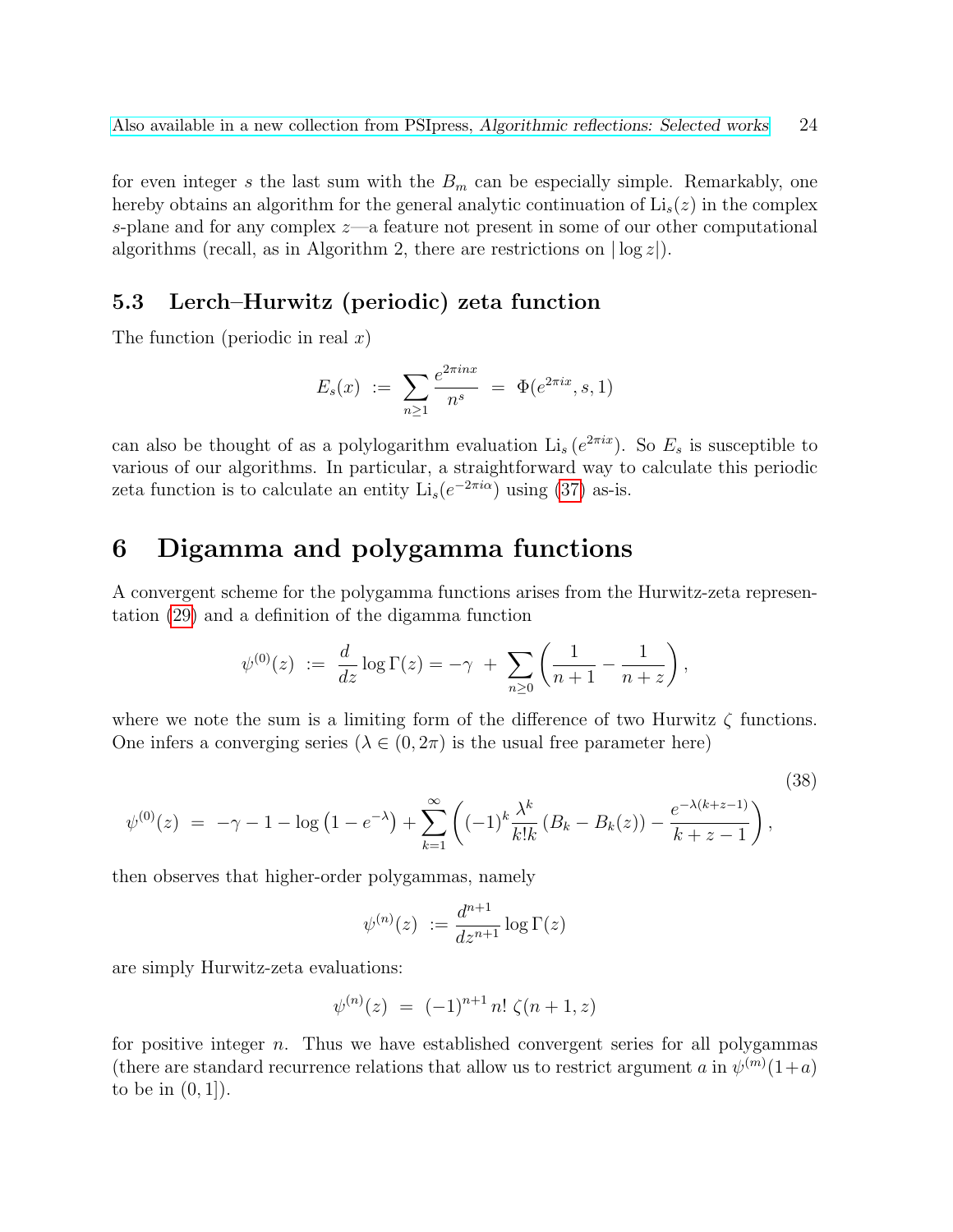# <span id="page-24-0"></span>7 Key fundamental constants

### <span id="page-24-1"></span>7.1 Euler and Stieltjes constants

We begin with the alluring historical expansion [\(28\)](#page-19-2) involving the Stieltjes constants  $\gamma_N$ . Expanding [\(15\)](#page-13-3) near  $s = 1$  yields

<span id="page-24-2"></span>
$$
\gamma_1 = \frac{\pi^2}{12} - \frac{1}{2}\gamma^2 + \sum_{n \ge 1} \frac{1}{n} \left( -\Gamma(0, n) + \frac{B_n}{n! n} \right) \tag{39}
$$

Similar series accrue for the higher-index  $\gamma_N$ —one may employ the derivative machinery described at the end of Section [3.5](#page-16-0) for  $\Gamma^{(d)}(0,n)$  in such a context. It is of interest that the first sum in representation [\(39\)](#page-24-2) can be put in the form

$$
\sum_{n\geq 1} \frac{1}{n} \Gamma(0, n) = \int_0^{1/e} \frac{\log(1 - t)}{t \log t} dt,
$$
\n(40)

which in turn can be cast as a series involving the Nörlund numbers from  $(10)$ .

On the other hand, we can use the incomplete-gamma expansion [\(17\)](#page-13-4) for the case of the Riemann  $\zeta$  to provide a computational formula for the Euler constant, as:

<span id="page-24-4"></span>
$$
\gamma = -2 + \log 4\pi + 2 \sum_{n=1}^{\infty} \left( \frac{\operatorname{erfc}\left(n\sqrt{\pi}\right)}{n} + \Gamma\left(0, n^2\pi\right) \right). \tag{41}
$$

Based on the material in Section [3.5](#page-16-0) we state

**Principle:** Any Stieltjes constant  $\gamma_N$  can be cast as a convergent two-dimensional sum involving elementary summands, such that  $D$  good digits require, for  $\alpha$  some absolute constant,  $O(D^{\alpha})$  operations. (It is allowed that the implied big-O constant can be Ndependent.) It is natural to conjecture that  $\alpha$  can be taken to be  $1 + \epsilon$ .

 $\overline{\phantom{a}}$  , and the contract of  $\overline{\phantom{a}}$  , and  $\overline{\phantom{a}}$  , and  $\overline{\phantom{a}}$  , and  $\overline{\phantom{a}}$  , and  $\overline{\phantom{a}}$  , and  $\overline{\phantom{a}}$  , and  $\overline{\phantom{a}}$  , and  $\overline{\phantom{a}}$  , and  $\overline{\phantom{a}}$  , and  $\overline{\phantom{a}}$  , and  $\overline{\phantom$ 

 $\overline{\phantom{a}}$  , and the contribution of the contribution of  $\overline{\phantom{a}}$ 

Incidentally, based on our previous discussion of incomplete-gamma evaluations, simply equating two different series forms [\(23,](#page-17-1) [25\)](#page-17-0) gives us an immediate representation of Euler  $\gamma$  in rather simple terms of Laguerre polynomials  $L_n$ :

<span id="page-24-3"></span>
$$
\gamma = -\frac{1}{e} \sum_{n\geq 0} \frac{1}{n+1} \frac{1}{L_n(-1)L_{n+1}(-1)} - \sum_{k\geq 1} \frac{(-1)^k}{k!\,k}.
$$
 (42)

Because of the subexponential growth of the Laguerre function, this series representation achieves D good digits of  $\gamma$  in  $O(D^{2+\epsilon})$  operations. However, various acceleration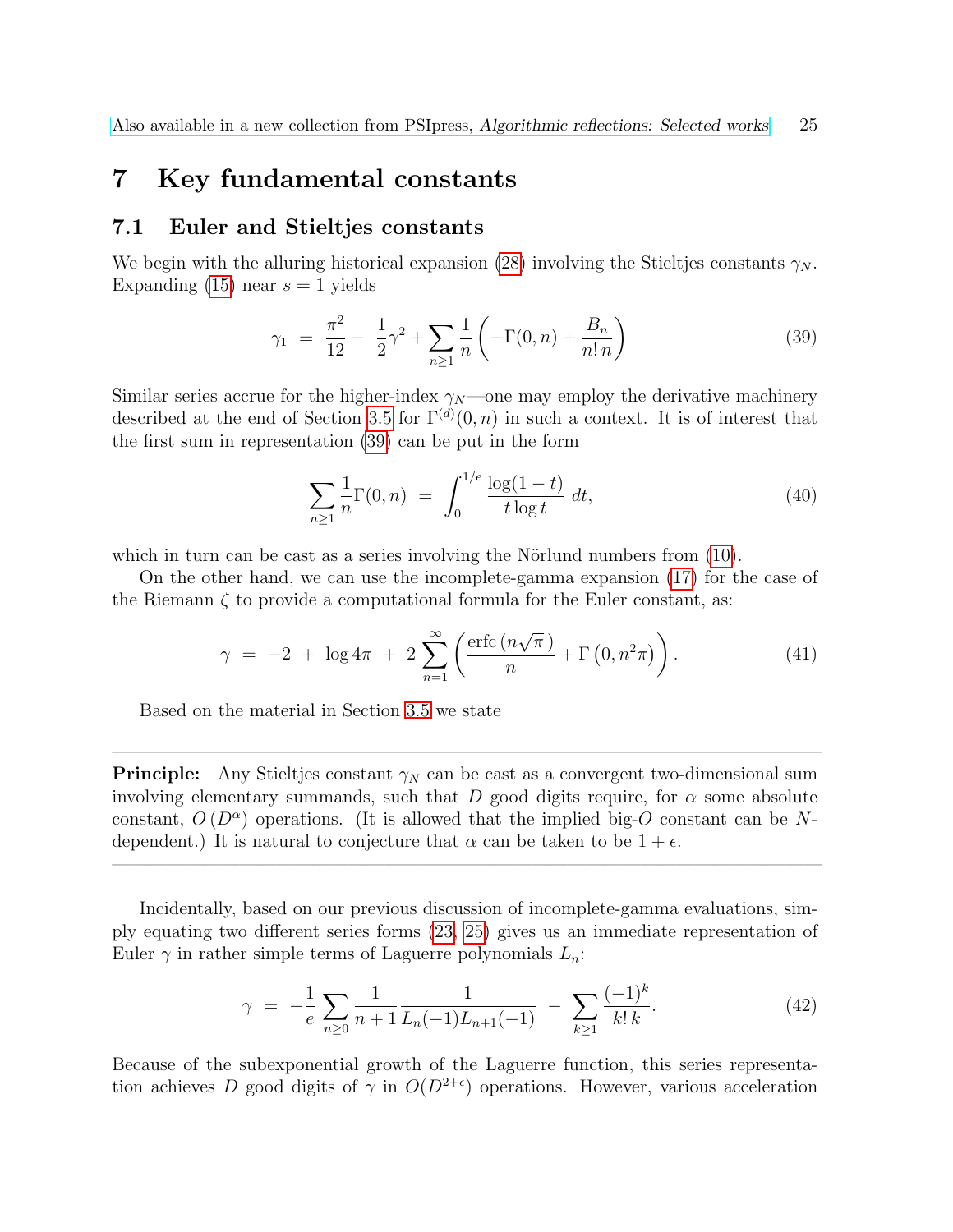techniques may well apply, especially as the summands of the Laguerre sum here are all rational. Indeed, the creation of the Laguerre denominators is not in itself expensive; one has an especially simple recurrence

$$
L_k(-1) = 2L_{k-1}(-1) - \left(1 - \frac{1}{k}\right)L_{k-2}(-1),
$$

and may create quickly each successive summand of [\(42\)](#page-24-3). Note that the use of [\(41\)](#page-24-4) together with the remarks of Section [3.5](#page-16-0) should result in lower complexity. So [\(42\)](#page-24-3) is not the fastest available scheme, but consistent with the above general principle on Stieltjes constants. It could well be, however, that these incomplete-gamma series for the  $\gamma_N$ turn out to be susceptible to binary-splitting or other acceleration techniques, so that current best complexity bounds for  $\gamma$  itself can perhaps be approached in this way. (See [\[18,](#page-49-5) [19,](#page-49-6) [54\]](#page-51-9) for modern results on computing  $\gamma$ .)

### <span id="page-25-0"></span>7.2 The works of M. W. Coffey

As for convergence rate of such Stieltjes-constant schemes, the waters are deep. In regard to other series for the  $\gamma_n$ , see the excellent works of M. W. Coffey [\[22,](#page-49-7) [38,](#page-50-5) [39,](#page-50-6) [23,](#page-49-8) [24\]](#page-49-3). Coffey's algorithms in some cases also involve double sums, so all of these methods should eventually be assessed as to computational complexity. It is of interest that Coffey's analyses sometimes involve Meijer-G evaluations—equivalently in this context, high-order hypergeometrics—which functions amount to alternative ways to write incomplete-gamma terms. (Note that Coffey's papers are also relevant to other sections of the present work.) This complexity-of-series is a fascinating research problem; for one thing, the study of magnitude growth for the  $\gamma_n$  remains an imperfect science.

#### <span id="page-25-1"></span>7.3 Glaisher–Kinkelin constant

One relation for the Glaisher–Kinkelin constant A is

$$
A = (2\pi)^{1/12} e^{\gamma/12 - \zeta'(2)/(2\pi^2)},
$$

which can be cast in the form

$$
\log A = \frac{1}{12} (1 + \log 2\pi) - \frac{1}{2\pi^2} \frac{d}{ds} \Gamma(s) \zeta(s)|_{s=2}.
$$

Now we can exploit our Bernoulli-series form [\(15\)](#page-13-3) for  $\Gamma \cdot \zeta$ , to infer

$$
\frac{d}{ds}\Gamma(s)\zeta(s)|_{s=2} = \sum_{n\geq 1} \frac{1}{n^2} \left( (1+\lambda n) \log \lambda + 1 \right) e^{-\lambda n} + \Gamma(0,\lambda n) \Big) +
$$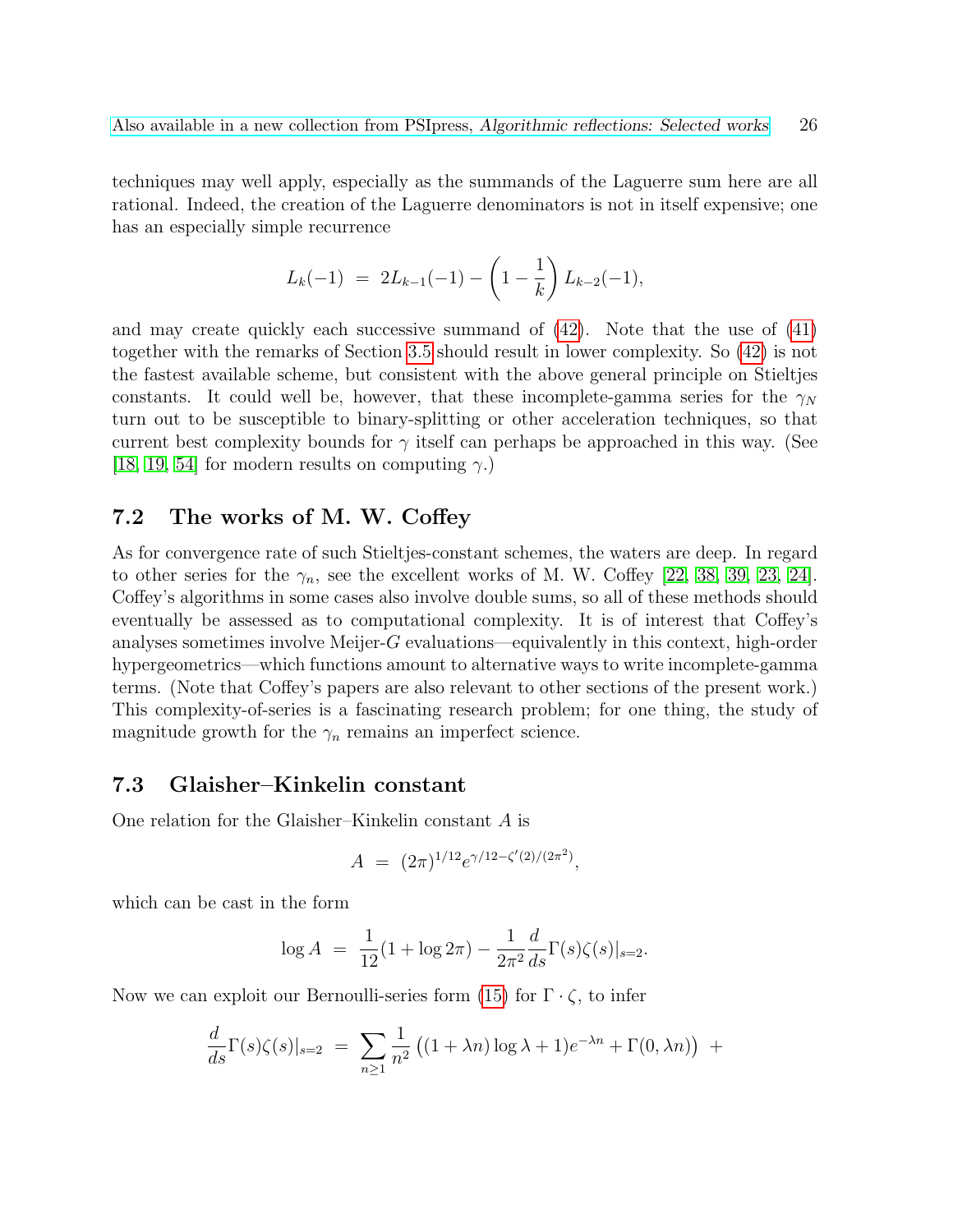$$
\sum_{m\geq 0} \frac{B_m}{m!} \lambda^{m+1} \left( \frac{\log \lambda}{m+1} - \frac{1}{(m+1)^2} \right)
$$

An instance of this convergent series is afforded by setting  $\lambda := \log 2$ , whence

$$
\log A = \frac{1}{24} + \frac{\log^2 2}{4\pi^2} - \frac{\log^2 2 \log \log 2}{4\pi^2} + \frac{1}{12} \log 2\pi - \frac{1}{24} \log \log 2 -
$$

$$
\frac{1}{2\pi^2} \sum_{n \ge 1} \left( \frac{\Gamma(0, n \log 2)}{n^2} + \frac{B_{n-1}}{n!} \log^n 2 \left( -\frac{1}{n} + \log \log 2 \right) \right).
$$

300 summands of this series yield about 100 good decimal digits for log A.

The above development for  $\log A$  is to show how Bernoulli-series forms may be employed. There are somewhat more efficient series; for example, [\(19\)](#page-16-3) may be used together with [\[50,](#page-51-10) (8)]:

$$
\int_0^{1/2} \log \Gamma(x+1) \, dx = -\frac{1}{2} - \frac{7}{24} \log 2 + \frac{1}{4} \log \pi + \frac{3}{2} \log A
$$

to effect a Glaisher–Kinkelin representation in terms of a rational zeta series, in the spirit of [\[12\]](#page-48-0). A goal of "one decimal digit of precision per series term" can thus be met in the form

$$
\log A = \frac{265}{144} - \frac{1}{12}\gamma + \frac{571}{36}\log 2 - \frac{14}{3}\log 3 - \frac{5}{3}\log 5 - \frac{7}{3}\log 7 - \frac{1}{6}\log \pi + \frac{1}{3}\sum_{n\geq 2} \frac{(\zeta(n) - 1 - \frac{1}{2^n} - \frac{1}{3^n} - \frac{1}{4^n}))(-1)^n}{n(n+1)2^n},
$$

where, indeed, summands decay as  $10^{-n}$ .

### <span id="page-26-0"></span>7.4 Khintchine constant

The celebrated Khintchine constant—the (almost everywhere) geometric mean of continued fraction elements, is given from the measure theory of fractions as

$$
K_0 = \prod_{r \ge 1} \left( 1 + \frac{1}{r(r+2)} \right)^{\log_2 r}
$$

.

Over the years, rapidly convergent expansions have accrued, such as [\[3\]](#page-48-6)

$$
(\log 2)(\log K_0) = \sum_{n\geq 1} \frac{\zeta(2n) - 1}{n} \sum_{k=1}^{2n-1} \frac{(-1)^{k+1}}{k},
$$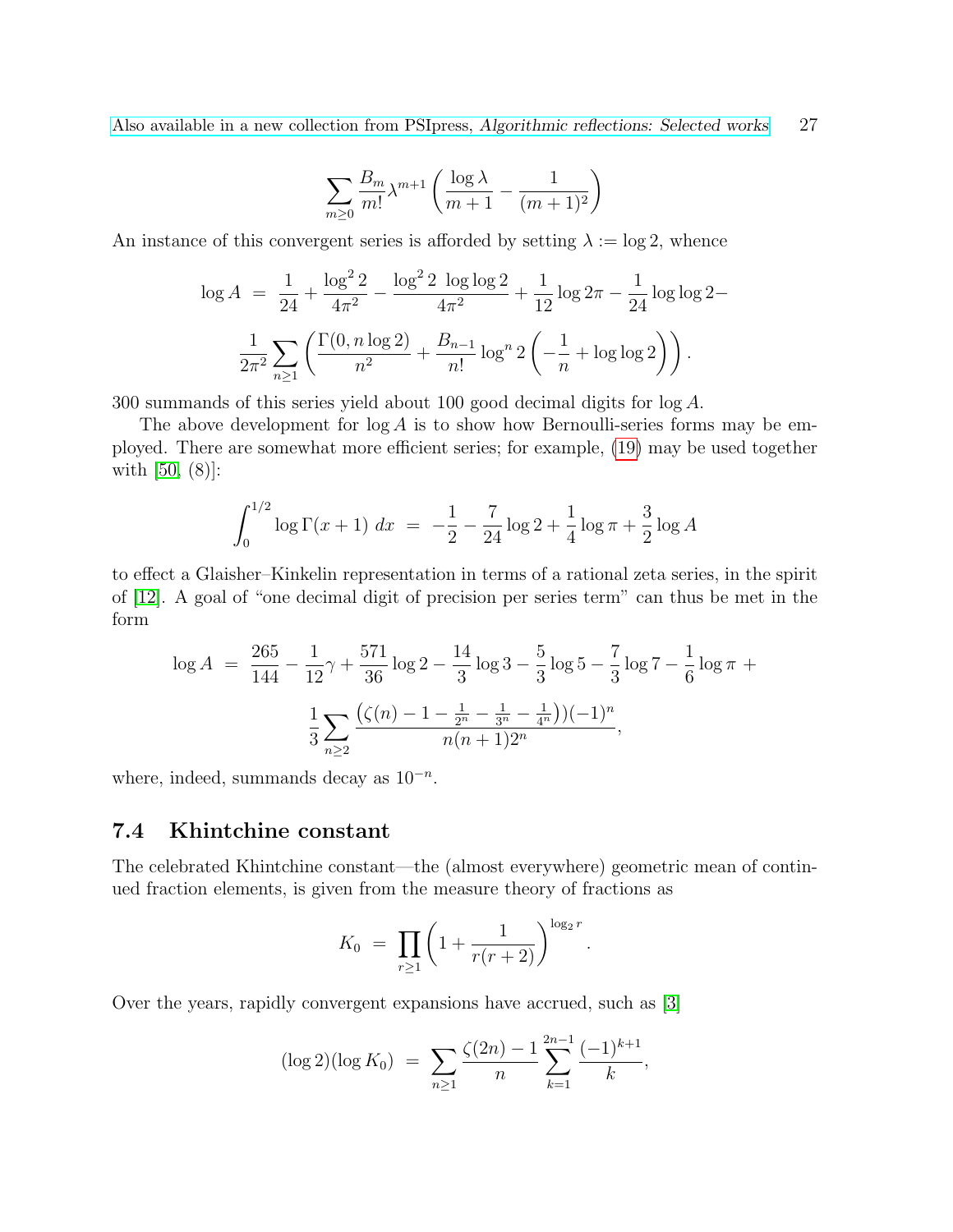a series that can be accelerated by "peeling off" terms from  $\zeta(2n)$  and so involve Hurwitzzeta values  $\zeta(2n, N)$  for a chosen positive integer N.

Thus our various algorithms for computing  $\zeta$  or Hurwitz- $\zeta$  can be brought to bear for the Khintchine constant. But there is more to be said. Another series for  $K_0$  is

$$
(\log 2)(\log K_0) = \log^2 2 + \text{Li}_2\left(-\frac{1}{2}\right) + \frac{1}{2}\sum_{k\geq 2} (-1)^k \text{Li}_2\left(\frac{4}{k^2}\right).
$$

While this series converges rather slowly (1000 summands yield about 6 good decimals), there is the interesting research problem of somehow speeding up the polylogarithmic sum.

A modern, very efficient series is attributed to O. Pavlyk, who built on the work of Gosper [\[52\]](#page-51-11), which series we paraphrase here as

$$
(\log 2)(\log K_0) = -\frac{\pi^2}{6}(\gamma + \log 2 + \log \pi - 12 \log A) + 2\sum_{k=2}^{\infty} (-1)^k \frac{\log k}{(k+2)k^{k+2}} \left(2^{k+1} {}_2F_1\left(1, k+2; k+3; -\frac{2}{k}\right) - {}_2F_1\left(1, k+2; k+3; -\frac{1}{k}\right)\right) + 2\sum_{k=2}^{\infty} \frac{(-1)^k (2^k - 1)}{k+1} \left(\zeta^{(1)}(k+1) + \sum_{j=1}^{k-1} \frac{\log j}{j^{k+1}}\right),
$$

where A is the aforementioned Glaisher–Kinkelin constant. Again we witness the appearance of previously studied entities, namely  $\zeta$  derivatives.

Another Gosper relation is

$$
(\log 2)(\log K_0) = \sum_{j\geq 2} \frac{(-1)^j (2-2^j)}{j} \zeta^{(1)}(j).
$$

This series converges slowly, so again a good research problem is to somehow apply acceleration. It may be helpful to observe that this series may be transformed to

<span id="page-27-1"></span>
$$
(\log 2)(\log K_0) = 2\gamma \log 2 - \sum_{j\geq 2} \frac{(-2)^j}{j} \eta^{(1)}(j). \tag{43}
$$

#### <span id="page-27-0"></span>7.5 The MRB constant

The M. R. Burns (MRB) constant is given by the attractive summation [\[51\]](#page-51-12):

$$
B = \sum_{k \ge 1} (-1)^k \left( k^{\frac{1}{k}} - 1 \right) = 0.1878596 \dots
$$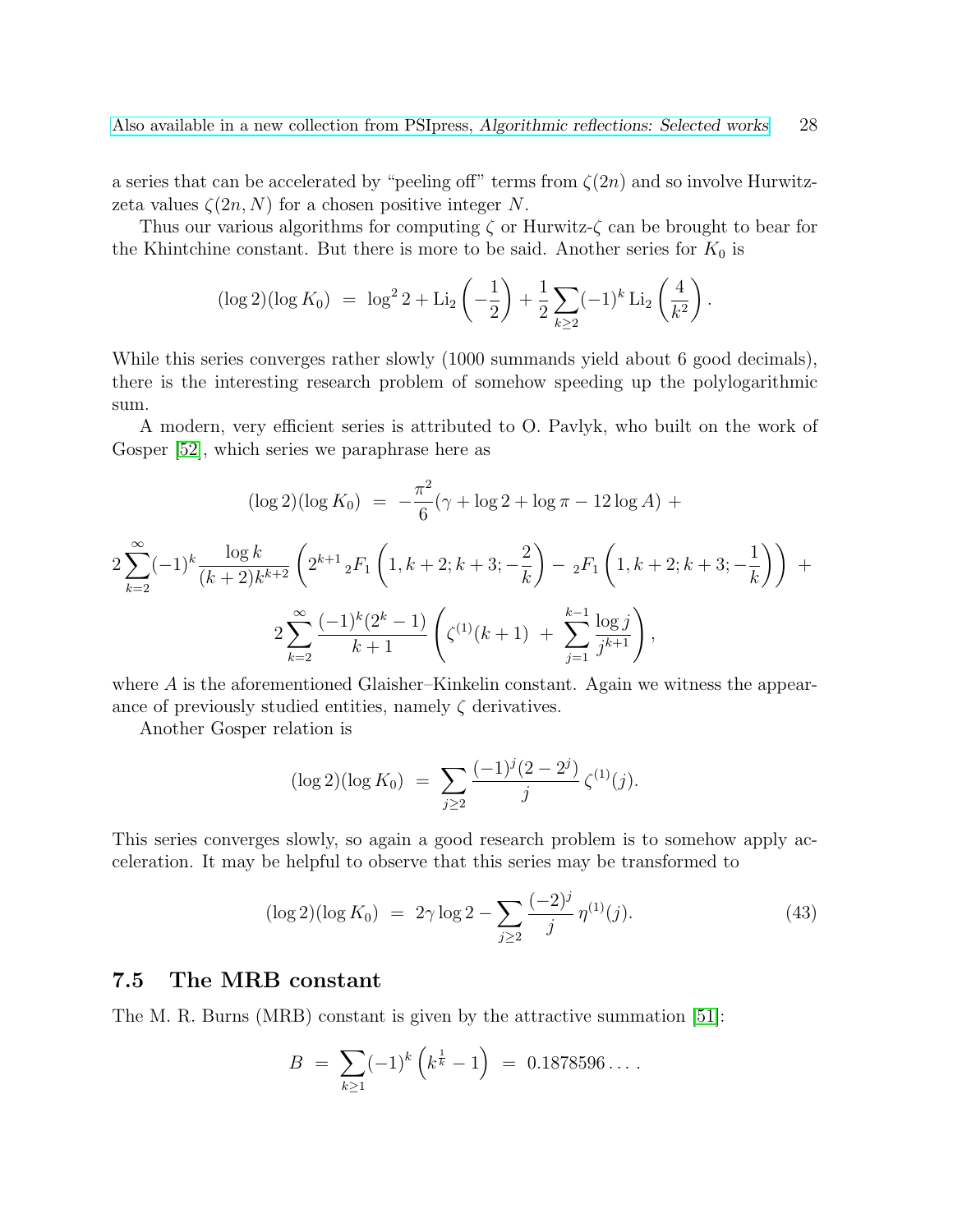Remarkably, if we look longingly at our voluminous list of zeta variants and use a series for  $k^{1/k} = e^{(\log k)/k}$ , we obtain, at least formally, a true jewel of an expression:

$$
B = -\sum_{m\geq 1} \frac{(-1)^m}{m!} \eta^{(m)}(m),
$$

which series actually converges rather quickly  $(60 \text{ summands} \text{ here} \text{ yield} > 100 \text{ correct}$ decimal digits). It may turn out to be lucrative to employ not the eta derivatives  $\eta^{(m)}(m)$ explicitly, instead to use a Taylor expansion of  $\eta(d)$  around  $d = 0$  to write, again formally:

<span id="page-28-1"></span>
$$
B = \sum_{m \ge 1} \frac{c_m}{m!} \eta^{(m)}(0),\tag{44}
$$

where the c coefficients are defined

$$
c_j := \sum_{d=1}^j \binom{j}{d} (-1)^d d^{j-d}.
$$

Interestingly, as pointed out by J. Borwein,  $c_j/j!$  is the j-th Taylor coefficient in the expansion of  $e^{-xe^x}$  about  $x = 0$ . Though [\(44\)](#page-28-1) converges rather slowly, it is conceivable that by focusing on the fixed argument 0 of the eta derivatives, we might uncover some algorithm advantages; see for example Section [3.2](#page-14-0) for remarks on Riemann-zeta derivatives at argument 0.

### <span id="page-28-0"></span>7.6 Examples of alternating-series acceleration

The already classic paper [\[21\]](#page-49-9) lays out historical and modern means of accelerating alternating series. The idea is that many a sum  $S = \sum_n (-1)^n a_n$  can be restructured to converge—sometimes surprisingly—rapidly to its value S. As just one application of Algorithm 1 of [\[21\]](#page-49-9), we can take our alternating relation  $(43)$  and run *Mathematica* code:

```
eta[s_] := (1 - 2^{(1 - s)}) Zeta[s];
s1 = 2 EulerGamma Log[2];
a[j] := 1/(j + 2) 2^{(j + 2)} Derivative[1][eta][j + 2];
(* Now start accelerate algorithm for given a[0], a[1], ... *)
n = 130; (* Number of a's involved. *)
d = (3 + Sqrt[8])^n; d = 1/2 (d + 1/d);{b, c, s} = \{-1, -d, 0\};
Do[
  c = b - c;s = s + c a[k];b = (k + n) (k - n) b/((k + 1) (k + 1/2))
```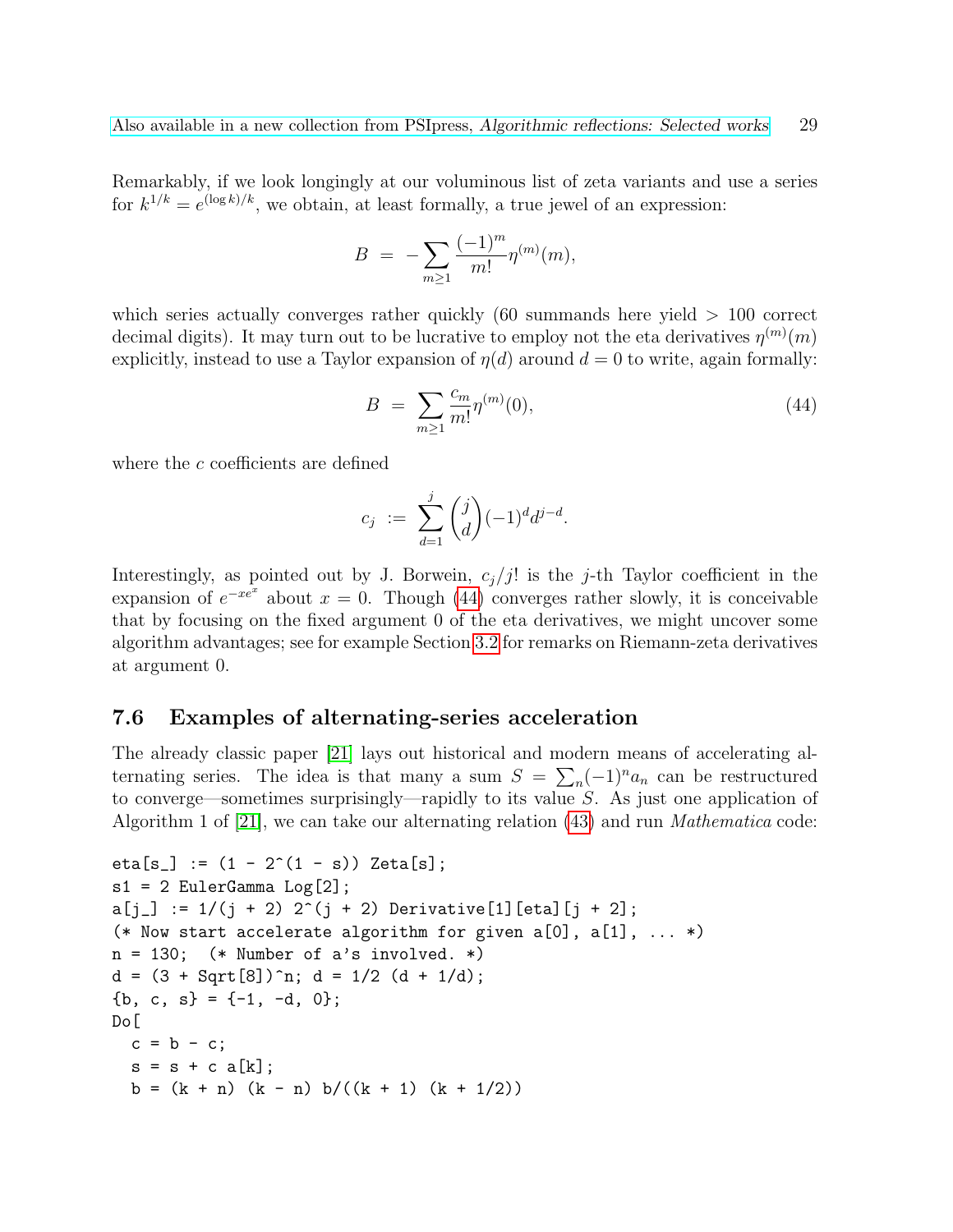, {k, 0, n - 1} ]; s2 = s/d; (\* s2 is now the desired sum of (-1)^k a[k]. \*) N[s1 - s2, 110]

Remarkably enough, the (only!)  $n = 130$  evaluations of the *η*-derivative here yield 100 good decimal digits of the Khintchine constant  $K_0$ . A good many of our other alternating series throughout the present paper can likewise benefit from this specific acceleration technique.

Another example using the same algorithm—just different  $a[$  terms—is that of computing a  $\zeta$  derivative. Consider that

$$
\zeta^{(1)}(s) = \frac{\eta^{(1)}(s) - 2^{1-s}(\log 2) \zeta(s)}{1 - 2^{1-s}},
$$

with

$$
\eta^{(1)}(s) = -\sum_{n\geq 0} \frac{(-1)^n \log(n+1)}{(n+1)^s}.
$$

Now we can apply the above coded algorithm to this alternating sum, to get for example  $\zeta^{(1)}(2)$  to 100 good decimals with the same  $n = 130$  total  $a[j]$  terms involved. Note that even the  $\zeta(2)$  appearing can be calculated in the same fashion, from the alternating  $\eta(2)$ . Incidentally, this example shows that  $log A$ , where A is the Glaisher-Kinkelin constant, can be obtained quickly to 100 decimals, with a very short program involving only elementaryfunctions calls.

A good research challenge is to calculate in this accelerated fashion more general zeta variants, such as the MTW values discussed next.

# <span id="page-29-0"></span>8 MTW zeta values and polylogarithm derivatives

#### <span id="page-29-1"></span>8.1 Rapidly convergent series representation

The Mordell–Tornheim–Witten (MTW) zeta function has a canonical form

<span id="page-29-2"></span>
$$
\mathcal{W}(r,s,t) := \sum_{m,n \ge 1} \frac{1}{m^r n^s (m+n)^t} \tag{45}
$$

and has been the focus of much study in regard to symbolic identities, analyticity and so on. The literal sum converges over a certain  $r, s, t$  space, and can be analytically continued for all complex  $r, s, t$ —although there are singularities. We borrow the expedient of definite integration from Bailey, Borwein et al. [\[5\]](#page-48-3) to represent  $W$  as

$$
\mathcal{W}(r,s,t) = \frac{1}{\Gamma(t)} \int_0^1 \text{Li}_r(z) \text{Li}_s(z) (-\log z)^{t-1} \frac{dz}{z}.
$$
 (46)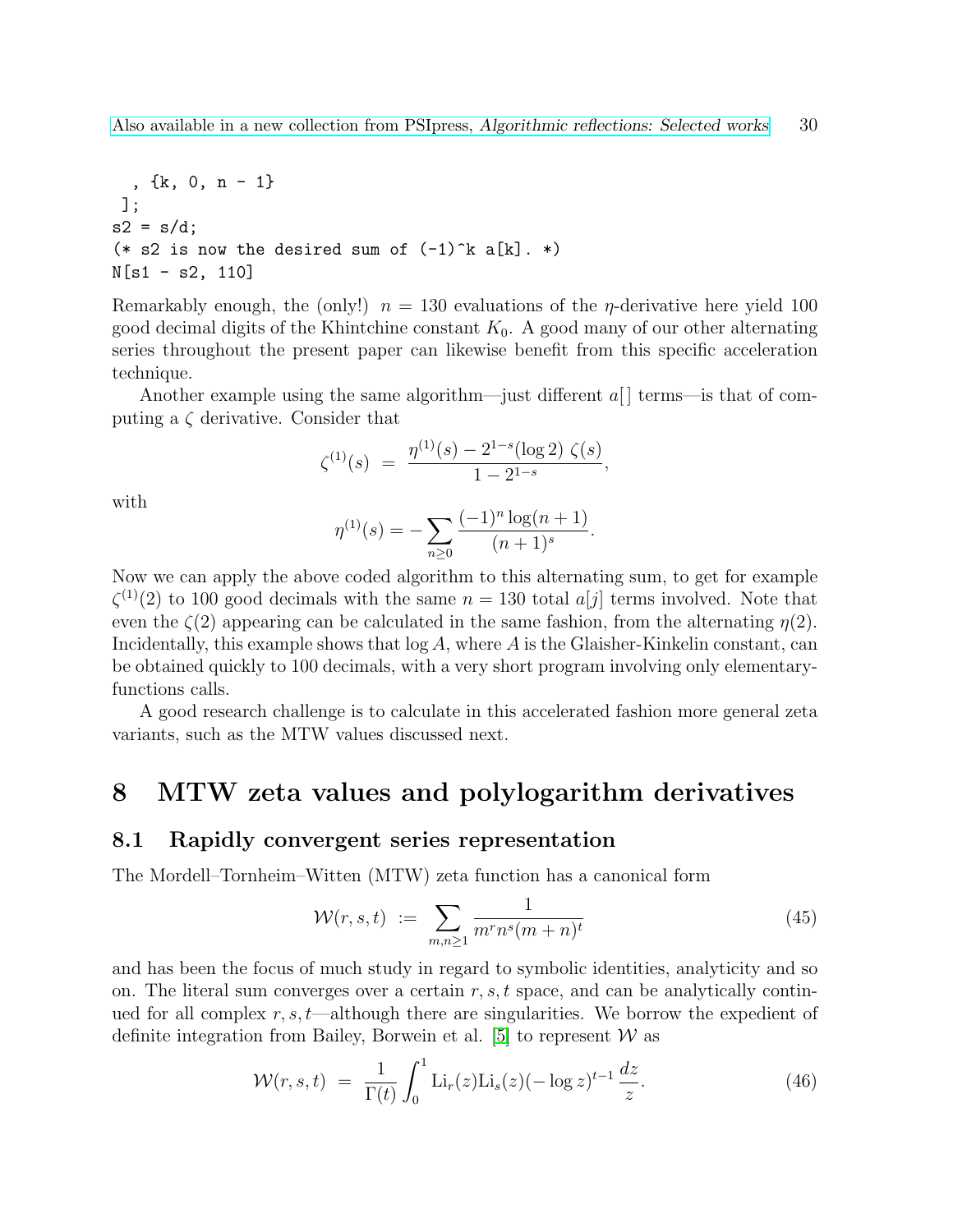By adroitly splitting  $\int_0^1 \rightarrow \int_0^{1/e} + \int_{1/e}^1$ , we may insert the series [\(32,](#page-20-3) [33\)](#page-21-1) into the second integral, employing the evaluations

$$
U_{p,q} := \int_{1/e}^{1} \log^p z \log^q (-\log z) \frac{dz}{z}
$$
  
= 
$$
\frac{(-1)^{p+q} q!}{(p+1)^{q+1}},
$$

and defining coefficients

$$
A_p := \Gamma(1 - p); \quad p \notin Z^+,
$$
  

$$
:= \frac{(-1)^{p-1}}{\Gamma(p)} H_{p-1}; \quad p \in Z^+,
$$

where  $H_k = \sum_{j=1}^k 1/j$  is the k-th harmonic number, with  $H_0 := 0$ . Similarly, defining

<span id="page-30-0"></span>
$$
B_p := 0; \quad p \notin Z^+,
$$
  

$$
:= \frac{(-1)^p}{\Gamma(p)}; \quad p \in Z^+,
$$

we obtain a series for W that is valid for any complex r, s, t, with  $|\lambda| < 2\pi$ :

$$
(47)
$$

$$
\Gamma(t) \mathcal{W}(r,s,t) = \sum_{m,n\geq 1} \frac{\Gamma(t,(m+n)\lambda)}{m^r n^s (m+n)^t} +
$$
  

$$
\sum_{u,v\geq 0} (-1)^{u+v} \frac{\zeta(r-u)\zeta(s-v)}{u!v!(u+v+t)} \lambda^{u+v+t} +
$$
  

$$
\sum_{q\geq 0} (-1)^q \frac{\zeta(r-q)}{q!} \lambda^{s+q+t-1} \left( \frac{A_s + B_s \log \lambda}{(s+q+t-1)} - \frac{B_s}{(s+q+t-1)^2} \right) +
$$
  

$$
\sum_{q\geq 0} (-1)^q \frac{\zeta(s-q)}{q!} \lambda^{r+q+t-1} \left( \frac{A_r + B_r \log \lambda}{(r+q+t-1)} - \frac{B_r}{(r+q+t-1)^2} \right) + \lambda^{r+s+t-2}.
$$
  

$$
\left( \frac{(A_r + B_r \log \lambda)(A_s + B_s \log \lambda)}{r+s+t-2} - \frac{A_r B_s + A_s B_r + 2B_r B_s \log \lambda}{(r+s+t-2)^2} + \frac{2B_r B_s}{(r+s+t-2)^3} \right).
$$

The notation  $\sum'$  means that we *avoid* any  $\zeta(1)$  evaluations entirely.

A fascinating result from this Erdélyi-series procedure: There are singularities of  $W$ at  $r + s + t = 2$ , with residue  $\Gamma(1 - r)\Gamma(1 - s)/\Gamma(t)$  when said residue is finite. But there are also singularities whenever  $s + t - 1$  or  $r + t - 1$  is a nonpositive integer. Also, in the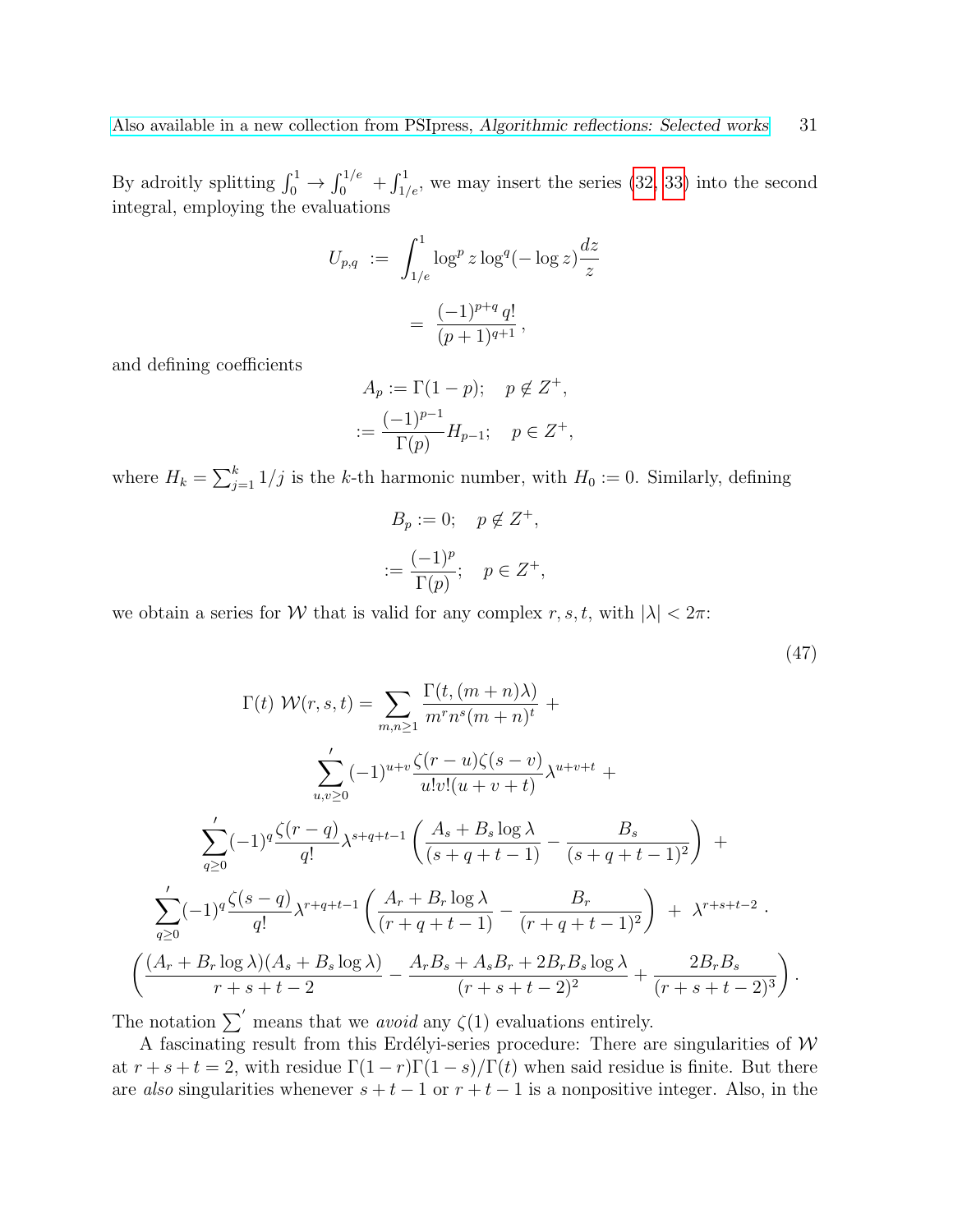limit  $t \to 0$  we see that the residual term is just the first  $(u = v = 0)$  term of the u, v summation, and so  $\mathcal{W}(r,s,0) = \zeta(r)\zeta(s)$  is verified. As for testing such a complicated but converging representation,

- 1) One should obtain the same basic numerical answer over a range of free  $\lambda$ .
- 2) One might verify numerically the Zagier triangle identity

$$
W(r, s, t) = W(r - 1, s, t + 1) + W(r, s - 1, t + 1).
$$

3) A typical numerical value for three noninteger  $r, s, t$  is

 $W(\pi, \pi, \pi) \approx 0.121784932649073172392415831466446...$ 

4) A typical evaluation near a pole is, for  $d := 200001/300000$ .

 $W(d, d, d) = 529982.9016524962105...$ 

5) Analytic-continuation values are obtainable outside of the domain of literal convergence of the defining sum for  $W$ , e.g.

$$
W\left(-\frac{1}{2}, -\frac{1}{2}, 1\right) = 0.6378331771492328160229422319062\dots
$$

### <span id="page-31-0"></span>8.2 Multiple-zeta values

The twofold multiple-zeta function is

$$
\overline{\zeta}(t,r) = \sum_{n>m\geq 1} \frac{1}{n^t} \frac{1}{m^r},
$$

which is seen to be

$$
= \mathcal{W}(r,0,t).
$$

Thus, the  $s = 0$  case of series [\(47\)](#page-30-0) is in play, and we get values such as

$$
\overline{\zeta}\left(\frac{3}{2},1\right) = 4.6818144115562270356922102793371995\ldots,
$$

and for one of the still algebraically unresolved cases

$$
\overline{\zeta}(2,6) = 0.651565163715126904556463962090377\dots
$$

In this connection see [\[28,](#page-50-7) [29\]](#page-50-8)—the latter reference reveals a surprising efficiency in higherdimensional sum calculations, which efficiency was later echoed in [\[14,](#page-48-7) Sec 7]. The pioneering algebraic work on such entities is exemplified in papers such as  $[4, 10]$  $[4, 10]$  and references therein.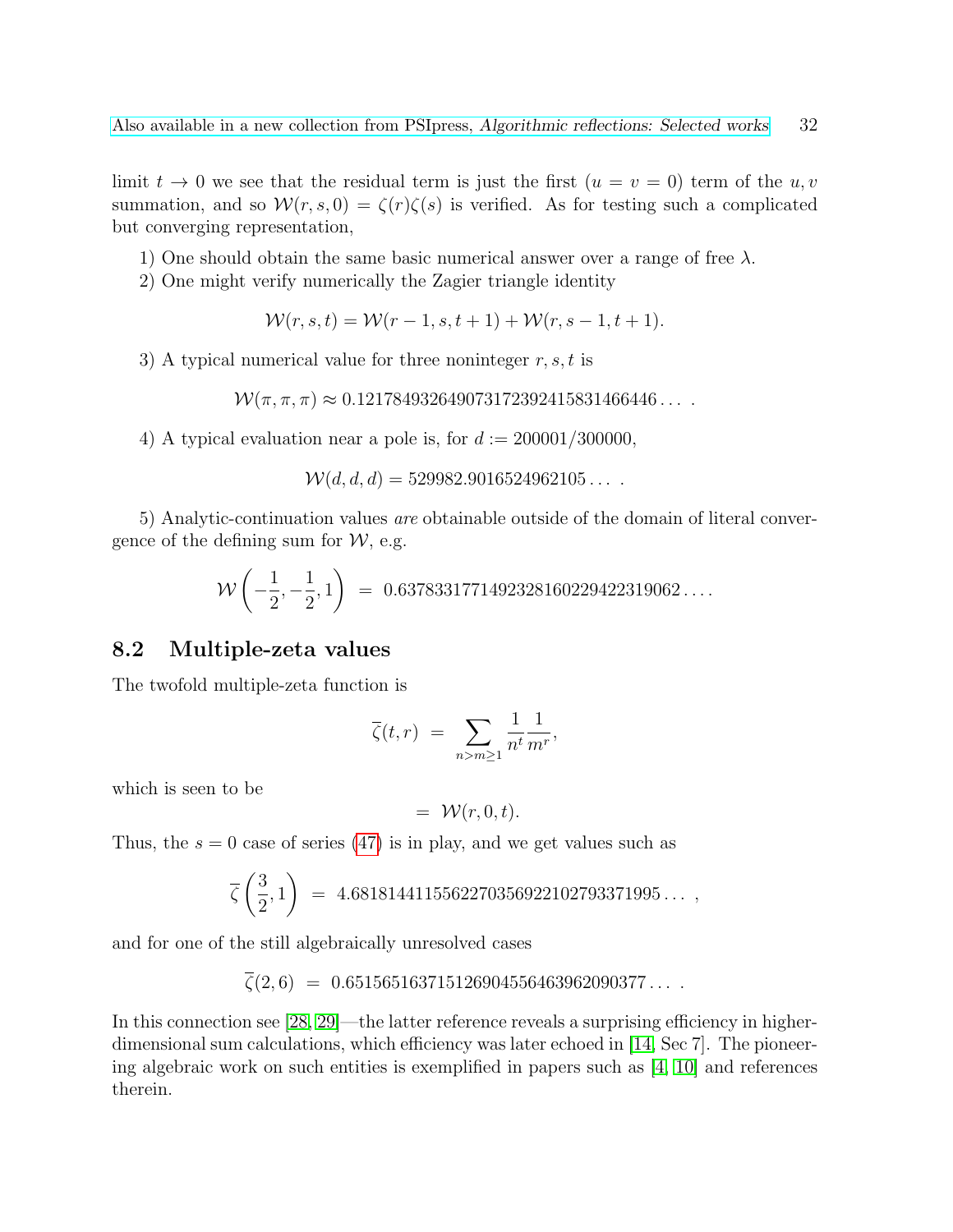# <span id="page-32-0"></span>8.3 Alternating MTW variants

Alternating MTW sums are generally more numerically tractable, due to the existence of the alternating zeta function  $\eta(s)$  defined below. The polylogarithmic instance of doubling relation [\(6\)](#page-5-4) is

$$
\mathrm{Li}_s(z) + \mathrm{Li}_s(-z) = \frac{1}{2^{s-1}} \mathrm{Li}_s(z^2),
$$

which identity can be used in conjunction with  $(32)$  to establish an attractive, compact series (valid for  $|\log z| < \pi$ )

<span id="page-32-1"></span>
$$
\text{Li}_s(-z) = -\sum_{m\geq 0} \eta(s-m) \frac{\log^m z}{m!} \,, \tag{48}
$$

where

$$
\eta(s) := (1 - 2^{1-s}) \zeta(s)
$$

is a regular function; the  $(s = 1)$ -pole of  $\zeta$  has vanished, as  $\eta(1) = \log 2$ , so the sum [\(48\)](#page-32-1) requires no singularity avoidance. Most important for certain analyses: The eta-series [\(48\)](#page-32-1) can be differentiated with respect to the outer variable, say

$$
\mathrm{Li}^{(k)}_s(-z) \; := \; \left(\frac{\partial}{\partial s}\right)^k \mathrm{Li}_s(-z) \; = \; -\sum_{m\geq 0} \eta^{(k)}(s-m) \frac{\log^m z}{m!}.
$$

We note in passing the derivatives

$$
\eta^{(1)}(1) = \gamma \log 2 - \frac{1}{2} \log^2 2,
$$
  

$$
\eta^{(1)}(-2) = -\frac{1}{3} \log 2 - \frac{1}{4} + 3 \log A,
$$

where A is the Glaisher–Kinkelin constant; in general, though, one only needs a library of numerical Riemann- $\zeta$  derivatives to obtain  $\eta$  derivatives.

An immediate byproduct of this eta-expansion is a rapidly convergent series for certain MTW zeta-variants. Consider for example the entity (here we echo the notation of Borwein et al. [\[5\]](#page-48-3)):

$$
\omega_{a,b,0}^{-}(r,s,t) := \sum_{m,n \geq 1} (-1)^{m+n} \frac{\log^a m \log^b n}{m^r n^s (m+n)^t},
$$

which can also be written

$$
= \frac{(-1)^{a+b}}{\Gamma(t)} \int_0^1 \mathrm{Li}_r^{(a)}(-z) \mathrm{Li}_s^{(b)}(-z) (-\log z)^{t-1} \frac{dz}{z}.
$$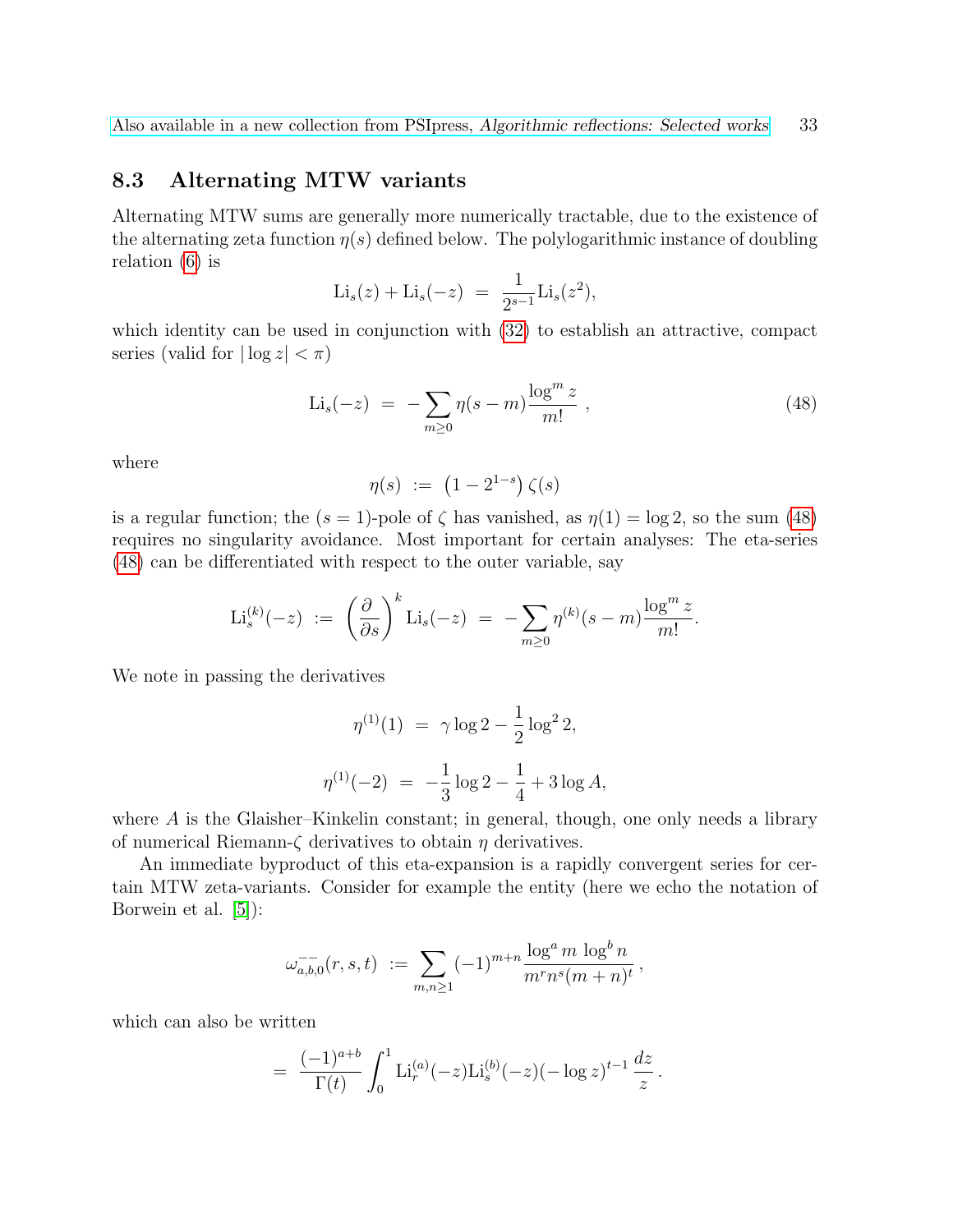By again splitting  $\int_0^1 \to \int_0^{1/e} + \int_{1/e}^1$ , and employing the eta expansion [\(48\)](#page-32-1) for the integral over  $(1/e, 1)$ , we can use evaluations

$$
\int_0^{1/e} z^{\alpha} (-\log z)^{\beta} dz = \frac{1}{(1+\alpha)^{\beta}} \Gamma(1+\beta, 1+\alpha)
$$

we arrive at a convergent series involving the  $\eta$ -function. An example of such series is the case  $\omega_{0,0,0}^{-}$ :

$$
\omega_{0,0,0}^{-}(r,s,t) = \sum_{m,n \ge 1} \frac{(-1)^{m+n}}{m^r n^s (m+n)^t} \frac{\Gamma(t,m+n)}{\Gamma(t)} - \frac{1}{\Gamma(t)} \sum_{j,k \ge 0} \frac{\eta(r-j)}{j!} \frac{\eta(s-k)}{k!} \frac{(-1)^{j+k}}{j+k+t}.
$$
\n(49)

Note that for positive integer  $t$ , the incomplete gamma function here is elementary. For the case  $r = s = t = 1$  we can give a limit on each summation index, say  $m, n, j, k \leq 240$ , to obtain (−1)<sup>m</sup>+<sup>n</sup>

$$
\omega_{0,0,0}^{-}(1,1,1) := \sum_{m,n \geq 1} \frac{(-1)^{m+n}}{mn(m+n)}
$$

#### $= 0.3005142257898985713499345403778624976912465730851247204480678888354...$

agreeing in fact with the  $\omega_{0,0,0}^{-1}(1,1,1) = \frac{1}{4}\zeta(3)$ , a known evaluation [\[11\]](#page-48-10).

Intriguing it is that certain apparently difficult sums can be computed more easily than one might expect. An exemplary calculation—using first derivatives of  $\eta$ —is

$$
\omega_{1,1,0}^{-1}(1,1,1) := \sum_{m,n \geq 1} \frac{(-1)^{m+n} \log m \log n}{m n(m+n)}
$$

 $= 0.008465459183243566000220465483...$ 

#### <span id="page-33-0"></span>8.4 More difficult  $\omega$ -sums

The computational situation with the  $\omega$ -sums is much more problematic when the alternating sign factor  $(-1)^{m+n}$  is absent. Let us consider

$$
\omega_{a,b,c}^{++}(r,s,t) := \sum_{m,n \ge 1} \frac{\log^a m \log^b n \log^c (m+n)}{m^r n^s (m+n)^t}
$$
  
=  $(-1)^{a+b+c} \frac{\partial^c}{\partial t^c} \frac{1}{\Gamma(t)} \int_0^1 \text{Li}_r^{(a)}(z) \text{Li}_s^{(b)}(z) (-\log z)^{t-1} \frac{dz}{z}$ 

,

where now it will be recognized that the argument of the polylogarithms is not  $-z$ , but  $+z$ . This seemingly innocent alteration motivates us to work out the complete analytic expansion of polylogarithms near integer outer argument—a task to which we next turn.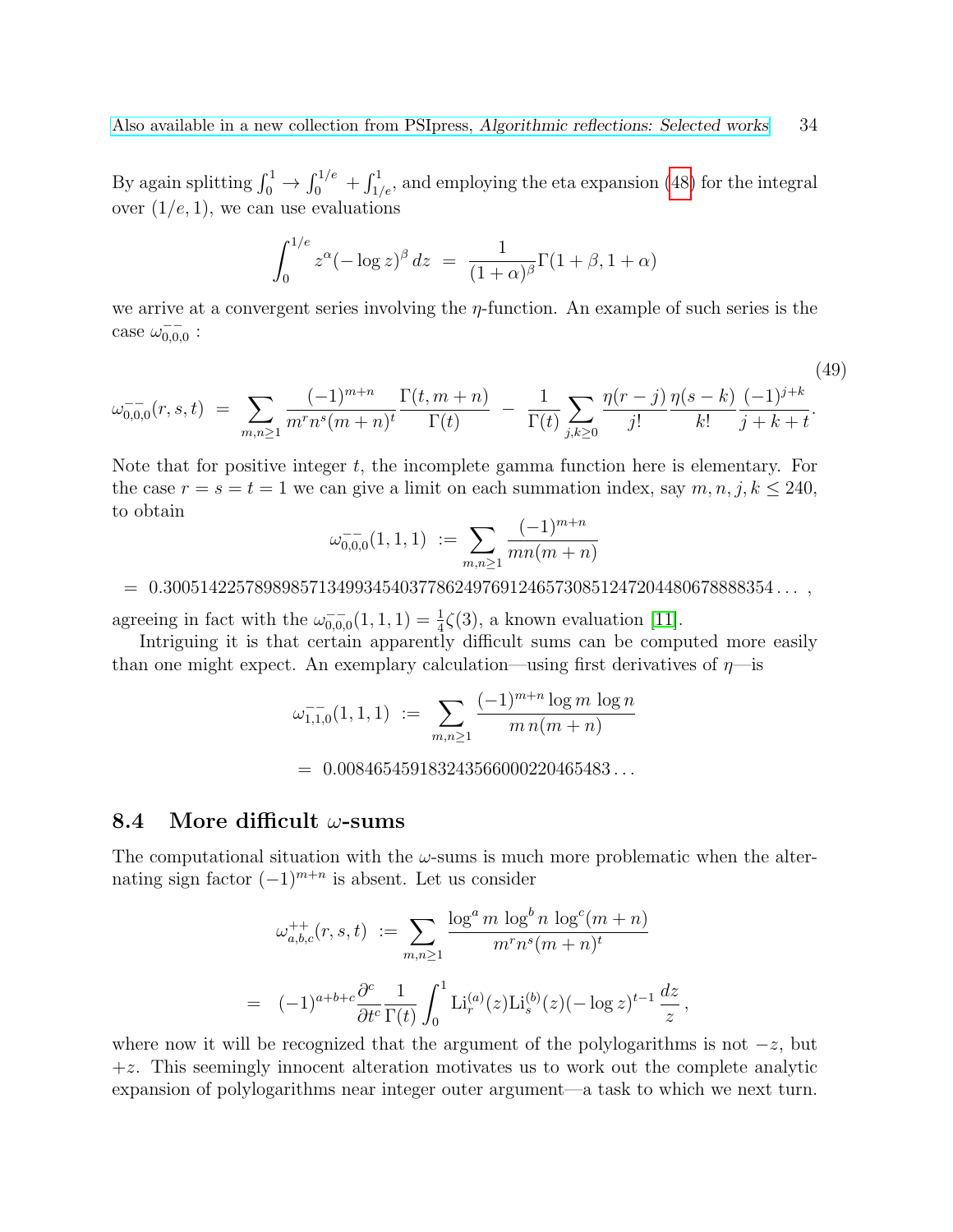# <span id="page-34-0"></span>9 Analytic expansion of  $\text{Li}_s$  for near-integer s

An intricate analysis of the Erdélyi representation [\(32\)](#page-20-3) yields an analytic expansion of  $\text{Li}_s(z)$  for  $s = k + 1 + \tau$ , for k a fixed nonnegative integer and a new complex variable  $\tau$ . It is convenient first to state the result informally:

**Principle:** For nonnegative integer k, the d-th derivative  $\text{Li}_{k+1}^{(d)}$  can be cast as Li<sup>(d)</sup><sub>k+1</sub>(z) = (series in powers of log z) + log<sup>k</sup> z · (degree-(d+1) polynomial in log(- log(z))).

 $\overline{\phantom{a}}$  , and the contract of the contract of the contract of the contract of the contract of the contract of the contract of the contract of the contract of the contract of the contract of the contract of the contrac

 $\overline{\phantom{a}}$  , and the contribution of the contribution of  $\overline{\phantom{a}}$ 

Let us choose a nonnegative integer k and rewrite [\(32\)](#page-20-3) with  $s = k + 1 + \tau$ :

$$
\text{Li}_s(z) = \sum_{0 \le n \ne k} \zeta(k+1+\tau-n) \frac{\log^n z}{n!} + \left\{ \Gamma(-k-\tau)(-\log z)^{k+\tau} + \zeta(1+\tau) \frac{\log^k z}{k!} \right\}.
$$
\n(50)

Now there is no singularity avoidance whatever in the sum, so the  $\tau$ -expansion of said sum can be written in terms of derivatives of  $\zeta$ . We proceed to expand the entity in braces in powers of  $\tau$ . Omitting the tedious details, the full  $\tau$ -expansion is, for  $|\log z| < 2\pi$  and  $\tau \in [0,1)$ :

$$
\text{Li}_{k+1+\tau}(z) \ = \ \sum_{0 \le n \ne k} \zeta(k+1+\tau-n) \frac{\log^n z}{n!} \ + \ \frac{\log^k z}{k!} \sum_{j=0}^{\infty} c_{k,j}(\mathcal{L}) \,\tau^j,\tag{51}
$$

with  $\mathcal{L} := \log(-\log z)$  and the c coefficients involve the Stieltjes constants from [\(28\)](#page-19-2):

$$
c_{k,j}(\mathcal{L})\;=\;\frac{(-1)^j}{j!}\gamma_j-b_{k,j+1}(\mathcal{L}),
$$

for b coefficients defined in turn by

$$
b_{k,j}(\mathcal{L}) = \sum_{\substack{p+t+q=j\\p,t,q\geq 0}} \frac{\mathcal{L}^p}{p!} \frac{\Gamma^{(t)}(1)}{t!} (-1)^{t+q} f_k(q),
$$

where  $f_k(q)$  is the coefficient of  $x^q$  in

$$
\prod_{m=1}^k \frac{1}{1+x/m},
$$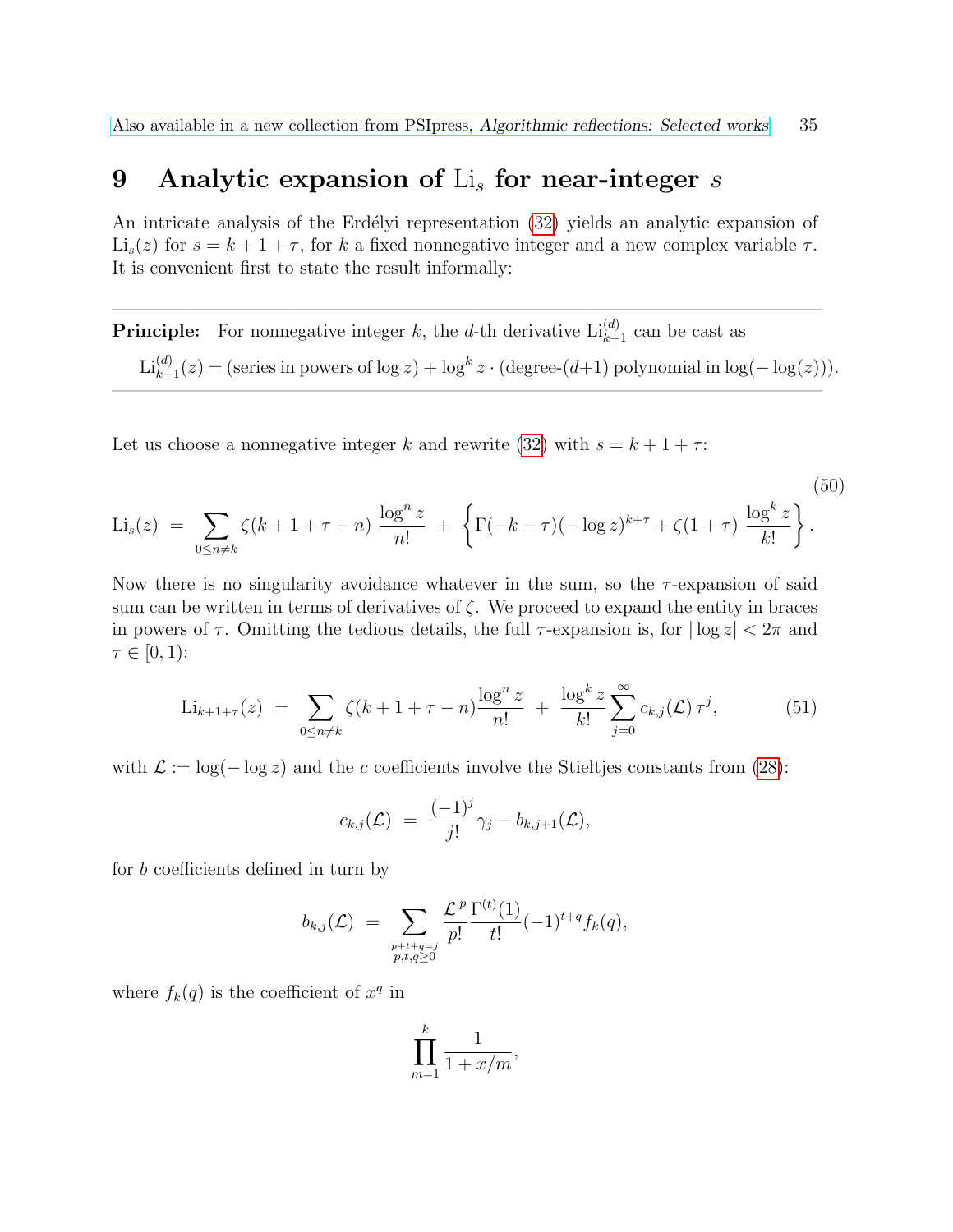easily calculable via  $f_{k,0} = 1$  and the recursion

$$
f_{k,q} = \sum_{h=0}^{q} \frac{(-1)^h}{k^h} f_{k-1,q-h}.
$$

The first instances are harmonic-number relations  $f_{k,q} = -H_k$  and  $f_{k,2} = \frac{1}{2}H_k^2 + \frac{1}{2}H_k^{(2)}$  $\frac{1}{k}$ .

Recondite as this  $\tau$ -expansion may be, the rewards are substantial. Indeed, one has

<span id="page-35-1"></span>
$$
c_{k,0} = H_k - \mathcal{L},
$$

giving immediately the Erdélyi expansion [\(33\)](#page-21-1) at any positive integer  $s = k + 1$ . Another instance: To get first derivatives  $\text{Li}_1^{(1)}(z)$  for  $k=0$  we shall need the exact evaluation

$$
c_{0,1} = -\gamma_1 - \frac{1}{2}\gamma^2 - \frac{\pi^2}{12} - \gamma \mathcal{L} - \frac{1}{2}\mathcal{L}^2.
$$

This begets a convergent expansion for first outer derivative (again for  $|\log z| < 2\pi$ ):

$$
\text{Li}_1^{(1)}(z) \ = \ \sum_{n\geq 1} \zeta^{(1)}(1-n) \frac{\log^n z}{n!} - \gamma_1 - \frac{1}{2}\gamma^2 - \frac{\pi^2}{12} - \gamma \log(-\log z) - \frac{1}{2}\log^2(-\log z). \tag{52}
$$

As a sharp test of this result, a numerical value for 50 terms of the  $\zeta'$ -series here works out as

Li<sub>1</sub><sup>(1)</sup> 
$$
\left(\frac{1}{2}\right)
$$
 = -0.1728968003042647595611793268810282071144596987714...,

correct to the implied precision, when compared to different algorithms that simply take numerical derivatives of polylogarithms.

### <span id="page-35-0"></span>9.1 Convergent sums for the difficult  $\omega$  values

Let us employ the above analytical results to attempt an exemplary series representation of

$$
\omega_{1,1,0}^{++}(1,1,1) := \sum_{m,n \ge 1} \frac{\log m \log n}{mn(m+n)}
$$

$$
= \int_0^1 \text{Li}_1^{(1)}(z) \text{Li}_1^{(1)}(z) \frac{dz}{z},
$$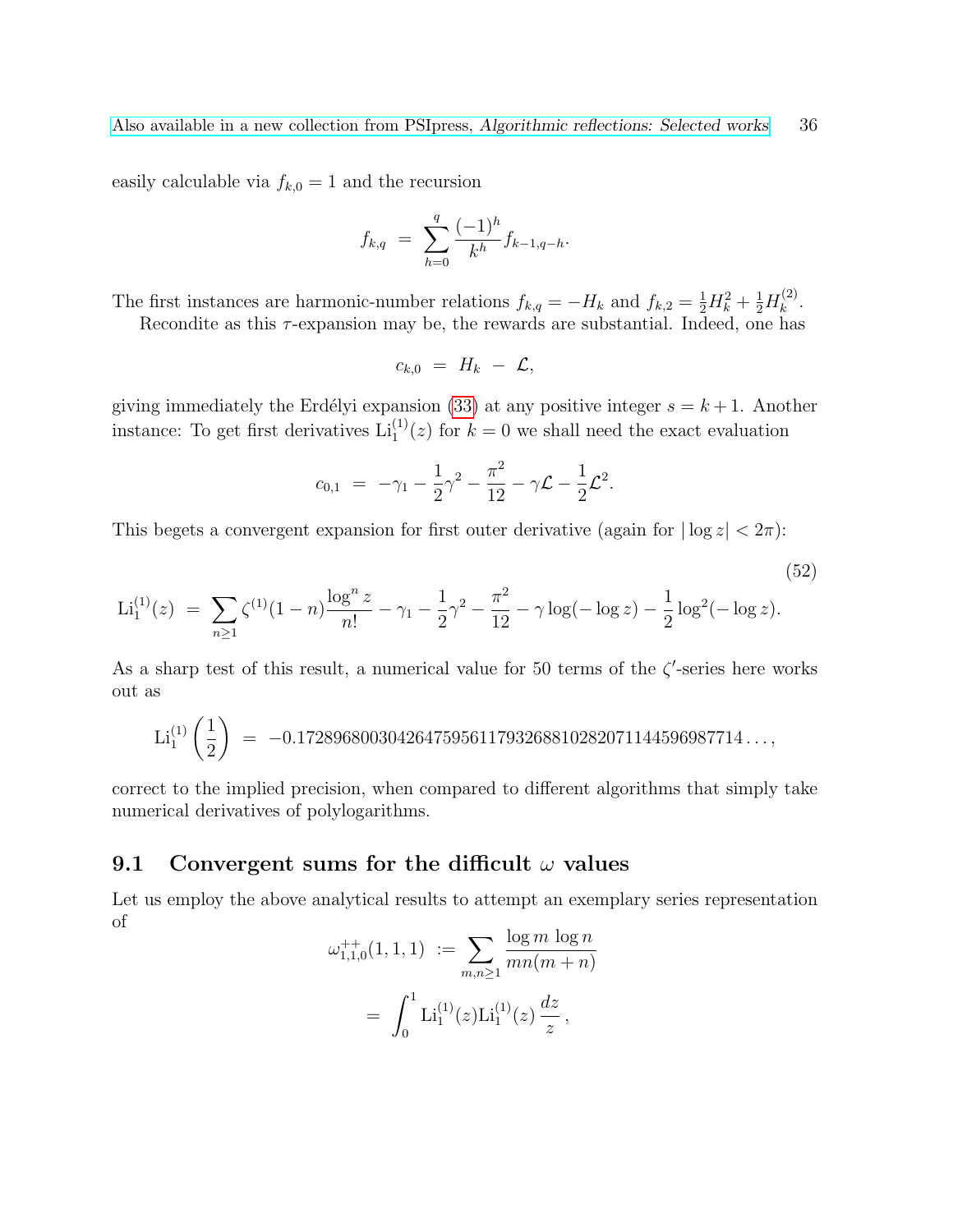again using notation and integral from Borwein et al. [\[5\]](#page-48-3). Combining results so far, we have a series form:

$$
\omega_{1,1,0}^{++}(1,1,1) = \beta + \sum_{m,n\geq 1} \frac{\log m \log n}{mn(m+n)} e^{-m-n} + \sum_{m,n\geq 1} \frac{\zeta^{(1)}(1-m)}{m!} \frac{\zeta^{(1)}(1-n)}{n!} U_{m+n,0} - \sum_{m\geq 1} \frac{\zeta^{(1)}(1-m)}{m!} (2\alpha U_{m,0} + 2\gamma U_{m,1} + U_{m,2}),
$$
\n(53)

where constants are defined:

$$
\alpha := \gamma_1 + \frac{1}{2}\gamma^2 + \frac{\pi^2}{12}, \n\beta = 6 + 2\alpha + \alpha^2 - 6\gamma - 2\alpha\gamma + 2\gamma^2.
$$

Taking a limit of 375 on every summation index, we obtain a 140-digit value

$$
\omega^{++}_{1,1,0}(1,1,1) \approx
$$

### 4.30244762034222643331985179818698942752019447430436225569749833\ 73406896458605708423834220669589660132906320814848672664367230\ 3984788203157062362239952566110607182604

in evident agreement with preliminary computations of Bailey, Borwein et al. [\[5\]](#page-48-3).

#### <span id="page-36-0"></span>9.2 Combining series with extreme-precision quadrature

There is an interesting way to achieve precise numerics via a combination of series and quadrature. Consider the MTW sums as in [\(45\)](#page-29-2), but now 4-dimensional:

$$
\mathcal{W}(r,s,t,u) := \sum_{m,n,p \ge 1} \frac{1}{m^r n^s p^t (m+n+p)^u}.
$$
 (54)

Clearly, a multidimensional sum of the type [\(47\)](#page-30-0) can be generated, but it can become for higher dimensions—more practical to use a simpler series together with quadrature. Indeed, it is not hard to derive

$$
\Gamma(u) \mathcal{W}(r, s, t, u) = \sum_{m, n, p \ge 1} \frac{\Gamma(u, \lambda(m + n + p))}{m^r n^s p^t (m + n + p)^u} + \int_0^{\lambda} T^{u-1} \text{Li}_r(e^{-T}) \text{Li}_s(e^{-T}) \text{Li}_t(e^{-T}) dT,
$$
\n(55)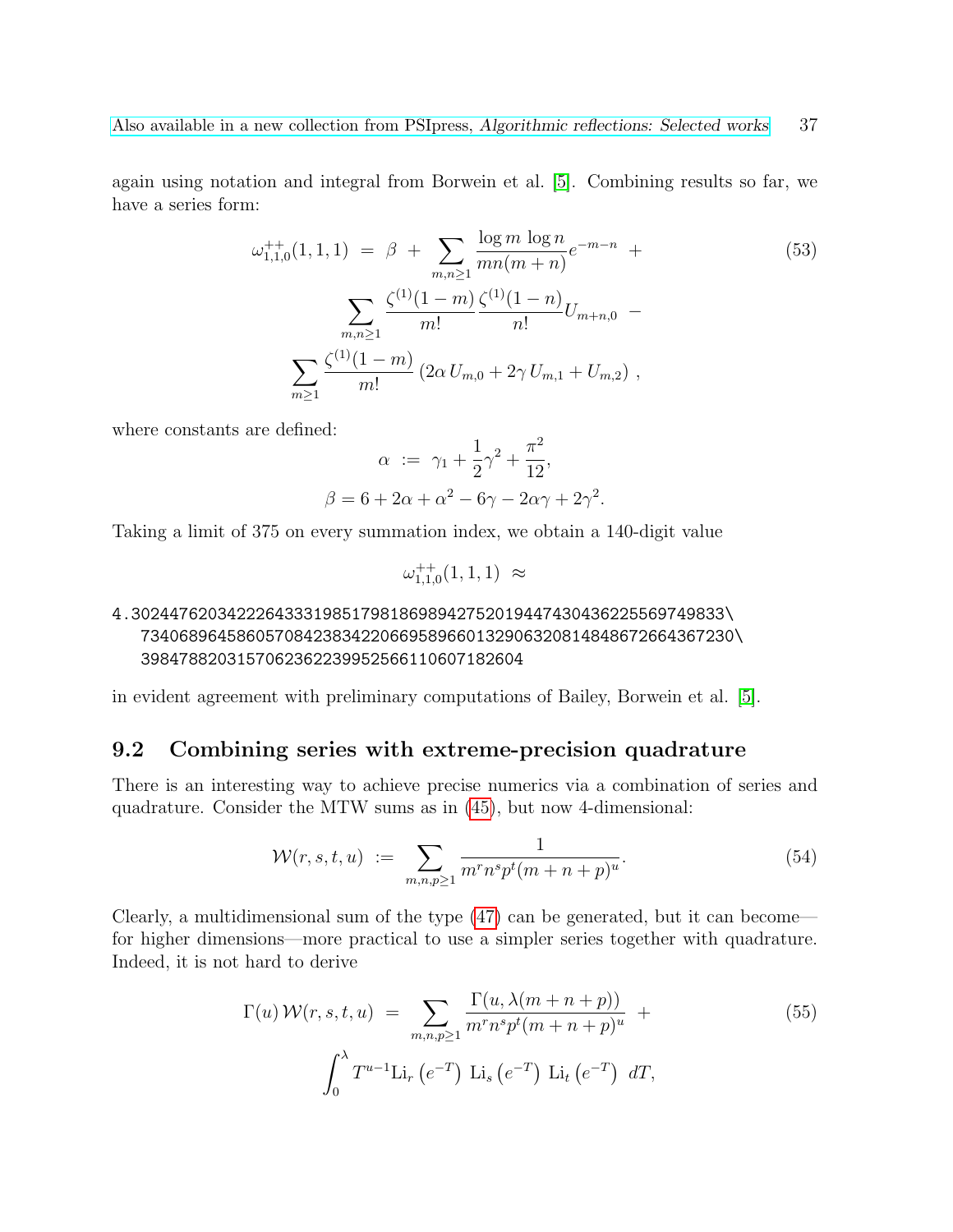valid for free parameter  $\lambda \in [0,\infty)$ . This wide parameter range also yields various theoretical truths; we obtain on the assignment  $\lambda := \infty$  such cases as

$$
\mathcal{W}(1,1,1,1) = 6\zeta(4),
$$
  

$$
\mathcal{W}(0,0,0,u) = \zeta(u) - \frac{3}{2}\zeta(u-1) + \frac{1}{2}\zeta(u-2),
$$

and so on. As for the use of extreme-precision quadrature, taking  $\lambda := 3$  and a limit of 80 on each summation index results in such as

 $W(1, 1, 1, 1) = 6.493939402266829149096022179247007416648505711512361446097...$  $W(2, 2, 2, 2) = 0.204556755077706027589482083280441222372132113746674838202...$  $W(2, 4, 6, 8) = 0.000157853276760225431962629891229777703595401304309062419...$ 

The first of these three approximations is consistent with  $6\zeta(4)$ .

Moreover, if one wants MTW outer derivatives, one may use such representations as [\(52\)](#page-35-1) together with quadrature, to obtain, for free parameter  $\lambda \in (e^{-2\pi}, 1]$ ,

$$
\omega_{1,1,1,1}^{+++}(1,1,1,1) := \sum_{m,n,p\geq 1} \frac{\log m \log n \log p \log(m+n+p)}{m \, n \, p \, (m+n+p)} \tag{56}
$$

$$
= \int_0^1 \left( \text{Li}_1^{(1)}(z) \right)^3 (\gamma + \log(-\log z)) \frac{dz}{z}
$$

$$
= \int_{\lambda}^1 \left( \text{Li}_1^{(1)}(z) \right)^3 (\gamma + \log(-\log z)) \frac{dz}{z} - \frac{\log m \log n \log p}{m \, n \, p \, (m+n+p)} \left( (\gamma + \log(-\log \lambda)) \lambda^{m+n+p} + \Gamma(0, -(m+n+p) \log \lambda) \right)
$$

 $= 393.9564419029741769026955454796027719391267774734182602708386533879...$ 

# <span id="page-37-0"></span>9.3 Alternative formulae for polylogarithm analysis

 $\sum$  $m,n,p \geq 1$ 

Another option for possible derivative-based analysis of polylogarithms and  $\omega$ -sums is to invoke the identity

$$
\text{Li}_s(z) = \frac{z}{2} + \sum_{m \in \mathbb{Z}} \frac{\Gamma(1 - s, 2m\pi i - \log z)}{(2m\pi i - \log z)^{s-1}}.
$$

It is suggested that if this sum be performed symmetrically—i.e. summed over  $m \in$  $[-M, +M]$  then  $M \to \infty$ , the relation is valid for all complex s, z [\[47\]](#page-51-13).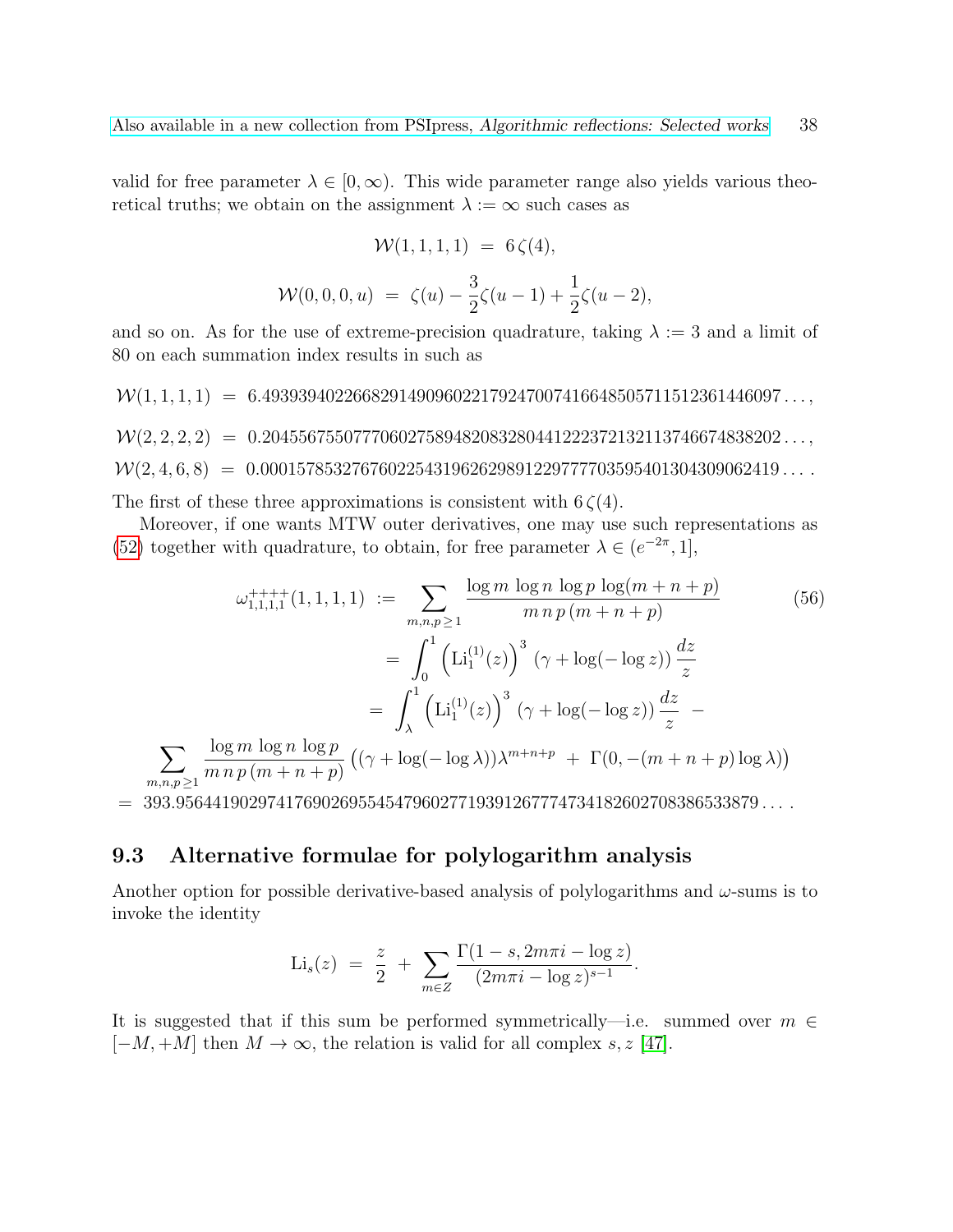# <span id="page-38-0"></span>9.4 Clausen function

A generalized Clausen function is

$$
\mathrm{Cl}_s(x) := \sum_{n\geq 1} \frac{\sin nx}{n^s},
$$

which can be formally put in Lerch–Hurwitz (complex-argument polylogarithmic) form

$$
= \frac{1}{2i} \left( \text{Li}_s \left( e^{ix} \right) - \text{Li}_s \left( e^{-ix} \right) \right).
$$

From the eta-decomposition [\(48\)](#page-32-1) we quickly obtain (valid for  $|\theta| < \pi$ )

<span id="page-38-1"></span>
$$
\text{Cl}_s(\pi - \theta) = -\sum_{\text{odd } n > 0} \frac{\eta(s - n)}{n!} (-1)^{(n-1)/2} \theta^n \ . \tag{57}
$$

For nonnegative integer k we know  $\eta(-k) = (1-2^{k+1})(-1)^k \frac{B_{k+1}}{k+1}$ , so when s is a positive integer we have

$$
\text{Cl}_s(\pi - \theta) = - \sum_{\text{odd } n \in [1, s-1]} \frac{\eta(s-n)}{n!} (-1)^{(n-1)/2} \theta^n + \sum_{\text{odd } n \ge s+1} (1 - 2^{n-s+1}) (-1)^{(n-1)/2} \frac{B_{n+s-1}}{n!(n+s-1)} \theta^n.
$$

We have split up the eta series in this way to signal the fact of eta being elementary at nonpositive integer arguments. For example, the Catalan constant  $G$  can be written

$$
G = \text{Cl}_2\left(\frac{\pi}{2}\right) := \sum_{n\geq 1} \frac{\sin(\pi n/2)}{n^2} = \frac{1}{1^2} - \frac{1}{3^2} + \frac{1}{5^2} - \cdots
$$

$$
= \frac{\pi}{2} \log 2 + \sum_{\text{odd } n \geq 3} \left(2^{n-1} - 1\right) (-1)^{(n-1)/2} \frac{B_{n-1}}{n!(n-1)} \left(\frac{\pi}{2}\right)^n.
$$

A more exotic example is

$$
\text{Cl}_8\left(\frac{\pi}{2}\right) := \sum_{n\geq 1} \frac{\sin(\pi n/2)}{n^8} = \frac{1}{1^8} - \frac{1}{3^8} + \frac{1}{5^8} - \cdots
$$
\n
$$
= \frac{\pi^5 \zeta(3)}{5120} - \frac{5\pi^3 \zeta(5)}{256} + \frac{63\pi \zeta(7)}{128} - \frac{\pi^7 \log 2}{645120} + \sum_{\text{odd } n \geq 9} \left(2^{n-7} - 1\right) (-1)^{(n-1)/2} \frac{B_{n-7}}{n!(n-7)} \left(\frac{\pi}{2}\right)^n.
$$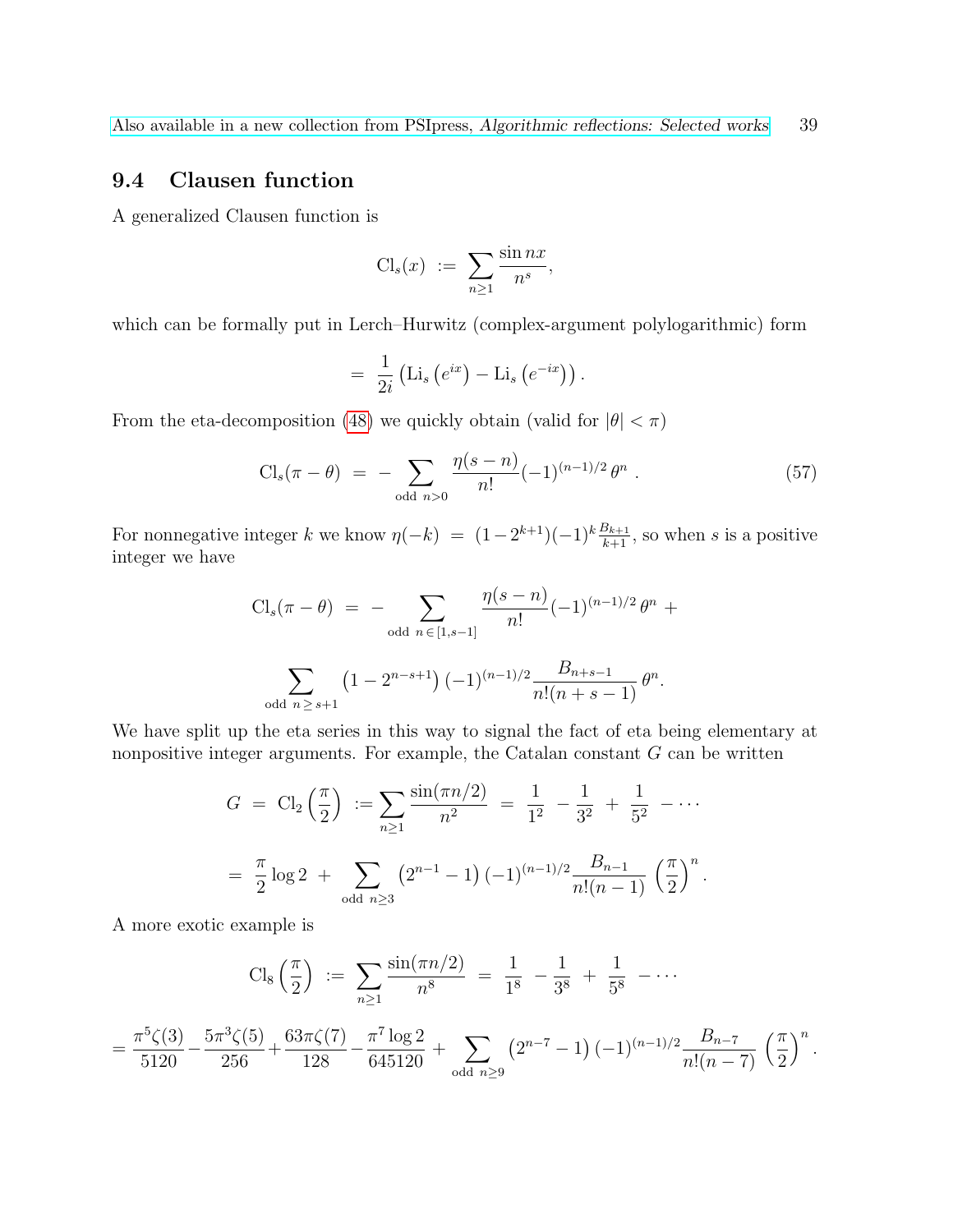For some  $\theta$  the convergence of [\(57\)](#page-38-1) may be slow, in which case an alternative series may be derived from the polylogarithm representation [\(33\)](#page-21-1). Taking  $s = 2$  for example, we find

$$
\text{Cl}_2(t) = t \left( 1 - \frac{1}{2} \log t^2 \right) + \sum_{\text{odd } n \ge 3} (-1)^{(n-3)/2} \frac{B_{n-1}}{n!(n-1)} t^n,
$$

valid for  $|t| < 2\pi$ , so one may switch between this series or [\(57\)](#page-38-1) (with  $s = 2$ ) to achieve rapid convergence over the useful range  $t \in [-\pi, +\pi]$ . Extension to arbitrary integer s is straightforward.

Incidentally, in [\[13\]](#page-48-11) it is mentioned that a single Clausen series can also be accelerated using the duplication rule

$$
\frac{1}{2}Cl_2(2\theta) = Cl_2(\theta) - Cl_2(\pi - \theta).
$$

In addition, those authors also mention yet another use of Bernoulli multisectioning to facilitate extreme-precision Clausen evaluation (see our Section [2.2\)](#page-9-0). The importance of Clausen functions in modern experimental mathematics is exemplified by the questions raised in [\[31\]](#page-50-9).

In the recent literature [\[5\]](#page-48-3) there appear such entities as outer Clausen derivatives. We record here a certain, striking instance via our polylogarithm derivative form [\(52\)](#page-35-1):

<span id="page-39-1"></span>
$$
Cl_1^{(1)}(\theta) = -\sum_{n\geq 1} \frac{\log n}{n} \sin(n\theta)
$$
  
=  $\frac{\pi}{2}(\gamma + \log \theta) + \sum_{\text{odd } n>0} \zeta^{(1)}(1-n)(-1)^{(n-1)/2} \frac{\theta^n}{n!},$  (58)

valid for real  $\theta \in (0, 2\pi)$ . It is fascinating that the log Γ forms [\(19,](#page-16-3) [20\)](#page-16-1) now imply a direct connection between a zeta-sum and the zeta-derivative-sum here in [\(58\)](#page-39-1). Indeed, denote by  $\sum_{\zeta}$  the zeta-sum in [\(19\)](#page-16-3), and by  $\sum_{\zeta'}$  the derivative-sum in [\(58\)](#page-39-1) with  $\theta := 2\pi z$ . Then

$$
\sum_{\zeta} + \frac{1}{\pi} \sum_{\zeta'} = 1 - \gamma - z(1 + \log 2\pi) - \frac{1}{2} \log \frac{\sin \pi z}{\pi z},
$$

which relation also means that we can cast the Clausen derivative in question in terms of a zeta-sum (devoid of zeta-derivatives). This connection is currently not fully understood; certainly, one would like to avoid zeta derivatives in sums, in favor of zeta values per se. (See [\[12\]](#page-48-0) for various "recycling" methods that generate and process large sets of zeta values.)

# <span id="page-39-0"></span>10 Epstein zeta functions and lattice sums

For a higher-dimensional analogue of our algorithm developments, we consider a certain generalized (Epstein) zeta function of four parameters. Specifically, assume  $A$  is a  $D$ -by-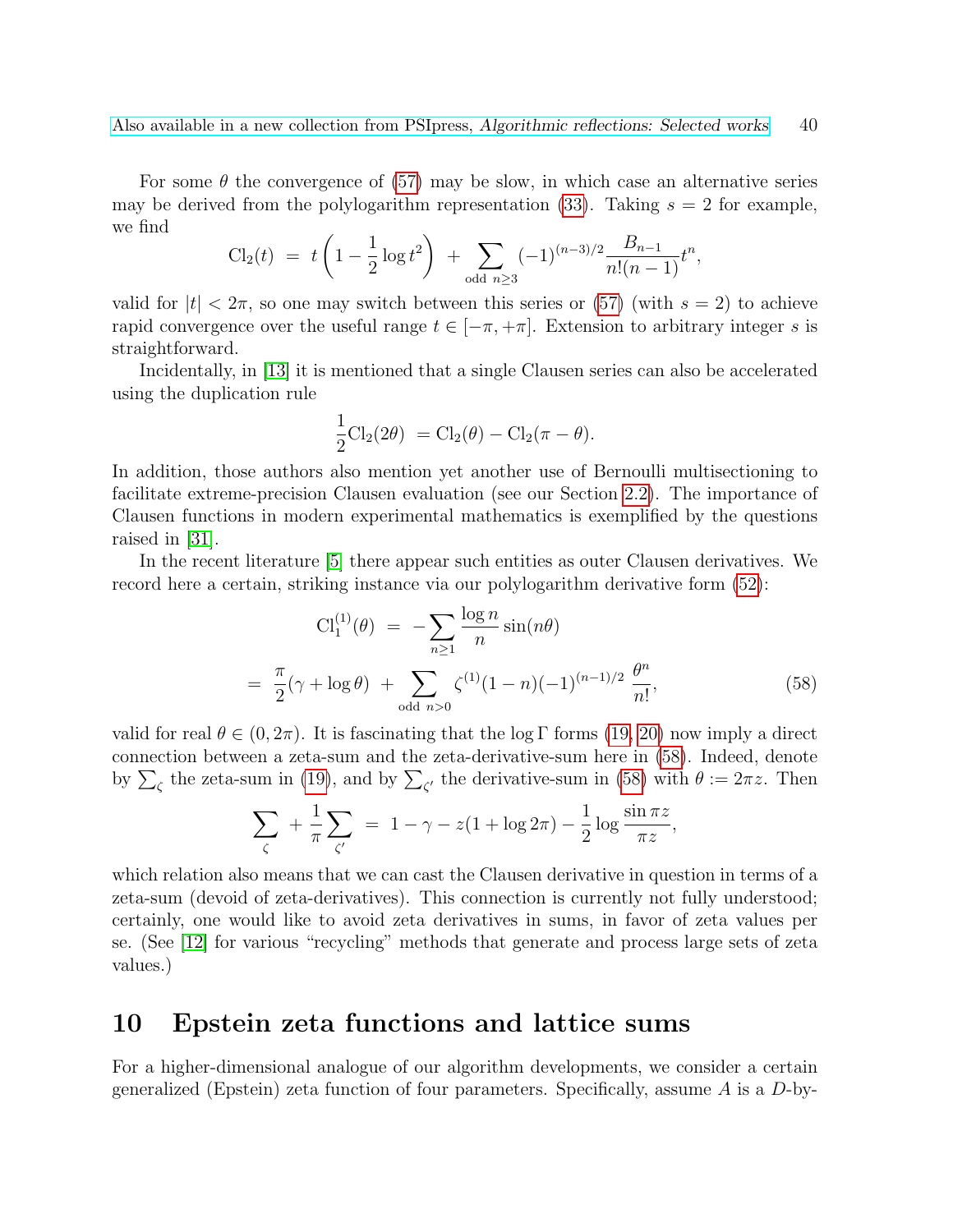D, real, positive definite matrix, s is a complex number, and  $c, d$  are real vectors. We adopt the definition

$$
Z_A(s; c, d) := \sum_{n \in Z^D}^{\prime} \frac{e^{2\pi i c \cdot An}}{|An - d|^s},
$$
\n(59)

where the vector n runs over the full, D-dimensional integer lattice and the notation  $\Sigma$ means as usual that any singularities are to be ignored in the course of summation. As to the very existence of the sum, there will generally be some real threshold  $\sigma$  for which the constraint  $\Re(s) > \sigma$  yields an absolutely convergent  $\sum'$ . Then we may infer the analytic continuation to  $\Re(s) \leq \sigma$  by standard methods. We note that  $Z_A$  has a one-dimensional instance that coincides with the Riemann  $\zeta$  function. For  $A = 1$  (the identity matrix) we have

$$
Z_1(s;0,0) = 2\zeta(s).
$$

Just as with the Riemann zeta itself, there exist attractive closed-form evaluations of  $Z_A$ , in various dimensions  $D$ , as we present later.

Over the years, the sums  $Z_A$  have arisen in chemistry and physics research. Calculation of electrostatic energies of crystals use such sums in a natural way. In fact, in this context the matrix A is what characterizes the very structure of a periodic crystal, so that  $Z_A$ is related to physical energy. Interesting also is that the avoidance of the singularity in the  $\Sigma'$  is manifest in the physical scenario as avoidance of self-energy at an ionic center. There is a large and long-standing literature on such chemical application, grouped under such topical headings as "lattice sums," or "Madelung problem," and so on (see [\[27\]](#page-50-10) for some survey material). In theoretical physics, vacuum energy—-or Casimir—calculations may also involve Epstein zeta functions [\[1\]](#page-48-12). The Epstein sums also figure into analytic number theory, for example in problems regarding sum-of-squares representations.

There are some interesting optimizations we can state right off. First, it will turn out to be computationally efficient to handle matrices of unit determinant. To this end we observe a scaling property, valid for positive real  $\gamma$ :

<span id="page-40-0"></span>
$$
Z_A(s; c, d) = \gamma^{-s} Z_{A/\gamma}(s; \gamma c, d/\gamma).
$$
\n(60)

Now the choice

 $\gamma = (\det A)^{1/D}$ 

allows us to carry out calculations for the right-hand side of [\(60\)](#page-40-0), with its matrix  $A/\gamma$ having unit determinant. In the common case where A is a diagonal matrix, the  $\gamma$ parameter is simply the geometric mean of the diagonal elements.

A second initial optimization is this: we need not evaluate  $Z_A$  for unconstrained c, d vectors, because one can always reduce them according to the integer lattice  $Z^D$ . Define the inverse transpose:

$$
B = A^{-T}
$$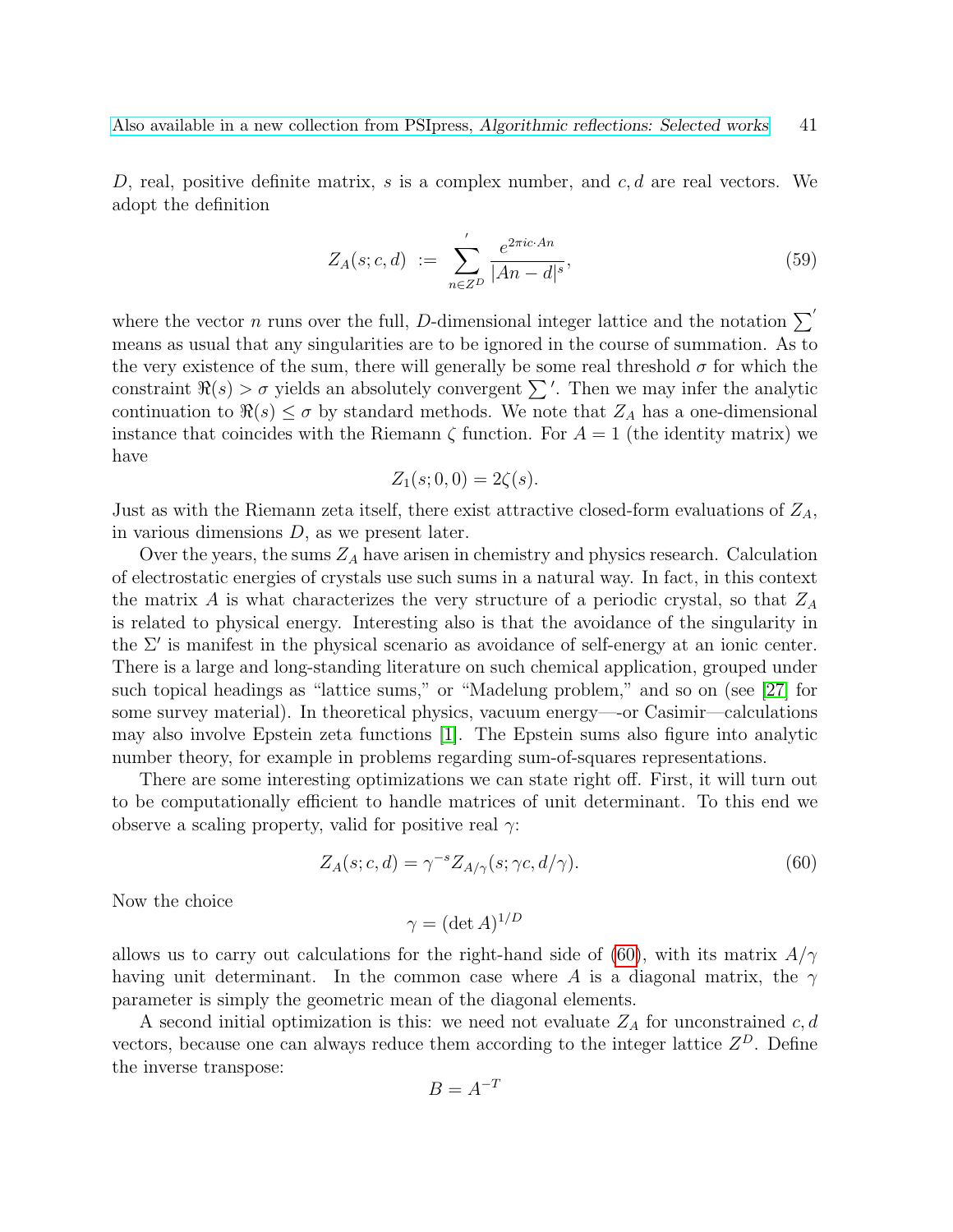and reduce  $c, d$  with respect to the  $Z^D$  lattice by:

$$
c' = B((B^{-1}c) \mod 1),
$$
  

$$
d' = A((A^{-1}d) \mod 1),
$$

where it is intended that each component of a vector be reduced (mod 1); i.e., so that each component is in the interval  $[0, 1)$ . It turns out, then, that under such reduction to the lattice we have

<span id="page-41-1"></span>
$$
Z_A(s; c, d) = e^{2\pi i c' \cdot (d - d')} Z_A(s; c', d'). \tag{61}
$$

In this way the magnitudes of the  $c, d$  parameters can be controlled during computation. Accordingly, we shall heretofore assume  $c, d$  have been a priori reduced. In particular, a c or d parameter now belongs to the  $Z^D$  lattice if and only if it is the zero vector.

# <span id="page-41-0"></span>10.1 Riemann splitting for Epstein zeta

Along the lines of Algorithm [3](#page-12-0) a dimensionally generalized form for Epstein zeta function  $Z_A$  works out to be

<span id="page-41-2"></span>
$$
e^{-\pi ic \cdot d} \frac{\Gamma(s/2)}{\pi^{s/2}} Z_A(s; c, d) = \frac{\delta(c) \det B}{s/2 - D/2} - \frac{\delta(d)}{s/2} +
$$
  
\n
$$
e^{-\pi ic \cdot d} \sum_{n} \frac{\Gamma(\frac{s}{2}, \pi |An - d|^2) e^{2\pi ic \cdot An}}{(\pi |An - d|^2)^{s/2}} +
$$
  
\n
$$
\frac{e^{\pi ic \cdot d}}{\det A} \sum_{k} \frac{\Gamma(\frac{D-s}{2}, \pi |Bk - c|^2) e^{-2\pi id \cdot Bk}}{(\pi |Bk - c|^2)^{\frac{D-s}{2}}}.
$$
\n(62)

This incomplete-gamma series together with our preceding optimization discussion suggests the following: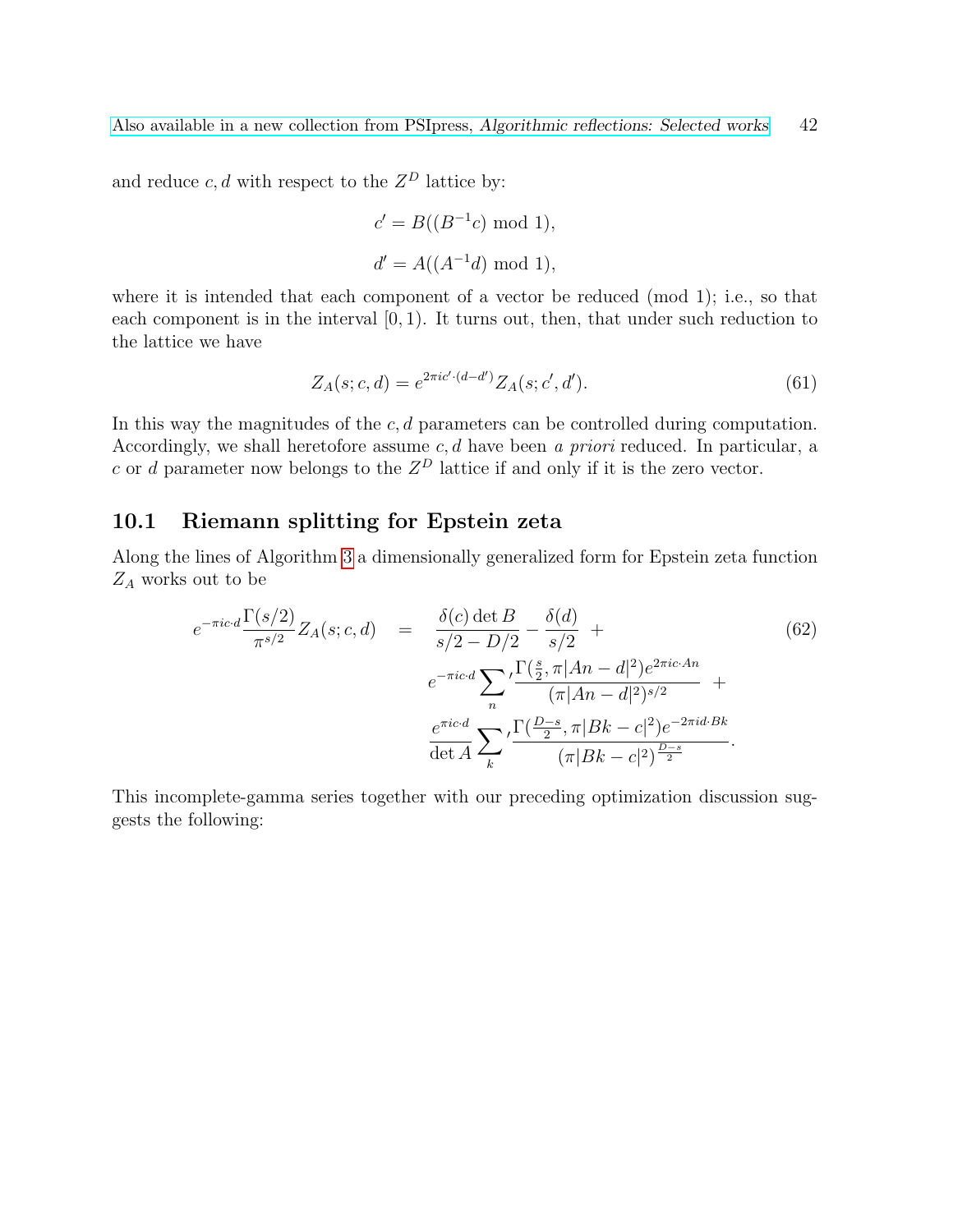**Algorithm 4** Riemann-splitting algorithm for Epstein zeta function  $Z_A(s; c, d)$ .

1) Invoke the reduction formulae [\(60,](#page-40-0) [61\)](#page-41-1) as necessary, so that inputs  $A, c, d$  have these properties: That det  $A = 1$  and for  $B = A^{-T}$  all components of  $B^{-1}c$ ,  $A^{-1}d$  lie in [0, 1) via (mod 1) reduction to the integer lattice.

2) Next we handle the two possibilities  $s = 0, D$ . First check for the known evaluation at  $s = 0$ : If  $s = 0$  return either  $-1$  (in the case d vanishes), or return zero (in the case  $d \neq 0$ ). Then check for possible singularity at  $s = D$ : If both  $s = D$  and  $c = 0$ , return with indication of singularity, otherwise continue to step  $(3)$ .

3) Choose a summation limit  $L$  (so that computational error will be, roughly speaking,  $e^{-\pi L^2}$ ). Find also the least and greatest eigenvalues, respectively  $\lambda, \mu$ , of A.

4) Sum the first series of [\(62\)](#page-41-2) over each component  $n_i \in [-L/\lambda, +L/\lambda]$ , evaluating only those summands having  $|An - d| \leq L$ . Then sum the second series of [\(62\)](#page-41-2) similarly, but using instead  $k_i \in [-\mu L, +\mu L]$ , resolving only those summands with  $|Bk - c| \leq L$ .

5) Using the rest of the terms in [\(62\)](#page-41-2), and any reduction formulae that were invoked in step(1), return an evaluation of the original  $Z_A$ .

### <span id="page-42-0"></span>10.2 Exact theoretical evaluations as sharp algorithm tests

There exist a host of closed-form results and known evaluations of the Epstein zetas. These results are extremely useful—if not indispensable—for proper testing of any computational engine that is supposed to be evaluating  $Z_A$ . Happily, there are known evaluations for different classes of parameters; e.g., d or c or both  $\neq 0$ , and so on. In what follows, we remind ourselves that  $c, d$  parameters are assumed reduced to the  $Z^D$  lattice, as was explained for reduction relation [\(61\)](#page-41-1).

First there is the functional equation, which we can infer from the Riemann strategy. From [\(62\)](#page-41-2) it is evident that the entity:

$$
\Lambda_A(s; c, d) = \sqrt{\det A} e^{-\pi i c \cdot d} \frac{\Gamma(s/2)}{\pi^{s/2}} Z_A(s; c, d)
$$

is invariant under a specific parametric transformation. Indeed,

$$
\Lambda_A(s; c, d) = \Lambda_B(D - s; -d, c).
$$

This functional equation is of course a higher-dimensional analogue of the celebrated relation for  $\zeta(s)$ .

An exact evaluation at  $s = 0$  also follows from [\(62\)](#page-41-2); namely:

$$
Z_A(0; c, d) = -\delta(d),
$$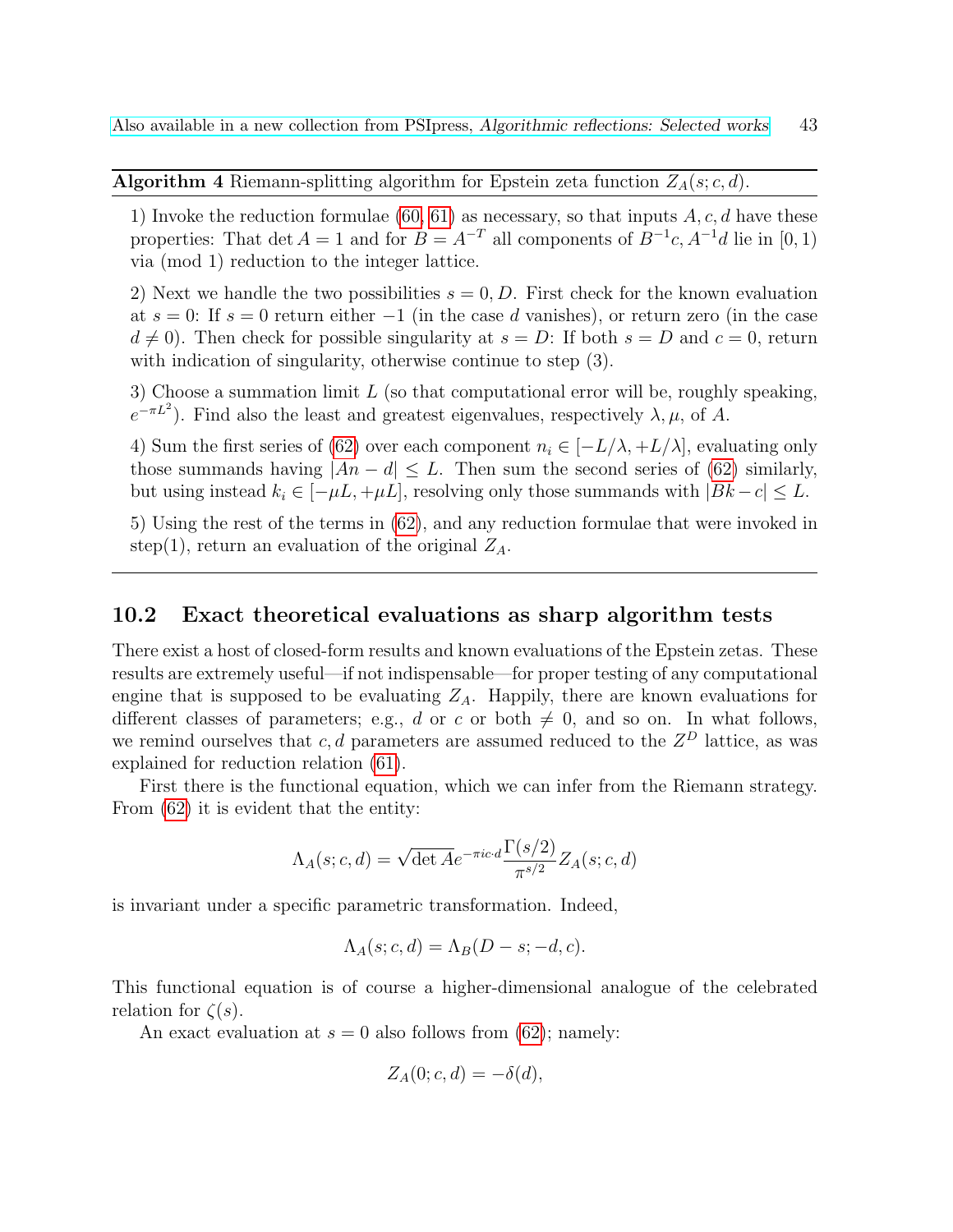from which the well known evaluation  $\zeta(0) = -1/2$  follows in the one-dimensional setting. Likewise, the fact of a pole at  $s = D$  depends, as we see in [\(62\)](#page-41-2), on whether c vanishes: there is a pole at  $s = D$  if and only if  $c = 0$ , and the residue is easy to infer as  $2\pi^{D/2}(\det B)/\Gamma(D/2).$ 

A beautiful class of closed-form evaluations has arisen over the years in the art of applying  $Z_A$  in the sciences. Many such relations arise in the theory of Jacobi thetafunctions; often combinatorics and number theory are involved in fascinating ways. Here and elsewhere,  $1_D$  means either the D-dimensional identity matrix, or a D-vector consisting of all 1's as appropriate by context; while  $\alpha_D$  denotes a D-vector  $\{\alpha, \alpha, ..., \alpha\}$ . In addition, we define some specific L-series which figure into some of the closed-form evaluations:

$$
\beta(s) = 1^{-s} - 3^{-s} + 5^{-s} - \dots,
$$
  
\n
$$
\eta(s) = (1 - 2^{1-s})\zeta(s) = 1^{-s} - 2^{-s} + 3^{-s} - \dots,
$$
  
\n
$$
\lambda(s) = (1 - 2^{-s})\zeta(s) = 1 + 3^{-s} + 5^{-s} + \dots,
$$
  
\n
$$
L_{-3}(s) = 1^{-s} - 2^{-s} + 4^{-s} - 5^{-s} + 7^{-s} - \dots,
$$
  
\n
$$
L_{-8}(s) = 1^{-s} + 3^{-s} - 5^{-s} - 7^{-s} + 9^{-s} + 11^{-s} - \dots
$$
  
\n
$$
L_{+8}(s) = 1^{-s} - 3^{-s} - 5^{-s} + 7^{-s} + 9^{-s} - 11^{-s} - \dots
$$

Some of these series themselves enjoy exact evaluation, such as  $\beta(1) = \pi/4$  and the analytic continuation evaluation  $\beta(0) = 1/2$ .

Various exact evaluations are known for  $D = 2$  dimensions, for example

$$
Z_{1_2}(s; 0_2, 0_2) = \sum_{m,n \in \mathbb{Z}} \frac{1}{(m^2 + n^2)^{s/2}} = 4\zeta(s/2)\beta(s/2),
$$
  

$$
Z_{1_2}(s; (\frac{1}{2})_2, 0_2) = \sum_{m,n \in \mathbb{Z}} \frac{(-1)^{m+n}}{(m^2 + n^2)^{s/2}} = -4\eta(s/2)\beta(s/2).
$$

Note that the second zeta above is a "Madelung constant" for  $D = 2$ , i.e. the potential energy of the origin charge in a certain 2-dimensional charge lattice. About the physically genuine, 3-dimensional Madelung constant we shall have more to say later. For the moment, we note that 2-dimensional zeta evaluations have been taken yet further, for example the Madelung problem on an hexagonal lattice has been solved, in the sense of exact evaluation. The relevant hexagonal sum is taken to be:

$$
H(s) = \sum_{m,n \in \mathbb{Z}} \frac{\left(\frac{n-m+1}{3}\right)}{((n+m/2)^2 + 3(m/2)^2)^{s/2}},
$$

where  $(\frac{x}{3})$  is the Legendre symbol, which runs  $1, -1, 0, 1, -1, 0, ...$  as x runs  $1, 2, 3, 4, 5, 6, ...$ Now  $H(x)$  can be written as a superposition of four complex Epstein zetas. However, it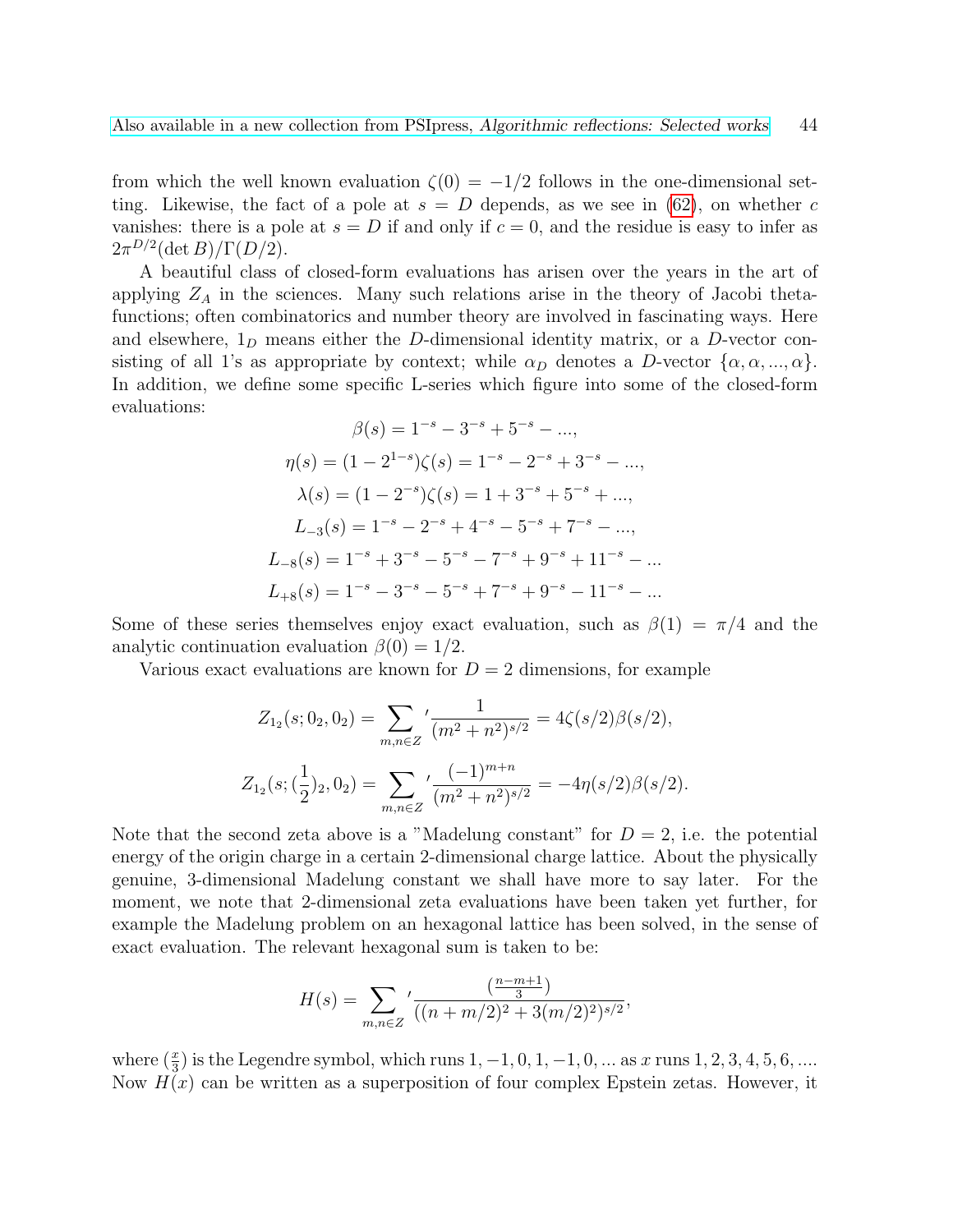is argued in [\[8\]](#page-48-13) that one can instead evaluate just two (real) zetas:

$$
H(s) = \frac{1 - 3^{1 - s/2}}{2} (2Z_A(s; 0_2, 0_2) - Z_A(s; (\frac{1}{2})_2, 0_2)),
$$

with matrix

$$
A = \{\{1, 1/2\}, \{0, \sqrt{3}/2\}\},\
$$

and by such means arrive at the exact value

$$
H(s) = 3(1 - 3^{1-s/2})\zeta(s/2)L_{-3}(s/2),
$$

so that the "Madelung" value is  $H(1)$ , while the case  $s = 2$  comes down to the attractive so that the "Madelung" value is  $H(1)$ , while the case  $s = 2$  comes down to the attractive<br>result  $H(2) = \pi \ln 3\sqrt{3}$ . Beyond this, but still in two dimensions, sums with denominators  $(m^2+|d|n^2)^{s/2}$  have been evaluated, through adroit application of number-theoretical and transform techniques, for certain classes of discriminant  $d$  [\[37\]](#page-50-11). An example of the beauty of some of the known two-dimensional Epstein zeta evaluations is Zucker's sum:

$$
\sum' \frac{(-1)^{m+n}}{(4m-1)^2 + 13(4n-1)^2} = \frac{\pi}{16\sqrt{13}} \log \frac{(1+\sqrt{2})^3}{5+\sqrt{26}}.
$$

Further dimensional generalizations include the following collection for  $D = 4$ , starting with an attractive chain of evaluations [\[56\]](#page-52-0) [\[37\]](#page-50-11) [\[32\]](#page-50-12):

$$
\log 2 = -\frac{1}{4} Z_{14}(2, (\frac{1}{2})_4, 0_4) = -\frac{1}{4} \sum_{\{a,b,c,d\} \in \mathbb{Z}^4} \frac{(-1)^{a+b+c+d}}{a^2 + b^2 + c^2 + d^2}
$$
  

$$
= -\frac{\pi}{2} - Z_{14}(2; ((\frac{1}{2})_3, 0), 0_4)
$$
  

$$
= -\frac{1}{2} Z_{14}(2; ((\frac{1}{2})_2, 0_2), 0_4)
$$
  

$$
= \frac{\pi}{2} - Z_{14}(2; (\frac{1}{2}, 0_3), 0_4)
$$
  

$$
= -\frac{1}{8} Z_{14}(2; 0_4, 0_4).
$$

Some of which being instances of the following:

$$
Z_{14}(s; (\frac{1}{2}, 0_3), 0_4) = 4\beta(s/2)\beta(s/2 - 1) - 2^{3-s}\eta(s/2)\eta(s/2 - 1),
$$
  
\n
$$
Z_{14}(s; ((\frac{1}{2})_3, 0), 0_4) = -4\beta(s/2)\beta(s/2 - 1) - 2^{3-s}\eta(s/2)\eta(s/2 - 1),
$$
  
\n
$$
Z_{14}(s; 0_4, ((\frac{1}{2})_3, 0)) = 2^s(\lambda(s/2)\lambda(s/2 - 1) - \beta(s/2)\beta(s/2 - 1)),
$$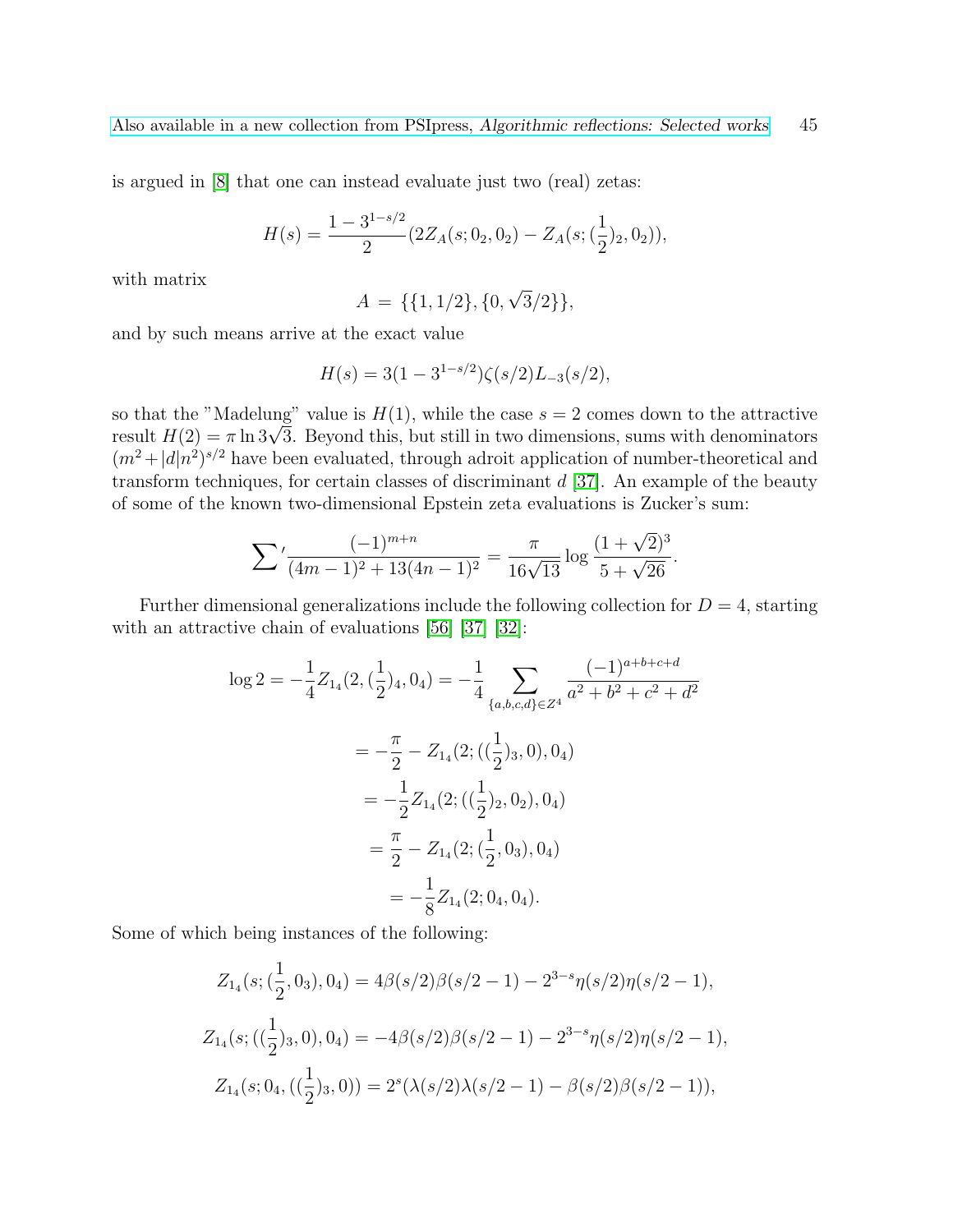$$
Z_{14}(s; 0_4, (\frac{1}{2}, 0_3)) = 2^s (\lambda(s/2)\lambda(s/2 - 1) + \beta(s/2)\beta(s/2 - 1)),
$$
  
\n
$$
Z_{14}(s; ((\frac{1}{2})_3, 0), (0_3, \frac{1}{2})) = 2^s (L_{-8}(s/2)L_{-8}(s/2 - 1) + L_{+8}(s/2)L_{+8}(s/2 - 1)),
$$
  
\n
$$
Z_{14}(s; (\frac{1}{2}, 0_3), (0, (\frac{1}{2})_3)) = 2^s (L_{-8}(s/2)L_{-8}(s/2 - 1) - L_{+8}(s/2)L_{+8}(s/2 - 1)),
$$

Then there are some isolated evaluations in even higher dimension, such as the beautiful 6-dimensional result of Zucker:

$$
\sum' \frac{(-1)^{a+b+c+d+e+f}}{(a^2+3b^2+3c^2+3d^2+3e^2+3f^2)^{3/2}} = -\frac{2\pi\zeta(3)}{3\sqrt{3}} - \frac{4\pi^3\log 2}{81\sqrt{3}},
$$

and an 8-dimensional result:

$$
Z_{1_8}(8; (\frac{1}{2})_8, 0_8) = \sum_{n \in \mathbb{Z}^8} \frac{(-1)^{n_1 + \dots + n_8}}{(n_1^2 + \dots + n_8^2)^4} = -\frac{8\pi^4 \log 2}{45}.
$$

For the remainder of this section we focus on  $D = 3$ , which cases include evaluations applicable in the physical sciences.

#### <span id="page-45-0"></span>10.3 Madelung constant

The celebrated Madelung constant of chemistry and physics is a 3-dimensional construct

$$
M = Z_{1_3}(1; (\frac{1}{2})_3, 0_3) = \sum_{(x,y,z)\in Z^3} \frac{(-1)^{x+y+z}}{\sqrt{x^2 + y^2 + z^2}},
$$

which has never been cast into any convenient closed form.<sup>[4](#page-45-1)</sup> It is of interest that this 3-dimensional setting is in many ways more difficult than any of the 2,4,8-dimensional settings previous. This discrepancy could be thought of as a relative paucity of relations for odd powers of Jacobi theta functions.<sup>[5](#page-45-2)</sup> It should be remarked, however, that literally dozens of three-dimensional Epstein zetas admit of closed-form evaluation, as in [\[57\]](#page-52-1) [\[58\]](#page-52-2), yet none of these is precisely the Madelung  $M$ . Nevertheless, using the method of the present treatment—which amounts to a long-known "Ewald expansion" for such a crystal energy—one is able to obtain numerical values such as

#### $M \sim -1.74756459463318219063621203554439740348516143662474175815282535076...$

<span id="page-45-1"></span> $\overline{^{4}$ There is an attempt to do so in [\[27\]](#page-50-10), where a few closed-form terms come rather close to the known M value.

<span id="page-45-2"></span><sup>&</sup>lt;sup>5</sup>Although, the present author does use in [\[27\]](#page-50-10) the compelling Andrews identity for  $\theta^3$ , and such a procedure results in a finite-domain definite integral for M.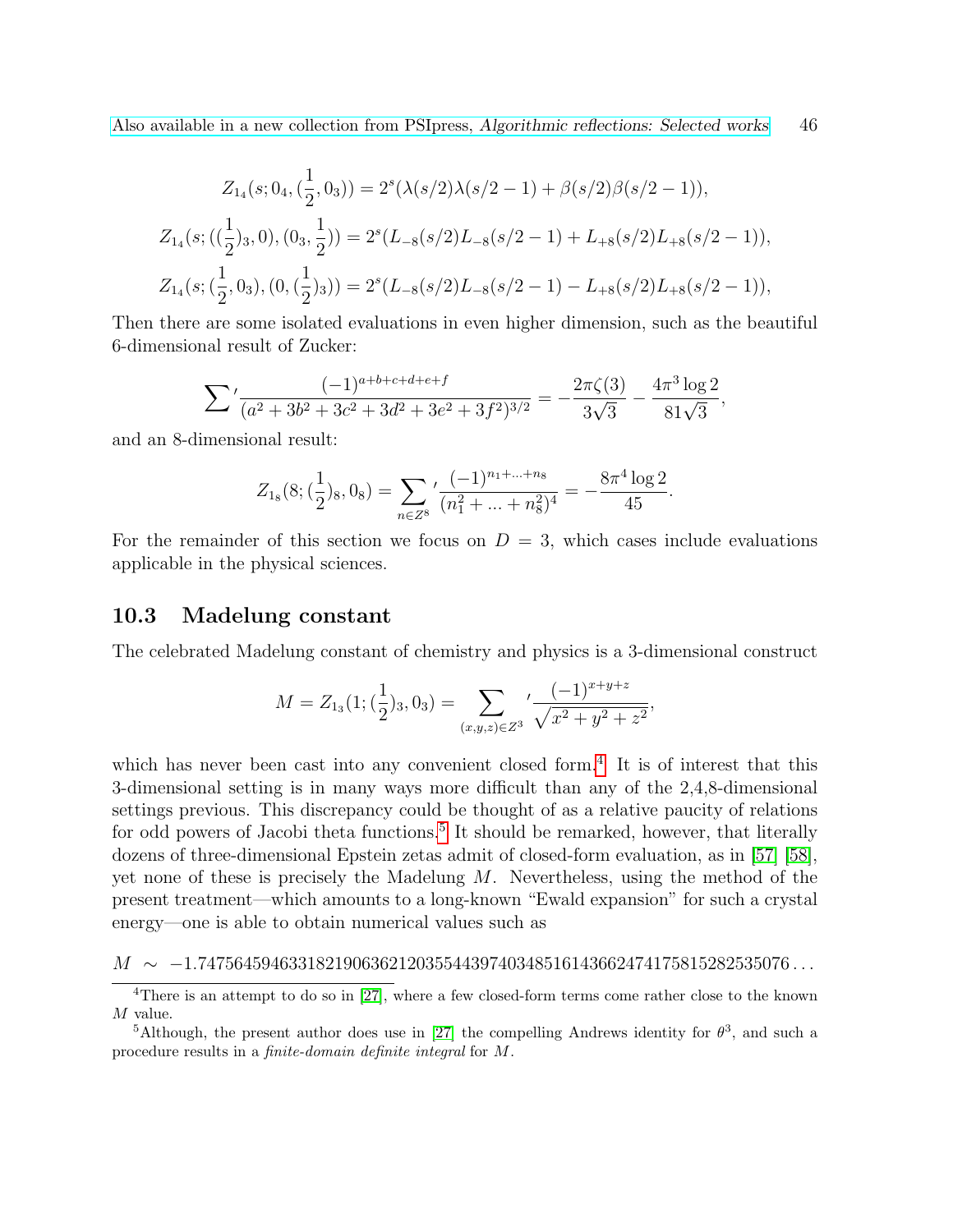in a short time, and, in practice, carry out such numerics to thousands of decimal places. Incidentally one reason for attaining such precision would be somewhat more than recreational: The Madelung constant enjoys relations with other  $Z_A$  evaluations, for example the following nontrivial connections are known [\[55\]](#page-51-14) [\[58\]](#page-52-2) [\[33\]](#page-50-13):

$$
M = \frac{3}{\pi} Z_{13}(2; ((\frac{1}{2})_2, 0), 0_3) = \frac{3}{\pi} \sum_{(x,y,z) \in Z^3} \frac{(-1)^{x+y}}{x^2 + y^2 + z^2}
$$
  

$$
= \frac{3}{\pi} \sum_{(x,y,z) \in Z^3} \frac{(-1)^{x+y+z}}{x^2 + 2y^2 + 2z^2}
$$
  

$$
= \frac{6}{\pi} \sum_{(x,y,z) \in Z^3} \frac{(-1)^x}{x^2 + y^2 + 2z^2}
$$
  

$$
= \frac{1}{\pi} Z_{13}(2; 0_3, (\frac{1}{2})_3) = \frac{4}{\pi} \sum_{(x,y,z) \in (2Z+1)^3} \frac{1}{x^2 + y^2 + z^2},
$$

this last form defined over all odd triples (and, as always, as an analytic continuation since the literal sum does not converge).

There are other interesting approaches to precise estimation of M. Indeed, J. Buhler and R. Crandall [\[32\]](#page-50-12) showed that one need not necessarily invoke Riemann splitting to achieve a rapidly convergent series. For example,

$$
M = -\lambda + \sum_{\vec{v} \in Z^3} ' \frac{(-1)^{\sum v_i}}{|\vec{v}|} (1 - \tanh \lambda |\vec{v}|) + \frac{2\pi}{\lambda} \sum_{\vec{u} \in O^3} \frac{\operatorname{cosech}(\pi^2 |\vec{u}|/(2\lambda))}{|\vec{u}|},
$$

where  $O^3$  denotes the odd-integers 3-dimensional lattice, and  $\lambda$  is a free parameter. It follows that

$$
M = \lim_{\lambda \to \infty} \left( -\lambda + \frac{2\pi}{\lambda} S\left(\frac{\pi}{2\lambda}\right) \right)
$$

where

$$
S(x) := \sum_{\vec{u} \in O^3} \frac{\operatorname{cosech}(\pi x|\vec{u}|)}{|\vec{u}|}.
$$

Through the efforts of S. Tyagi and I. J. Zucker,  $S$  values are known exactly for certain arguments. The deepest known such result is Zucker's  $S(1/\sqrt{24})$ , which gives a Madelung estimate as the argument of lim above,

$$
M \approx -\pi\sqrt{6} + \frac{\sqrt{\frac{1}{6}(3\sqrt{2}-6\sqrt{3}+6\sqrt{6})}\Gamma(\frac{1}{8})^2}{\pi \Gamma(\frac{1}{4})} = -1.74756...,
$$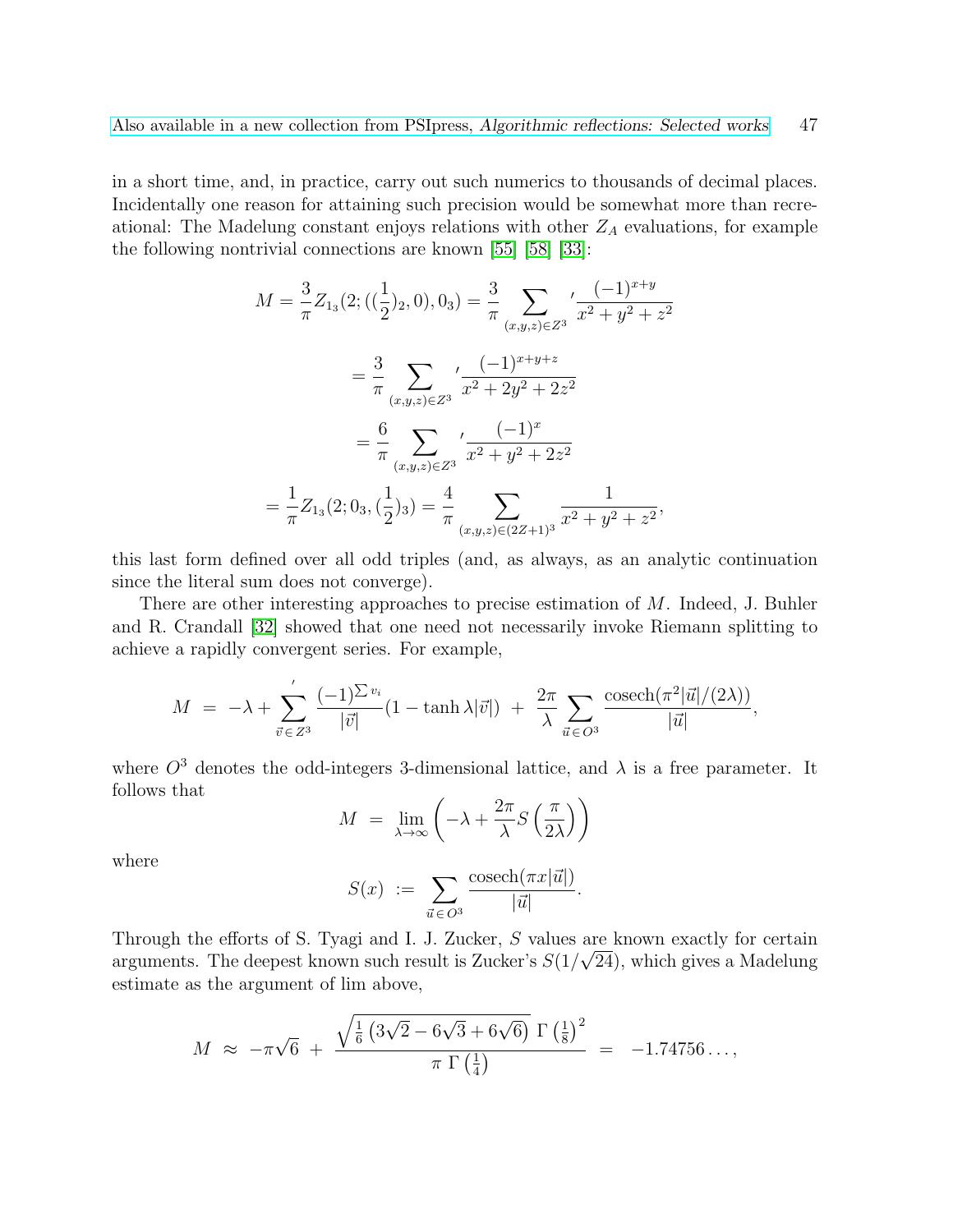which is correct to the implied precision. For some ruminations on hyperclosed numbers and how the mighty Madelung might fit into the universe of fundamental constants, see  $|15|$ .

One of the mysteries in regard to the Madelung  $M$  is the lack of closed-form representation in spite of the existence of closed forms for related entities. There is, for example, the attractive relation:

$$
\sum \frac{3(-1)^x + 3(-1)^{x+y} + (-1)^{x+y+z}}{(x^2 + y^2 + z^2)^{3/2}} = -4\pi \log 2,
$$

which can be cast as an identity involving  $Z_{13}(3, b/2, 0<sub>3</sub>)$  for a certain three binary vectors b.

In any test suite for numerical evaluation, all the above are useful checking relations. We have seen – for the hexagonal lattice sum  $H(s)$ –a nontrivial A matrix. Another case of nontrivial A, in fact for the matrix  $A = diag({2, \sqrt{2}, \sqrt{2}})$ , is:

$$
Z_A(s, (\frac{1}{4}, 0_2), (\frac{1}{2}, 0_2)) = \sum_{(x,y,z)\in Z^3} \frac{(-1)^m}{((2x - \frac{1}{2})^2 + 2y^2 + 2z^2)^{s/2}} = 2^s L_{-8}(s - 1).
$$

One may also test further some nontrivial instances of  $c, d$  parameters such as:

$$
Z_{1_3}(s, (\frac{1}{2}, 0_2), (0_2, \frac{1}{2})) = \sum_{(x,y,z)\in Z^3} \frac{(-1)^x}{(x^2 + y^2 + (z - \frac{1}{2})^2)^{s/2}} = 2^{s+1}\beta(s-1).
$$

In particular, setting  $s = 2$  yields the Catalan constant  $G = \beta(2) = 1 - 1/3^2 + 1/5^2$  $1/7^2 + ...$  as:

$$
G = \frac{1}{16} Z_{13}(3, (\frac{1}{2}, 0_2), (0_2, \frac{1}{2})),
$$

while for  $s = 1$  we would obtain the exact potential energy at a certain point within a peculiar, alternating charge-plane crystal. Another example of nontrivial—but physically meaningful—parameters is the following attractive evaluation of [\[36\]](#page-50-14), which can be thought of as the potential energy at the point  $(x, y, z) = \left(\frac{1}{6}, \frac{1}{6}\right)$  $\frac{1}{6}, \frac{1}{6}$  $\frac{1}{6}$ ) within the (sodium chloride) lattice of the basic Madelung problem:

$$
Z_{1_3}(1,(\frac{1}{2})_3,(\frac{1}{6})_3)=\sum_{(x,y,z)\in Z^3}\frac{(-1)^{x+y+z}}{\sqrt{(x-\frac{1}{6})^2+(y-\frac{1}{6})^2+(z-\frac{1}{6})^2}}=\sqrt{3}.
$$

Of course, this last formula is not the most efficient way to calculate the square root of three!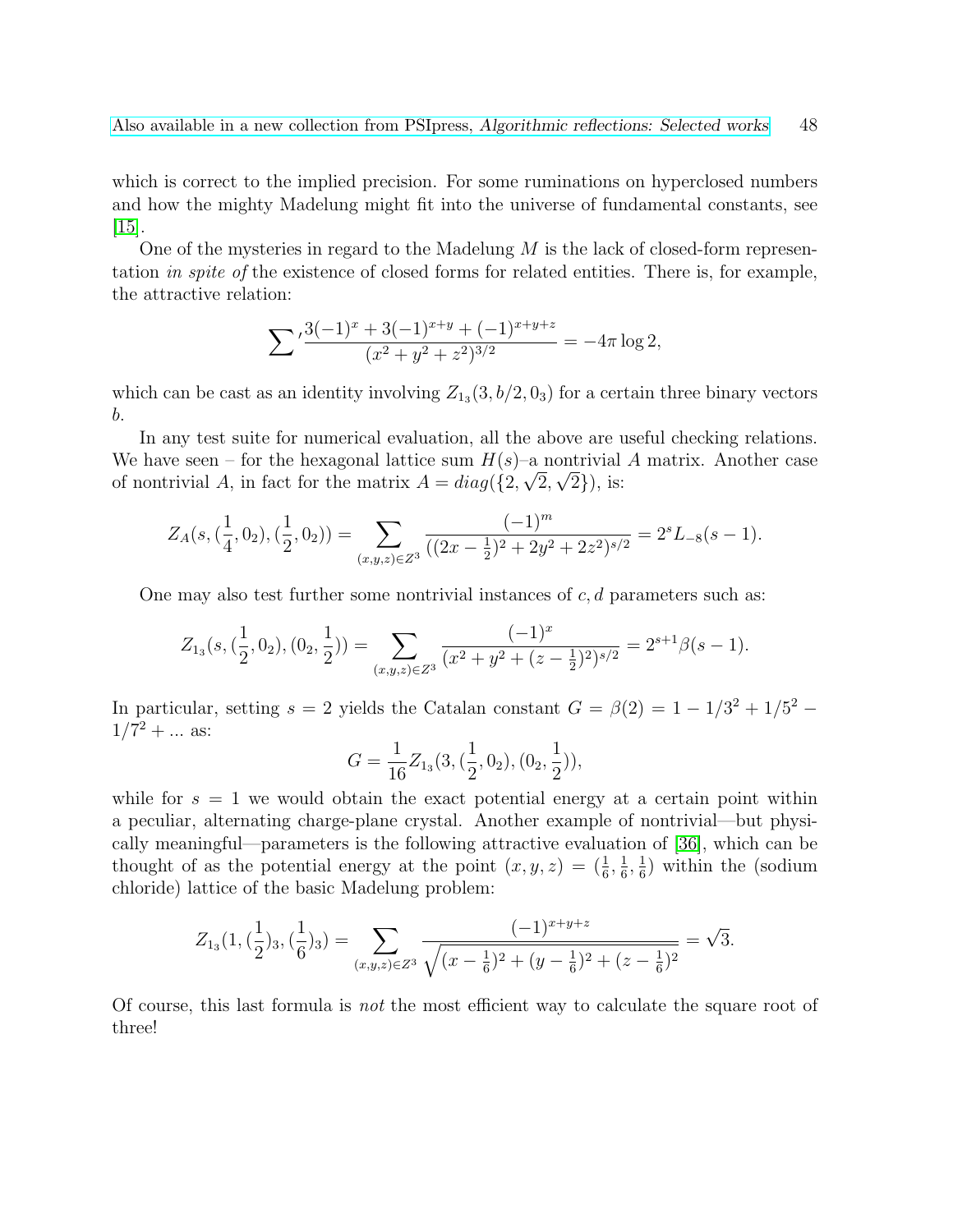# References

- <span id="page-48-12"></span>[1] Ambjorn J and Wolfram S, "Properties of the Vacuum I. Mechanical and Thermodynamic," Annals of Physics, 147, 1 (1983).
- <span id="page-48-2"></span>[2] E. Balanzario and J. Sanchez-Ortiz, "Riemann–Siegel Formula for the Lerch Zeta Function," Math. Comp., 29 Nov 2011, http://www.ams.org/journals/mcom/0000-000-00/ S0025-5718-2011-02566-4/S0025-5718-2011-02566-4.pdf
- <span id="page-48-6"></span>[3] D. Bailey, J. Borwein, and R. Crandall "On the Khintchine Constant," Math. Comp., 66, 417–431 (1997).
- <span id="page-48-8"></span>[4] D. Bailey, J. Borwein, and R. Girgensohn, "Experimental evaluation of Euler sums," Exp. Math. 3, Issue, 17-30 (2004).
- <span id="page-48-3"></span>[5] D. Bailey, D. Borwein, and J. Borwein, "On Eulerian Log-Gamma Integrals and Tornheim–Witten Zeta Functions," preprint (2012).
- <span id="page-48-1"></span>[6] H. Bateman and A. Erdélyi, *Higher Transcendental Functions*, Vol. I, New York: McGraw-Hill, 1952.
- <span id="page-48-5"></span>[7] D. Borwein, P. Borwein, and A. Jakinovski, "An efficient algorithm for the Riemann Zeta function," CECM preprint server, http://www.cecm.sfu.ca/preprints/1995pp.html, CECM-95-043. (1995)
- <span id="page-48-13"></span>[8] Borwein J and Borwein P, Pi and the AGM, John Wiley & Sons, New York (1997).
- <span id="page-48-4"></span>[9] D. Borwein, J. Borwein, and R. Crandall, "Effective Laguerre Asymptotics," SIAM J. Numerical Anal., 6, 285-3312 (2008).
- <span id="page-48-9"></span>[10] J. Borwein, D. Bailey, and R. Girgensohn, Experimentation in mathematics: computational paths to discovery, AK Peters (2004).
- <span id="page-48-10"></span>[11] J. Borwein, personal communication (2012).
- <span id="page-48-0"></span>[12] J. Borwein, D. Bradley, and R. Crandall, "Computational strategies for the Riemann zeta function," J. Comp. App. Math., 121, 247-296 (2000).
- <span id="page-48-11"></span>[13] J. Borwein and D. Broadhurst, "Determinations of rational Dedekind-zeta invariants of hyperbolic manifolds and Feynman knots and links," preprint (19 Nov 1998). arXiv:hep-th/9811173v1
- <span id="page-48-7"></span>[14] J. Borwein, D. Bradley, D. Broadhurst, P. Lisonek, "Special Values of Multiple Polylogarithms," (8 Oct 1999). http://arxiv.org/abs/math/9910045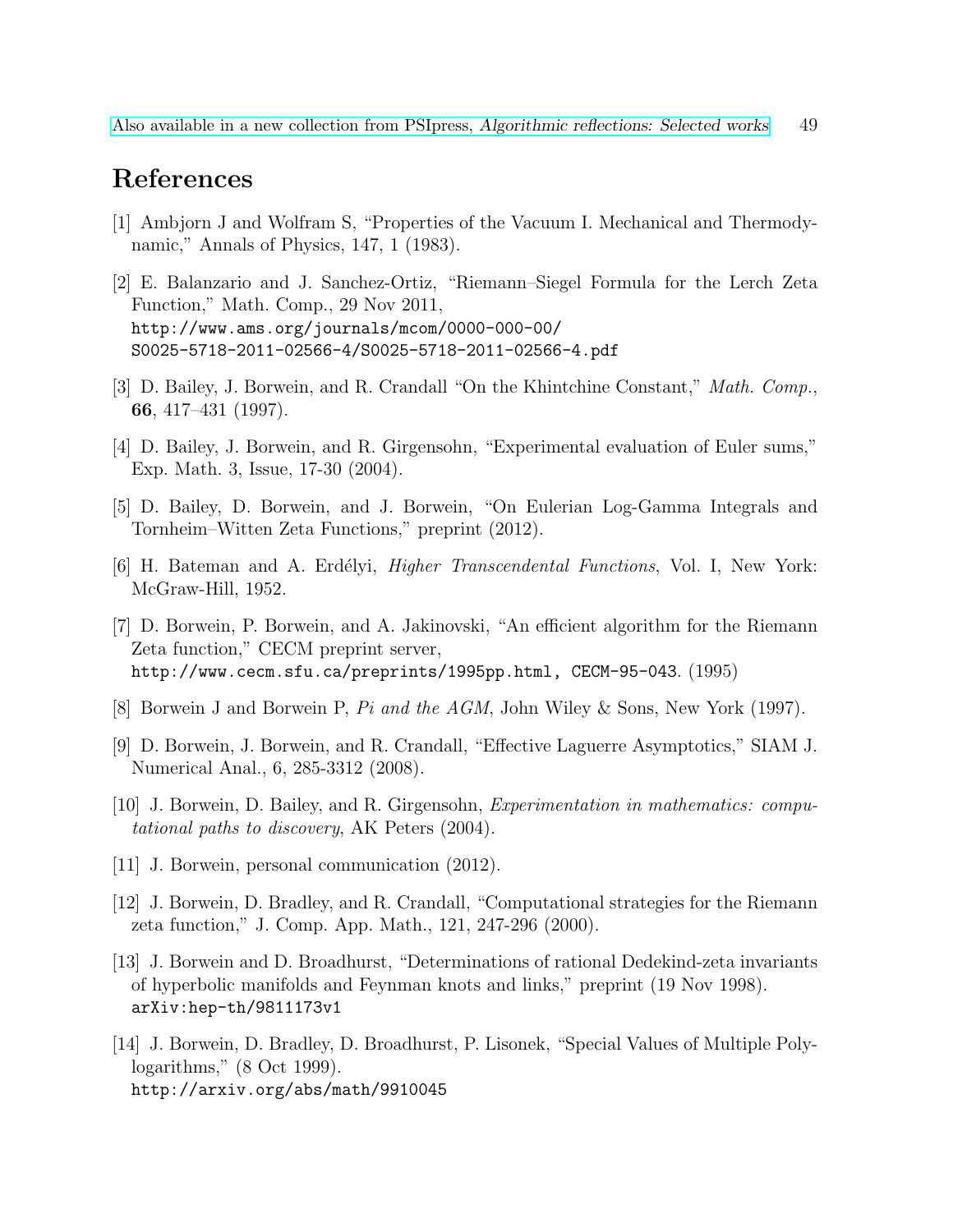- <span id="page-49-10"></span>[15] J.Borwein and R.Crandall, "Closed forms: what they are and why we care," Notices Amer. Math. Soc. (2010, to appear). Reprinted in similar form: J. Borwein and P. Borwein, Experimental and computational mathematics: Selected writings, PSIpress (2010).
- <span id="page-49-0"></span>[16] R. P. Brent and P. Zimmermann, Modern Computer Arithmetic, Cambridge Monographs on Computational and Applied Mathematics (No. 18), Cambridge University Press (2010).
- <span id="page-49-1"></span>[17] R. P. Brent, "Multiple-precision zero-finding methods and the complexity of elementary function evaluation, in Analytic Computational Complexity," (edited by J. F. Traub), Academic Press, New York, 51-176 (1975).
- <span id="page-49-5"></span>[18] R. P. Brent, personal communication (2012).
- <span id="page-49-6"></span>[19] R. P. Brent, "Some new algorithms for high-precision computation of Euler's constant," at http://maths.anu.edu.au/ brent/pub/pub049.html
- <span id="page-49-2"></span>[20] J. Buhler, R. Crandall, and R. Sompolski, "Irregular primes to one million," Math. Comp., Vol. 59, no. 200, pp. 717-722 (1992).
- <span id="page-49-9"></span>[21] H. Cohen, F. Villegas, and D. Zagier, "Convergence Acceleration of Alternating Series," *Exp. Math.*, 9, 3-12 (2000).
- <span id="page-49-7"></span>[22] M. W. Coffey, "On some series representations of the Hurwitz zeta function," J. Comp. Appl. Math., 216, 297-305 (2008).
- <span id="page-49-8"></span>[23] M. W. Coffey, "Series representations for the Stieltjes constants," Rocky Mtn. J. Math., to appear (2011).
- <span id="page-49-3"></span>[24] M. W. Coffey, arXiv papers:
	- arXiv:1106.5148 "Hypergeometric summation representations of the Stieltjes constants" arXiv:1106.5147 "Sums of alternating products of Riemann zeta values and solution of a Monthly problem"

arXiv:1106.5146 "Series representations of the Riemann and Hurwitz zeta functions and series and integral representations of the first Stieltjes constant"

arXiv:1101.5722 "Evaluation of some second moment and other integrals for the Riemann, Hurwitz, and Lerch zeta functions"

arXiv:1101.4257 "Fractional part integral representation for derivatives of a function related to  $\ln \Gamma(x+1)$ "

arXiv:1008.0040 "Integral and series representations of the digamma and polygamma functions"

arXiv:1008.0037 "Double series expression for the Stieltjes constants"

<span id="page-49-4"></span>[25] R. Crandall, "Alternatives to the Riemann–Siegel formula," manuscript (2011).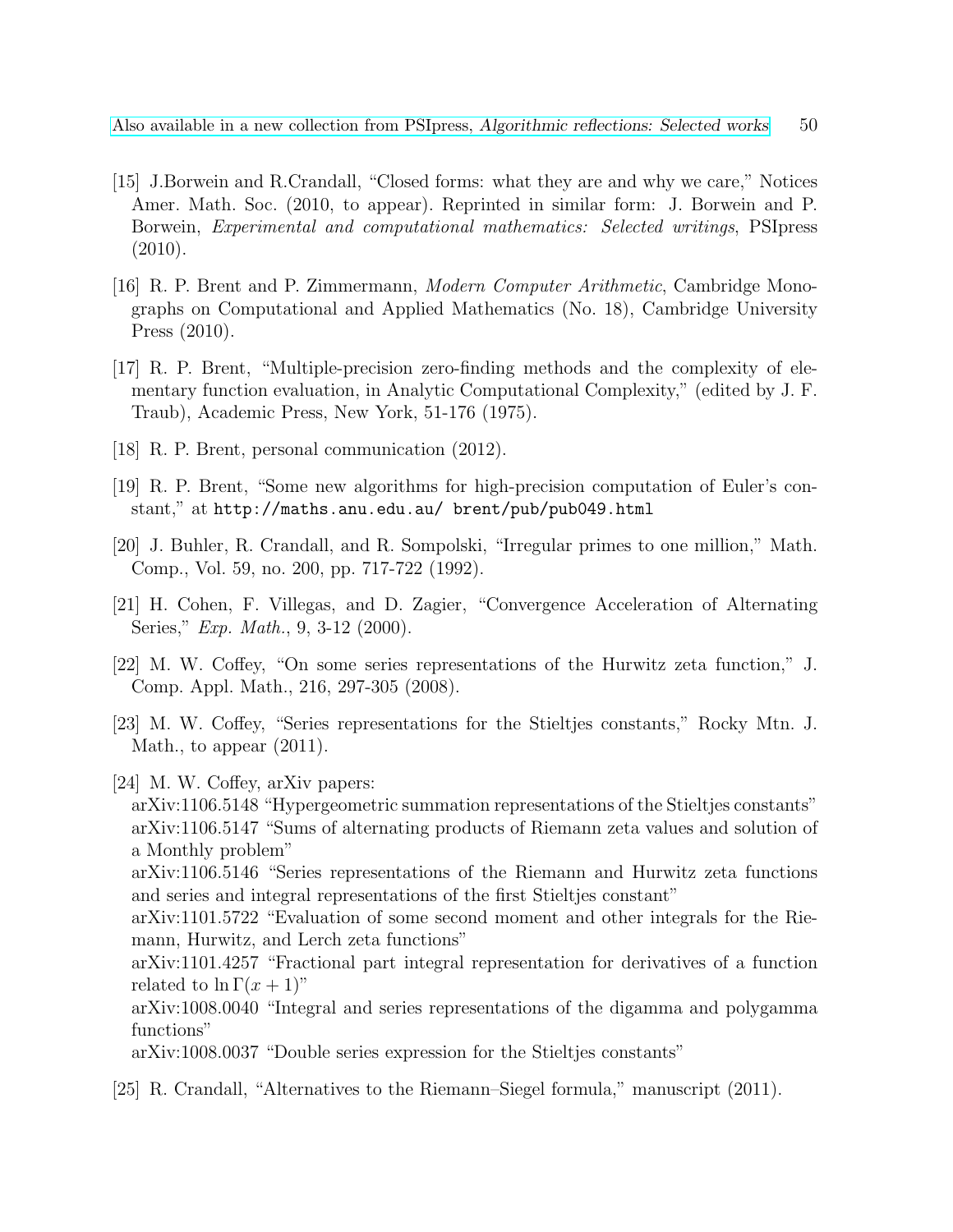- <span id="page-50-1"></span>[26] R. Crandall and C. Pomerance, Prime numbers: A computational perspective, 2nd Ed., Springer, New York (2002).
- <span id="page-50-10"></span>[27] Crandall, R. E. "New representations for the Madelung constant," Exp. Math. 8:4, 367-379 (1999).
- <span id="page-50-7"></span>[28] R. Crandall and J. Buhler, "On the evaluation of Euler sums," Exp. Math., 3:4, 275-285 (1995).
- <span id="page-50-8"></span>[29] R. Crandall. "Fast evaluation of multiple zeta sums," Math. Comp., 67, 223, 1163- 1172 (1996).
- <span id="page-50-2"></span>[30] R. Crandall, Topics in Advanced Scientific Computation, Springer-Verlag, New York (1996).
- <span id="page-50-9"></span>[31] Crandall, R., "Theory of log-rational integrals," Contemp. Math., Vol. 517, pp. 127– 142 (2010).
- <span id="page-50-12"></span>[32] J. Buhler and R. Crandall, "Elementary function expansions for Madelung constants," J. Phys. A.: Math. Gen, 5497-5510 (1986).
- <span id="page-50-13"></span>[33] R. Crandall and J. Delord, "The potential within a crystal lattice," J. Phys. A.: Math. Gen, 20, 2279-2292 (1987).
- <span id="page-50-3"></span>[34] D. Cvijovic and J. Klinowski, "Continued-Fraction Expansions for the Riemann Zeta Function and Polylogarithms," Proc. Amer. Math. Soc., 125, 2543-2550 (1997).
- <span id="page-50-4"></span>[35] A. Erdélyi, et al., *Higher Transcendental Functions*, Vol. 1, New York: Krieger.
- <span id="page-50-14"></span>[36] P. Forrester and M. Glasser, "Some new lattice sums including an exact result for the electrostatic potential within the NaCl lattice," J. Phys. A.: Math. Gen. 15, 911-914 (1982).
- <span id="page-50-11"></span>[37] M. Glasser M and I. J. Zucker, "Lattice Sums," Theor. Chem.: Adv. Persp., 5, 67-139 (1980).
- <span id="page-50-5"></span>[38] C. Knessl and M. Coffey, "An Asymptotic Form for the Stieltjes Constants  $\gamma_k(a)$ and for a Sum  $S_{\gamma}(n)$  Appearing Under the Li Criterion," Math. Comp. 276, 2197-2217 (2011).
- <span id="page-50-6"></span>[39] C. Knessl and M. Coffey, "An Effective Asymptotic Formula for the Stieltjes Constants," Math. Comp. 273, 379-386 (2011).
- <span id="page-50-0"></span>[40] J. C. Lagarias and W-C Winnie Li, "The Lerch Zeta Function I: Zeta Integrals," http://arxiv.org/pdf/1005.4712v2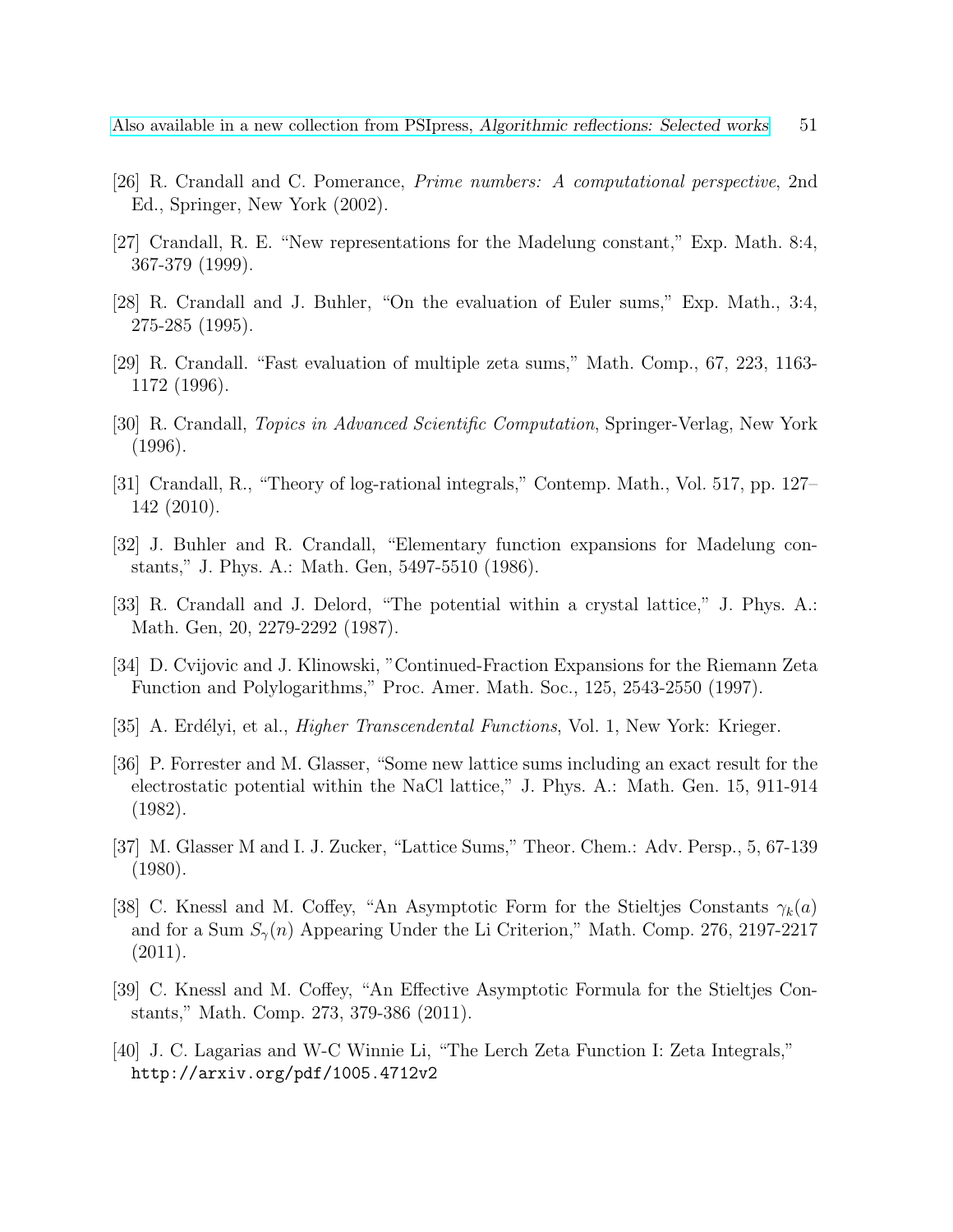- <span id="page-51-1"></span>[41] J. C. Lagarias and W-C Winnie Li, "The Lerch Zeta Function II: Analytic Continuation," http://arxiv.org/abs/1005.4967
- <span id="page-51-3"></span>[42] J. Lagarias and A. Odlyzko, "Computing  $\pi(x)$ : an analytic method," J. Algorithms, 8:173–191 (1987).
- <span id="page-51-0"></span>[43] A. Laurincikas and R. Garunkstis, The Lerch Zeta Function, Kluwer, 2002.
- <span id="page-51-8"></span>[44] L. Lewin, Polylogarithms and Associated functions, North Holland (1981).
- <span id="page-51-4"></span>[45] D. J. Platt, "Computing Degree 1 L-functions Rigorously," Thesis, Univ. Bristol (2011).
- <span id="page-51-6"></span>[46] G. Pugh, "An Analysis of the Lanczos Gamma Approximation," Thesis, Univ. British Columbia (2004).
- <span id="page-51-13"></span>[47] http://en.wikipedia.org/wiki/Polylogarithm
- <span id="page-51-2"></span>[48] J. Reyna, "High Precision Computation of Riemann's Zeta Function by the Riemann– Siegel Formula," Math. Comp. 80, 274, 995-1009 (2011).
- <span id="page-51-5"></span>[49] M. Rubinstein, "Computational Methods and Experiments in Analytic Number Theory," (2004). http://arxiv.org/pdf/math/0412181v1.pdf
- <span id="page-51-10"></span>[50] E. Weestein (2012). http://mathworld.wolfram.com/LogGammaFunction.htm
- <span id="page-51-12"></span>[51] E. Weisstein (2012). http://mathworld.wolfram.com/MRBConstant.html
- <span id="page-51-11"></span>[52] E. Weisstein (2012). http://mathworld.wolfram.com/KhinchinsConstant.html
- <span id="page-51-7"></span>[53] L. Vepstas, "Notes Relating to Newton Series for the Riemann Zeta Function," manuscript (2006). http://linas.org/math/norlund-l-func.pdf
- <span id="page-51-9"></span>[54] A. Yee, "Euler–Mascheroni Constant—116 million digits on a laptop," manuscript  $(2009).$ http://numberworld.org/euler116m.html
- <span id="page-51-14"></span>[55] I. J. Zucker, "Functional equations for poly-dimensional zeta functions and the evaluation of Madelung constants," J. Phys. A.: Math. Gen., 9, 499-505 (1976).